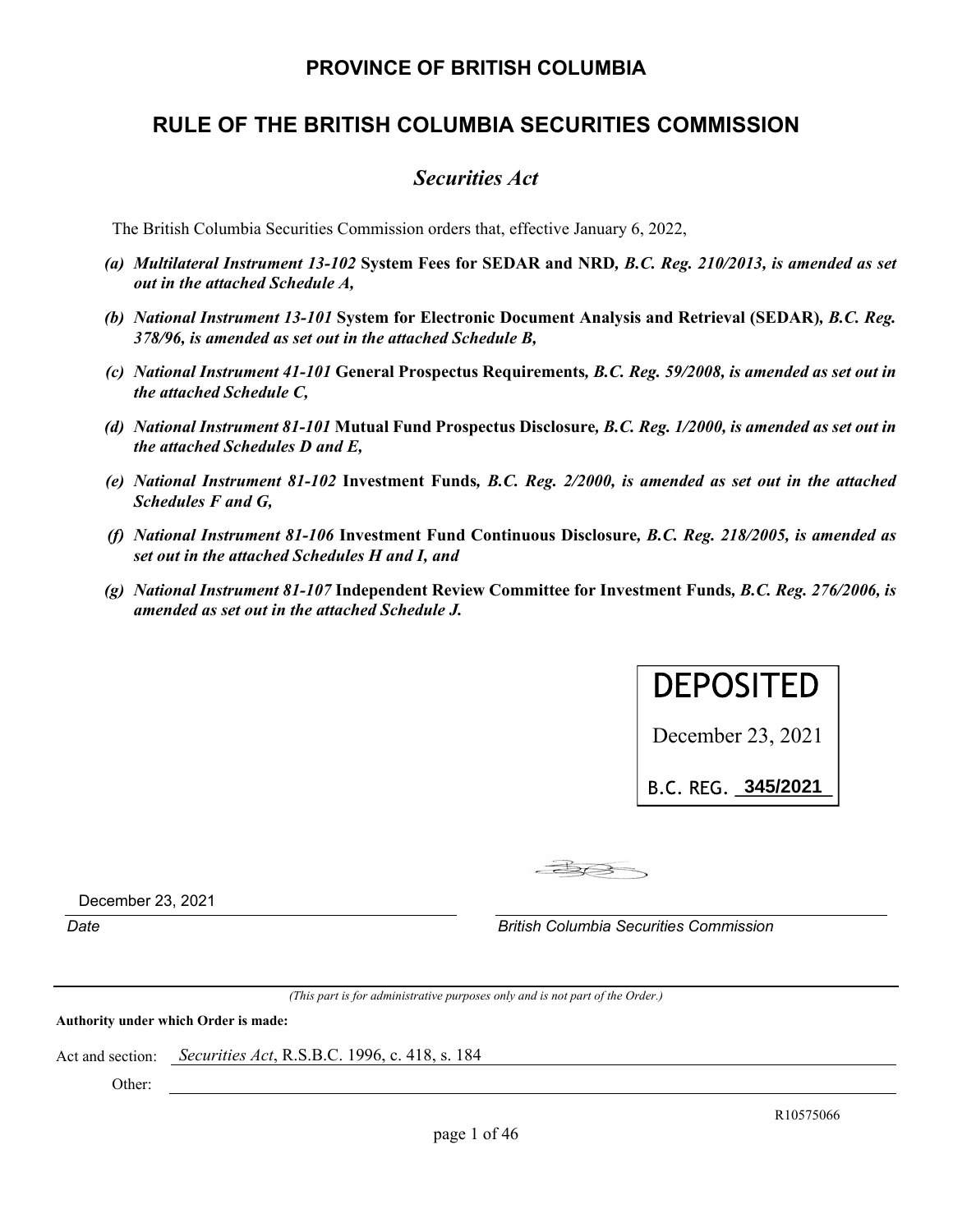# **Schedule A**

- *1. Multilateral Instrument 13-102 System Fees for SEDAR and NRD, B.C. Reg. 210/2013, is amended as set out in this Schedule.*
- *2. Item 3 in Appendix B is replaced with the following:*

| 3 |                      |                        | Investment fund issuers / Simplified prospectus and \$585.00, which applies in \$162.50, which applies in |                                  |
|---|----------------------|------------------------|-----------------------------------------------------------------------------------------------------------|----------------------------------|
|   | securities offerings | fund                   | facts document   total to a combined filing, if   total to a combined filing, if                          |                                  |
|   |                      |                        | (National Instrument 81- one simplified prospectus one simplified prospectus                              |                                  |
|   |                      | Mutual<br>101          | <i>Fund</i> is used to qualify the is used to qualify the                                                 |                                  |
|   |                      | Prospectus Disclosure) | investment fund securities investment fund securities                                                     |                                  |
|   |                      |                        | onelof<br>than<br>οf<br>more                                                                              | than<br>more<br>one l            |
|   |                      |                        | fund<br>investment                                                                                        | for linvestment<br>for l<br>fund |
|   |                      |                        | distribution                                                                                              | distribution                     |

# **Transition**

- 3. Before September 6, 2022, an investment fund is not required to comply with Multilateral Instrument 13-102 *System Fees for SEDAR and NRD*, as amended by this Instrument, if the investment fund complies with
	- (a) National Instrument 81-101 *Mutual Fund Prospectus Disclosure* as it was in force on January 5, 2022, and
	- (b) Multilateral Instrument 13-102 *System Fees for SEDAR and NRD* as it was in force on January 5, 2022.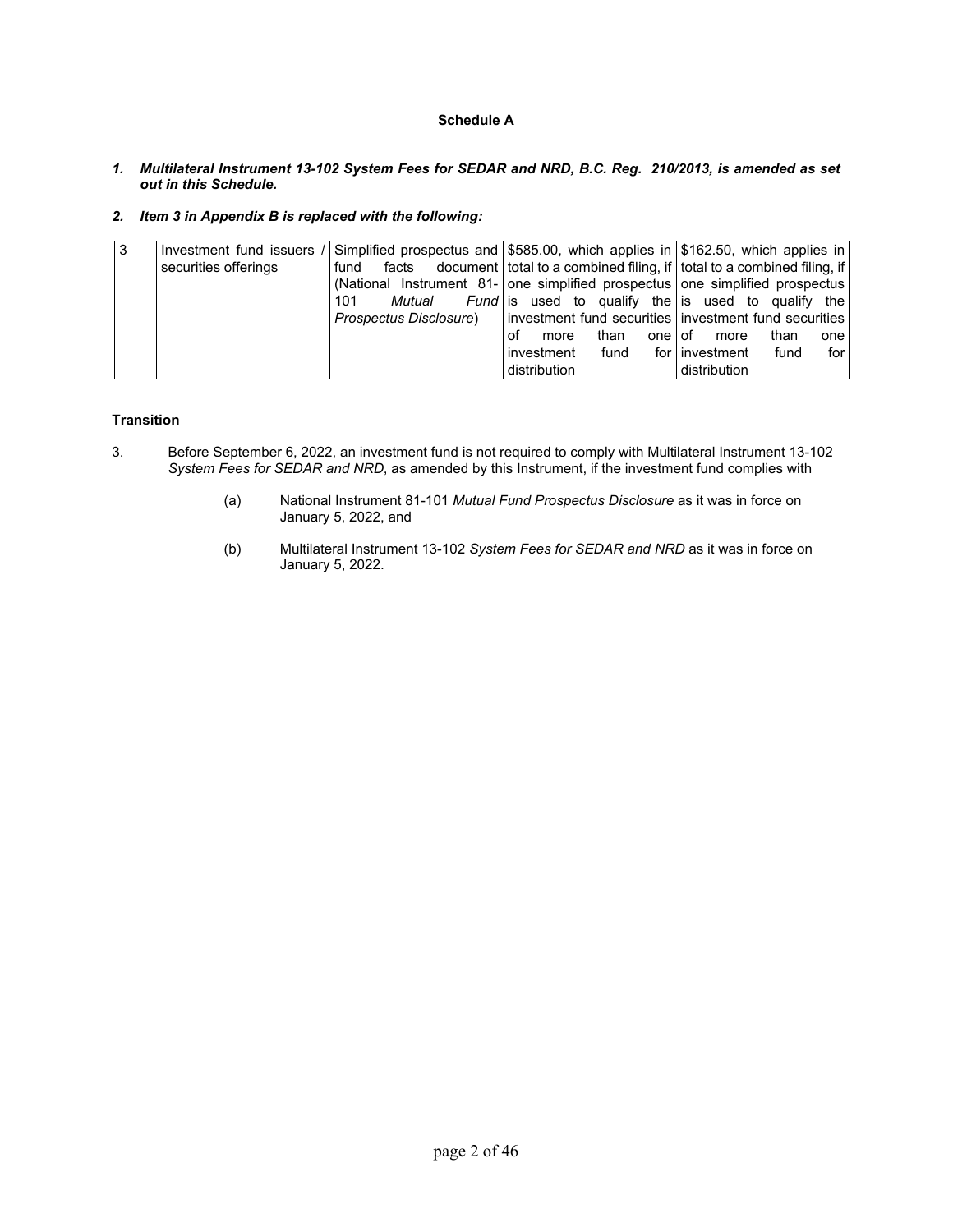# **Schedule B**

- *1. National Instrument 13-101* **System for Electronic Document Analysis and Retrieval (SEDAR)***, B.C. Reg. 378/96, is amended as set out in this Schedule.*
- *2. Appendix A is amended under the heading "*Securities Offerings*" by deleting "*, Annual Information Form*" wherever it occurs.*

# **Transition**

- 3. Before September 6, 2022, an investment fund is not required to comply with National Instrument 13-101 *System for Electronic Document Analysis and Retrieval (SEDAR)*, as amended by this Instrument, if the investment fund complies with
	- (a) National Instrument 81-101 *Mutual Fund Prospectus Disclosure* as it was in force on January 5, 2022, and
	- (b) National Instrument 13-101 *System for Electronic Document Analysis and Retrieval (SEDAR)* as it was in force on January 5, 2022.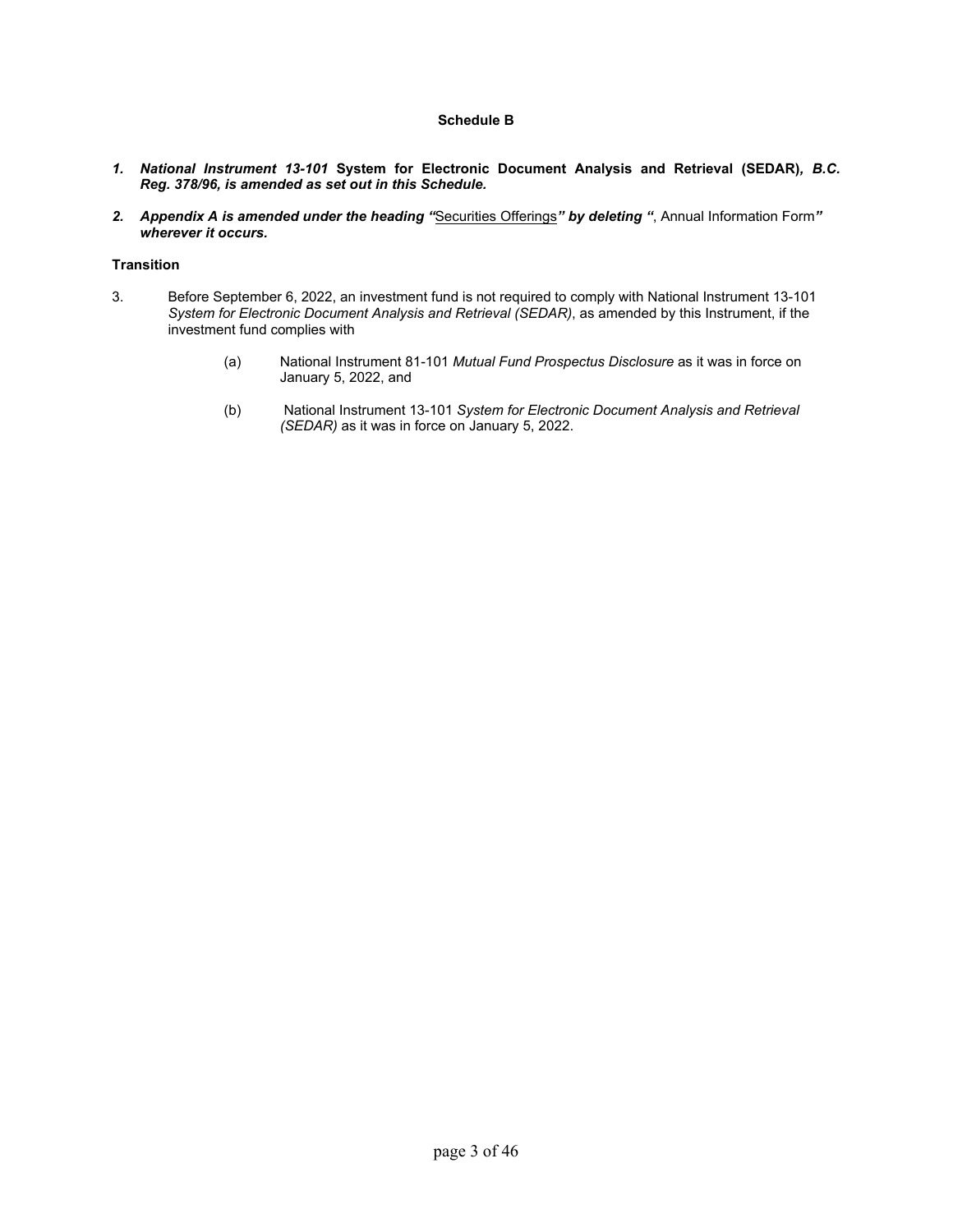# **Schedule C**

- *1. National Instrument 41-101* **General Prospectus Requirements***, B.C. Reg. 59/2008, is amended as set out in this Schedule.*
- *2. Section 1.1 is amended by adding the following definition:*

**"designated website"** has the same meaning as in National Instrument 81-106 *Investment Fund Continuous Disclosure*; *.* 

- *3. Subsection 3B.4(1) is amended by replacing "*If an ETF or the ETF's family has a website, the ETF must post to at least one of those websites*" with "*The ETF must post on its designated website*".*
- *4. Subsection 3B.4(2) is amended by replacing "*posted to*" with "*posted on*".*
- *5. Subsection 3B.4(3) is repealed***.**
- *6. Form 41-101F2 is amended* 
	- *(a) in Item 19.4(c) by replacing "*available on the [investment fund's/investment fund family's] Internet site at [insert investment fund's Internet site address]*" with "*available on the investment fund's website at [insert the investment fund's designated website address]*",*
	- *(b) by adding the following Item:*

# **19.13 Designated Website**

State, in substantially the following words:

"An investment fund is required to post certain regulatory disclosure documents on a designated website. The designated website(s) of the investment fund(s) this document pertains to can be found at the following location(s): [insert the investment fund's designated website address or addresses, as applicable]."*,*

- *(c) in Item 20.3(a) by replacing "*website*" with "*designated website*", and*
- *(d) in Item 37.1 by replacing "*[If applicable] These documents are available on the [investment fund's/investment fund family's] Internet site at [insert investment fund's Internet site address]*" with "*These documents are available on the investment fund's website at [insert the investment fund's designated website address]*"***.**

# *7. Form 41-101F3 is amended*

- *(a) in Part A by replacing Item 12(2) with the following:* 
	- (2) State the name, address, toll-free telephone number and email address of the investment fund manager of the plan and the scholarship plan's designated website address. If applicable, also state the website address of the investment fund manager of the plan. *,*
- *(b) in Item 4.1(1) of Part B by replacing "*[*Insert if applicable* You'll also find these documents on our website at [*insert the scholarship plan's website address*]]*" with "*You'll also find these documents on our website at [*insert the scholarship plan's designated website address*]*"***,**
- *(c) in Item 15.1(2) of Part B by replacing "*[*Insert if applicable* You'll also find these documents on our website at [*insert the scholarship plan's website address*]]*" with "*You'll also find these documents on our website at [*insert the scholarship plan's designated website address*]*",*
- *(d) in Item 6.1 of Part C by replacing "*website*" with "*designated website*",*
- *(e) in subsection (1) of the Instructions under Item 6.3 of Part C by replacing "website" with "designated website",*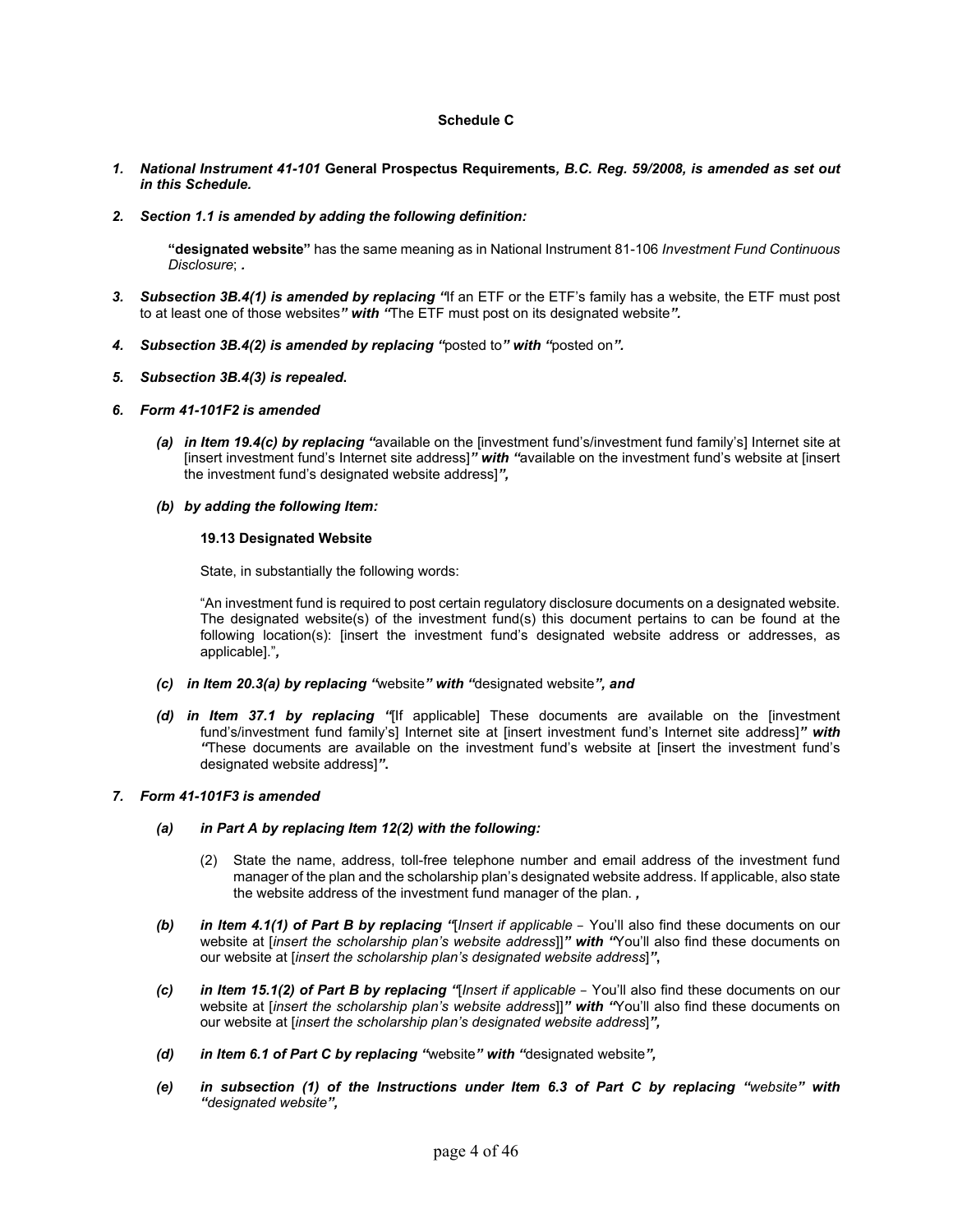- *(f) in Item 2.5(2) of Part D by replacing "*Internet Site*" wherever it occurs with "*designated website*",*
- *(g) by adding the following item to Part D:*

# **2.18 Designated Website**

State, in substantially the following words:

"A scholarship plan is required to post certain regulatory disclosure documents on a designated website. The designated website(s) of the scholarship plan(s) this document pertains to can be found at the following location(s): [insert the scholarship plan's designated website address or addresses, as applicable]."*, and*

*(h) in Item 5.4(3) of Part D by replacing "*scholarship plan's website address**"** *with* **"**scholarship plan's designated website address**"***.*

# *8. Form 41-101F4 is amended*

*(a) in Item 1(h) of Part I by replacing "*[insert the website of the ETF, the ETF's family or the manager of the ETF] [as applicable]*" with "*[insert the ETF's designated website]*", and* 

# *(b) by replacing Item 2(4) of Part I with the following:*

 (4) Where updated Quick Facts, Trading Information and Pricing Information are posted on the designated website of the ETF, state the following:

"For more updated Quick Facts, Trading Information and Pricing Information, visit [insert the ETF'S designated website]."

# **Transition**

9. Before September 6, 2022, an investment fund is not required to comply with National Instrument 41-101 *General Prospectus Requirements*, as amended by this Instrument, if the investment fund complies with National Instrument 41-101 *General Prospectus Requirements* as it was in force on January 5, 2022.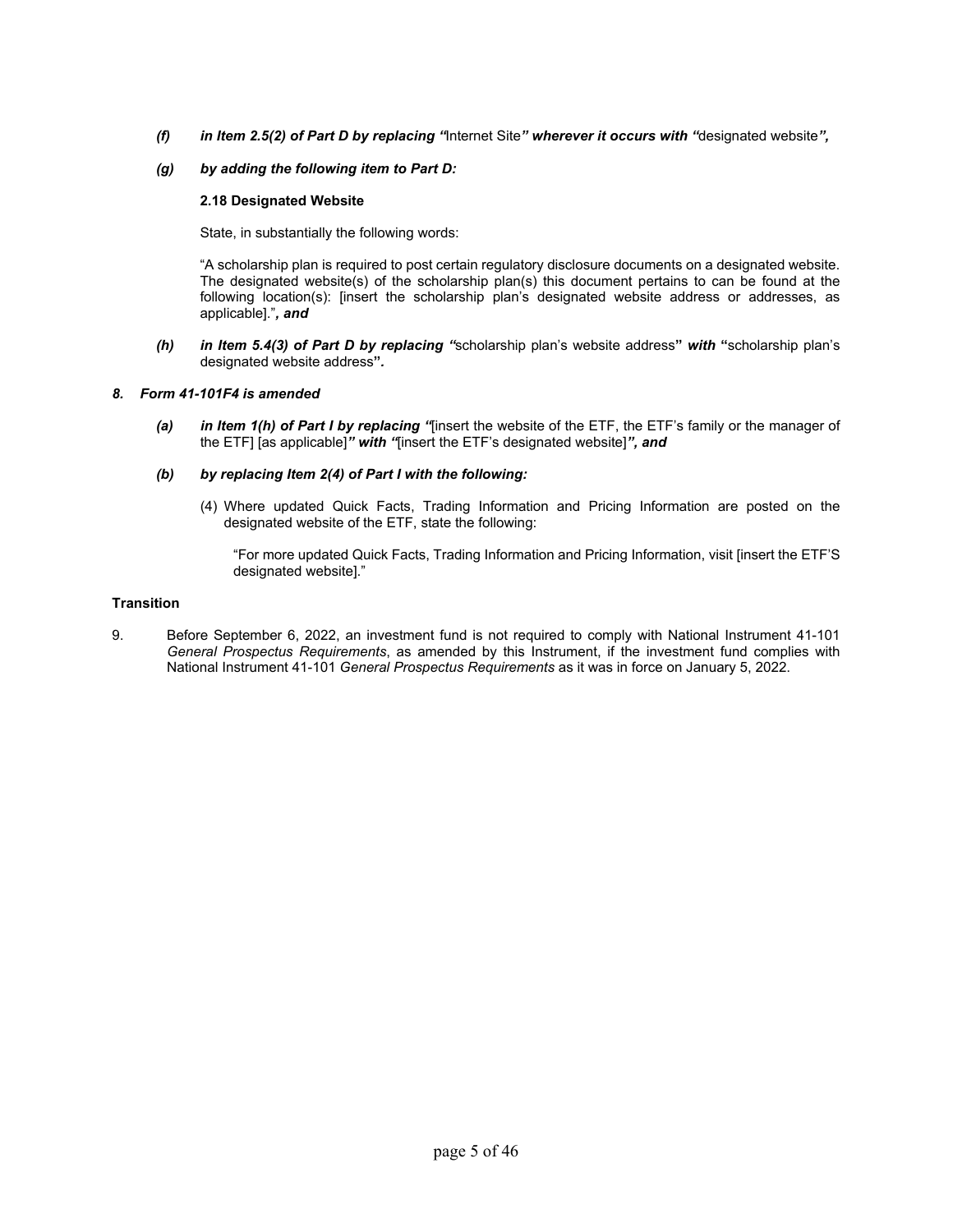# **Schedule D**

*1. National Instrument 81-101* **Mutual Fund Prospectus Disclosure***, B.C. Reg. 1/2000, is amended as set out in this Schedule.* 

#### *2. Section 1.1 is amended*

- *(a) in the definition of* **"**material contract**"** *by replacing* 
	- *(i) "*annual information form*" with "*simplified prospectus*", and*
	- *(ii) "*Item 16 of Form 81-101F2 *Contents of Annual Information Form" with "*Item 4.17 of Part A of Form 81-101F1 *Contents of Simplified Prospectus",*
- *(b) by repealing the definition of "*multiple AIF*", and*
- *(c) by repealing the definition of "*single AIF*".*

#### *3. Section 2.1 is amended*

*(a) by replacing paragraphs (1)(a), (b) and (c) with the following:* 

(a) that files a preliminary prospectus must file the preliminary prospectus in the form of a preliminary simplified prospectus prepared and certified in accordance with Form 81-101F1 and concurrently file a preliminary fund facts document, for each class or series of securities of the mutual fund, prepared in accordance with Form 81-101F3;

(b) that files a *pro forma* prospectus must file the *pro forma* prospectus in the form of a *pro forma* simplified prospectus prepared and certified in accordance with Form 81-101F1 and concurrently file a *pro forma* fund facts document, for each class or series of securities of the mutual fund, prepared in accordance with Form 81-101F3;

(c) that files a prospectus must file the prospectus in the form of a simplified prospectus prepared and certified in accordance with Form 81-101F1 and concurrently file a fund facts document, for each class or series of securities of the mutual fund, prepared in accordance with Form 81-101F3; *, and* 

- *(b) by repealing subparagraph (1)(d)(i).*
- *4. Section 2.2 is amended* 
	- *(a) by deleting "*or to an annual information form*" in subsection (1),*
	- *(b) by deleting "*or annual information form*" in paragraph (1)(a),*
	- *(c) by deleting "*or annual information form*" in paragraph (1)(b),*
	- *(d) by deleting "*or to an annual information form" *in subsection (3),*
	- *(e) by deleting "*or annual information form" *in item 1 of subsection (3), and*
	- *(f) by deleting "*, or annual information form*" in item 2 of subsection (3).*
- *5. Section 2.3 is amended* 
	- *(a) by deleting "*, a preliminary annual information form*" wherever it appears,*
	- *(b) by replacing "*preliminary annual information form*" with "*preliminary simplified prospectus*" in subparagraph (1)(a)(i),*
	- *(c) by deleting "*, preliminary annual information form*" wherever it occurs,*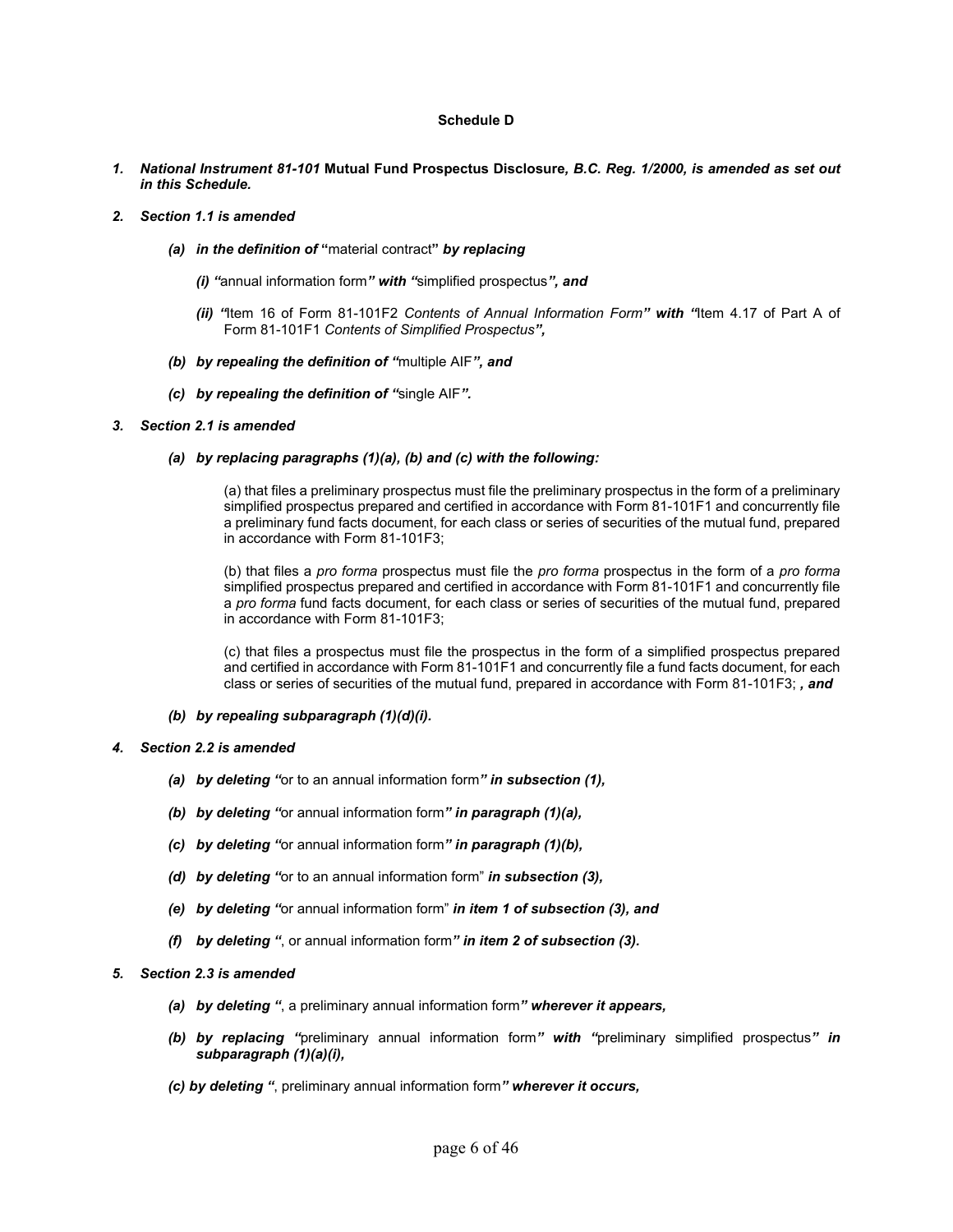- *(d) by deleting "*, a *pro forma* annual information form*" wherever it occurs,*
- *(e) by repealing subparagraph (2)(b)(ii),*
- *(f) by deleting "*, *pro forma* annual information form*" wherever it occurs,*
- *(g) by deleting "*, an annual information form*" wherever it occurs,*
- *(h) by replacing "*annual information form*" with "*simplified prospectus*" in subparagraph (3)(a)(iii),*
- *(i) by repealing subparagraph (3)(b)(ii),*
- *(j) by deleting "*and an amendment to the annual information form*" in paragraph (4)(a),*
- *(k) by replacing "*annual information form*" with "*simplified prospectus*" in subparagraph (4)(a)(i),*
- *(l) by repealing subparagraph (4)(b)(ii),*
- *(m) by repealing subsection (5),*
- *(n) by deleting "*or (5)*" in paragraph (5.1)(a), and*
- *(o) by replacing "*annual information form*" with "*simplified prospectus*" in subparagraph (5.1)(a)(i).*
- *6. Item 1 of section 3.1 is repealed.*
- *7. Subsection 3.3(2) is repealed.*
- *8. Section 3.5 is replaced with the following:*

# **Soliciting expressions of interest**

- **3.5** A multiple SP that includes a *pro forma* simplified prospectus and a preliminary simplified prospectus must not be used to solicit expressions of interest.
- *9. Section 4.1 is amended* 
	- *(a) by deleting "*, annual information form*" in subsection (1), and*
	- *(b) by repealing paragraph (2)(c).*
- *10. Section 4.2 is amended by deleting, "*, an annual information form*".*
- *11. Section 5.4 is repealed.*
- *12. Section 5.1.1 is replaced by the following:* 
	- **5.1.1 Interpretation** For the purposes of this Part,

**"manager certificate form"** means a certificate in the form set out in Item 16 of Part A of Form 81-101F1 and attached to the simplified prospectus,

*"***mutual fund certificate form"** means a certificate in the form set out in Item 15 of Part A of Form 81- 101F1 and attached to the simplified prospectus,

*"***principal distributor certificate form"** means a certificate in the form set out in Item 18 of Part A of Form 81-101F1 and attached to the simplified prospectus, and

*"***promoter certificate form"** means a certificate in the form set out in Item 17 of Part A of Form 81- 101F1 and attached to the simplified prospectus.

*13. Section 5.1.2 is amended by deleting "*, the amendment to the annual information form*".*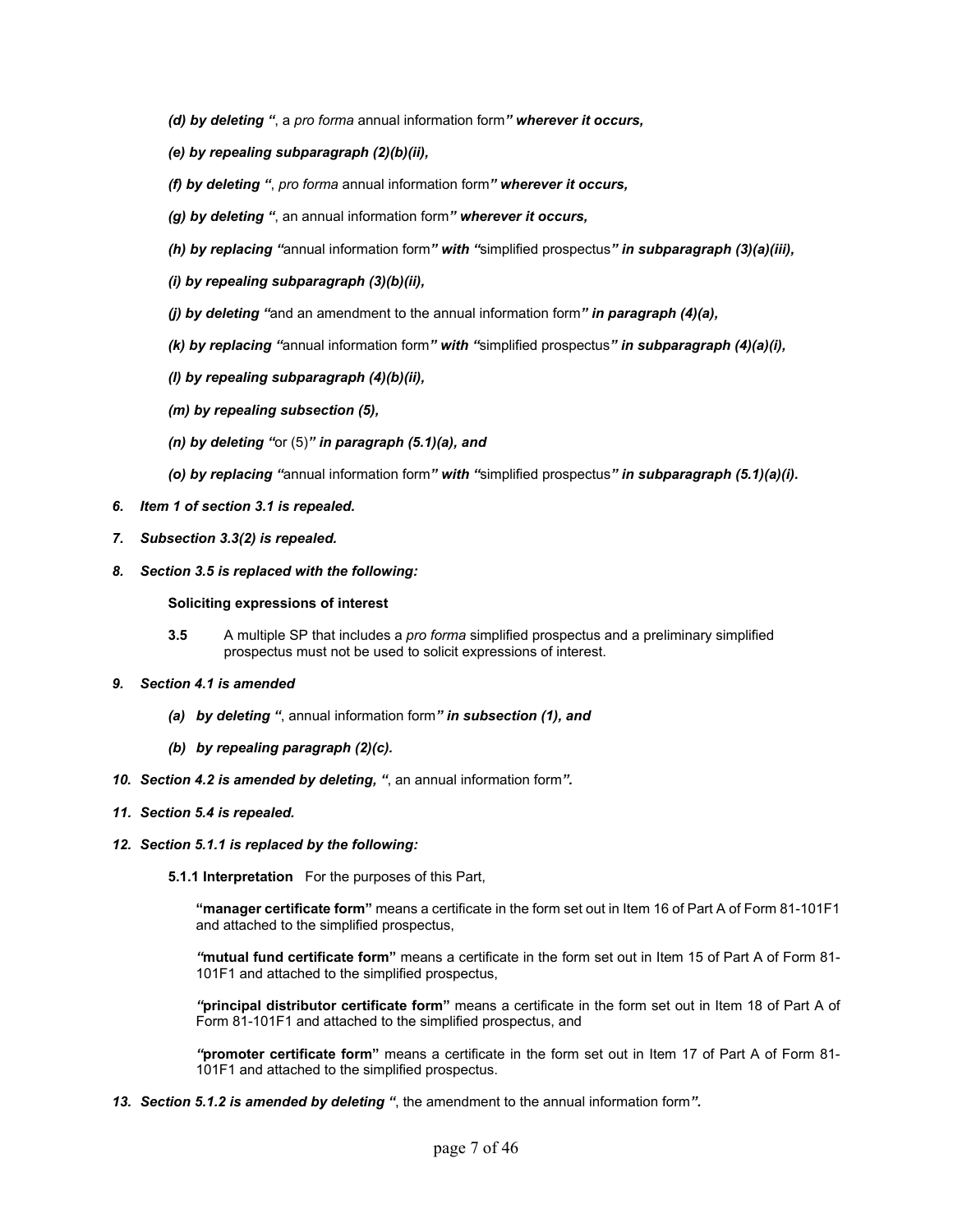# *14. Section 6.2 is amended*

#### *(a) by replacing subsection (1) with the following:*

(1) Subject to subsection (2) and without limiting the manner in which an exemption may be evidenced, the granting under this Part of an exemption from any form or content requirements relating to a simplified prospectus or fund facts document may be evidenced by the issuance of a receipt for a simplified prospectus or an amendment to a simplified prospectus. *,* 

- *(b) in subsection (2) by replacing "*The issuance of a receipt for a simplified prospectus and annual information form or an amendment to a simplified prospectus or annual information form is not evidence that the exemption has been granted unless*" with "*The issuance of a receipt for a simplified prospectus or an amendment to a simplified prospectus is not evidence that the exemption has been granted unless*",*
- *(c) by deleting "*and annual information form*" in subparagraph (2)(a)(i),*
- *(d) by deleting "*or annual information form*" in subparagraph (2)(a)(ii), and*
- *(e) by deleting "*and annual information form*" in subparagraph (2)(a)(iii).*

#### *15. Form 81-101F1 Contents of Simplified Prospectus is replaced with the following:*

# **Form 81-101F1**

# **Contents of Simplified Prospectus**

# **Table of Contents**

# **PART TITLE**

General Instructions

- PART A GENERAL DISCLOSURE<br>Item 1: Front Cover Disclosure
- Front Cover Disclosure
	- 1.1 For a single SP, or multiple SP, in which the Part A section and the Part B sections are bound together 1.2 For a multiple SP in which the Part A section is bound separately from the Part B sections
- Item 2: Table of Contents
	- 2.1 For a single SP, or multiple SP, in which the Part A section and the Part B sections are bound together 2.2 For a multiple SP in which the Part A section is bound separately from the Part B sections
- Item 3: Introductory Disclosure
- Item 4: Responsibility for Mutual Fund Administration
	- 4.1 Manager
	- 4.2 Portfolio Adviser
	- 4.3 Brokerage Arrangements
	- 4.4 Principal Distributor
	- 4.5 Directors, Executive Officers and Trustees
	- 4.6 Custodian
	- 4.7 Auditor
	- 4.8 Registrar
	- 4.9 Securities Lending Agent
	- 4.10 Cash Lender
	- 4.11 Other Service Providers
	- 4.12 Independent Review Committee and Fund Governance
	- 4.13 Affiliated Entities
	- 4.14 Dealer Manager Disclosure
	- 4.15 Policies and Practices
	- 4.16 Remuneration of Directors, Officers and Trustees
	- 4.17 Material Contracts
	- 4.18 Legal Proceedings
- 4.19 Designated Website<br>Item 5: Valuation of Portfolio Sec
- Valuation of Portfolio Securities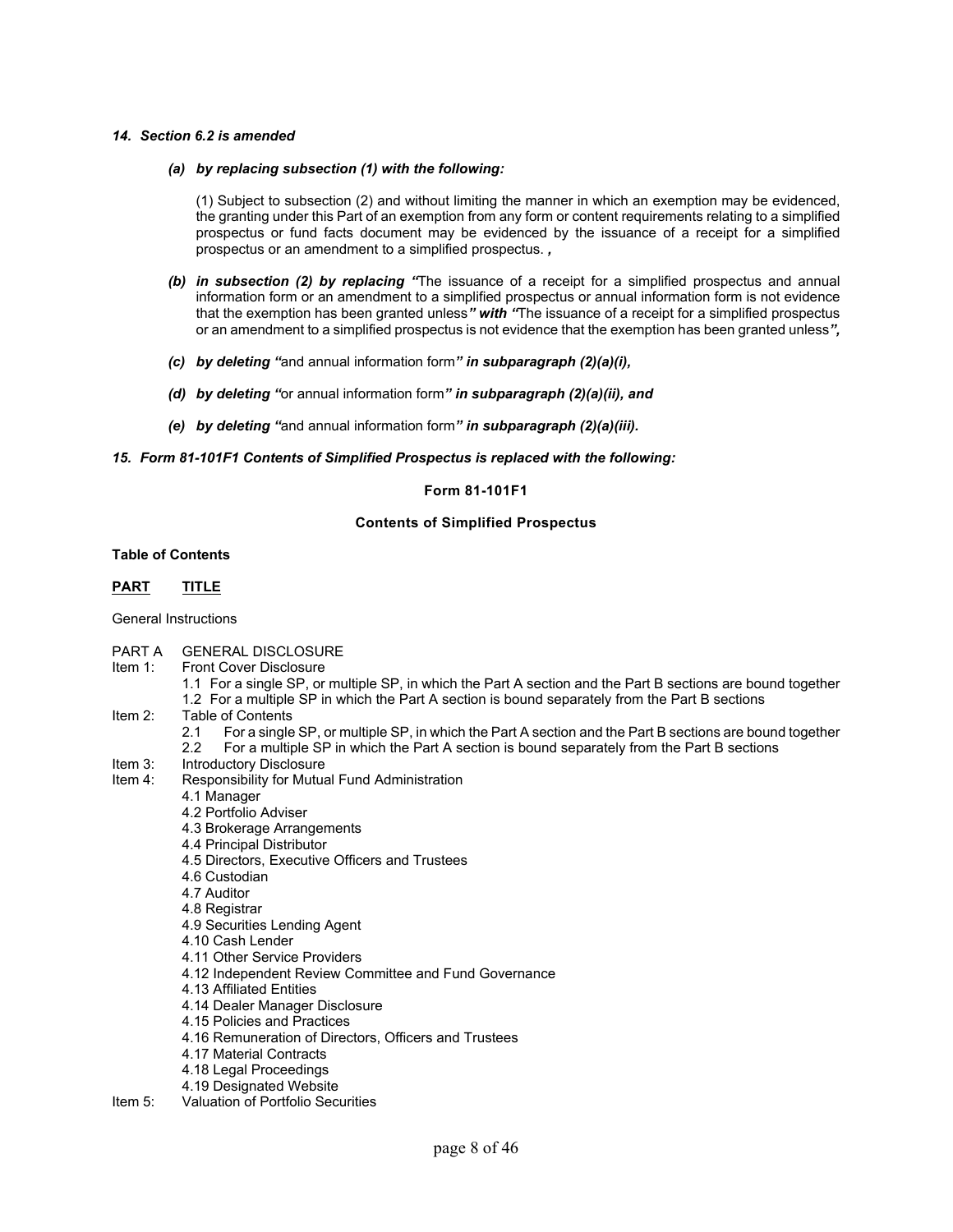- Item 6: Calculation of Net Asset Value<br>Item 7: Purchases. Switches and Rede
- Item 7: Purchases, Switches and Redemptions<br>Item 8: Optional Services Provided by the Mutu
- Optional Services Provided by the Mutual Fund Organization
- Item 9: Fees and Expenses
	- 9.1 General Disclosure
		- 9.2 Management Fee Rebate or Distribution Programs
- Item 10: Dealer Compensation
- Item 11: Income Tax Considerations 11.1 Income Tax Considerations for the Mutual Fund 11.2 Income Tax Considerations for Investors<br>Item 12: Statement of Rights
- Item 12: Statement of Rights<br>Item 13: Additional Information
- Additional Information
- Item 14: Exemptions and Approvals
- Item 15: Certificate of the Mutual Fund
- Item 16: Certificate of the Manager of the Mutual Fund
- Item 17: Certificate of Each Promoter of the Mutual Fund
- Item 18: Certificate of the Principal Distributor of the Mutual Fund
- PART B FUND-SPECIFIC INFORMATION
- Item 1: General
- Item 2: Part B Introduction<br>Item 3: Fund Details
- Item 3: Fund Details<br>Item 4: Fundamental
- Item 4: Fundamental Investment Objectives<br>Item 5: Investment Strategies
- Investment Strategies
- Item 6: Investment Restrictions
- Item 7: Description of Securities Offered by the Mutual Fund<br>Item 8: Name. Formation and History of the Mutual Fund
- Name, Formation and History of the Mutual Fund
- Item 9: Risks
- Item 10: Investment Risk Classification Methodology
- Item 11: Additional Information
- Item 12: Back Cover

#### *General Instructions*

# *General*

- *(1) This Form describes the disclosure required in a simplified prospectus of a mutual fund. Each Item of this Form outlines disclosure requirements. Instructions as to how you are to provide this disclosure are printed in italic type*.
- *(2) Terms defined in National Instrument 81-101 Mutual Fund Prospectus Disclosure, National Instrument 81-102 Investment Funds or National Instrument 81-105 Mutual Fund Sales Practices and used in this Form have the meanings that they have in those national instruments*.
- *(3) A simplified prospectus must state the required information concisely and in plain language.*
- *(4) Respond as simply and directly as is reasonably possible. Include only as much information as is necessary*  for an understanding of the fundamental and particular characteristics of the mutual fund. Brevity is especially *important in describing practices or aspects of a mutual fund's operations that are materially the same as those of other mutual funds*.
- *(5) National Instrument 81-101 Mutual Fund Prospectus Disclosure requires the simplified prospectus to be presented in a format that assists in readability and comprehension. This Form does not mandate the use of a specific format to achieve these goals. However, mutual funds are encouraged to use, as appropriate, tables, captions, bullet points or other organizational techniques that assist in presenting the required disclosure clearly and concisely*.
- *(6) Each Item must be presented under the heading or sub-heading stipulated in this Form; references to the relevant Item number are optional. If no sub-heading for an Item is stipulated in this Form, a mutual fund may include sub-headings, under the required headings, at its option*.
- *(7) A simplified prospectus may contain photographs and artwork only if they are relevant to the business of the*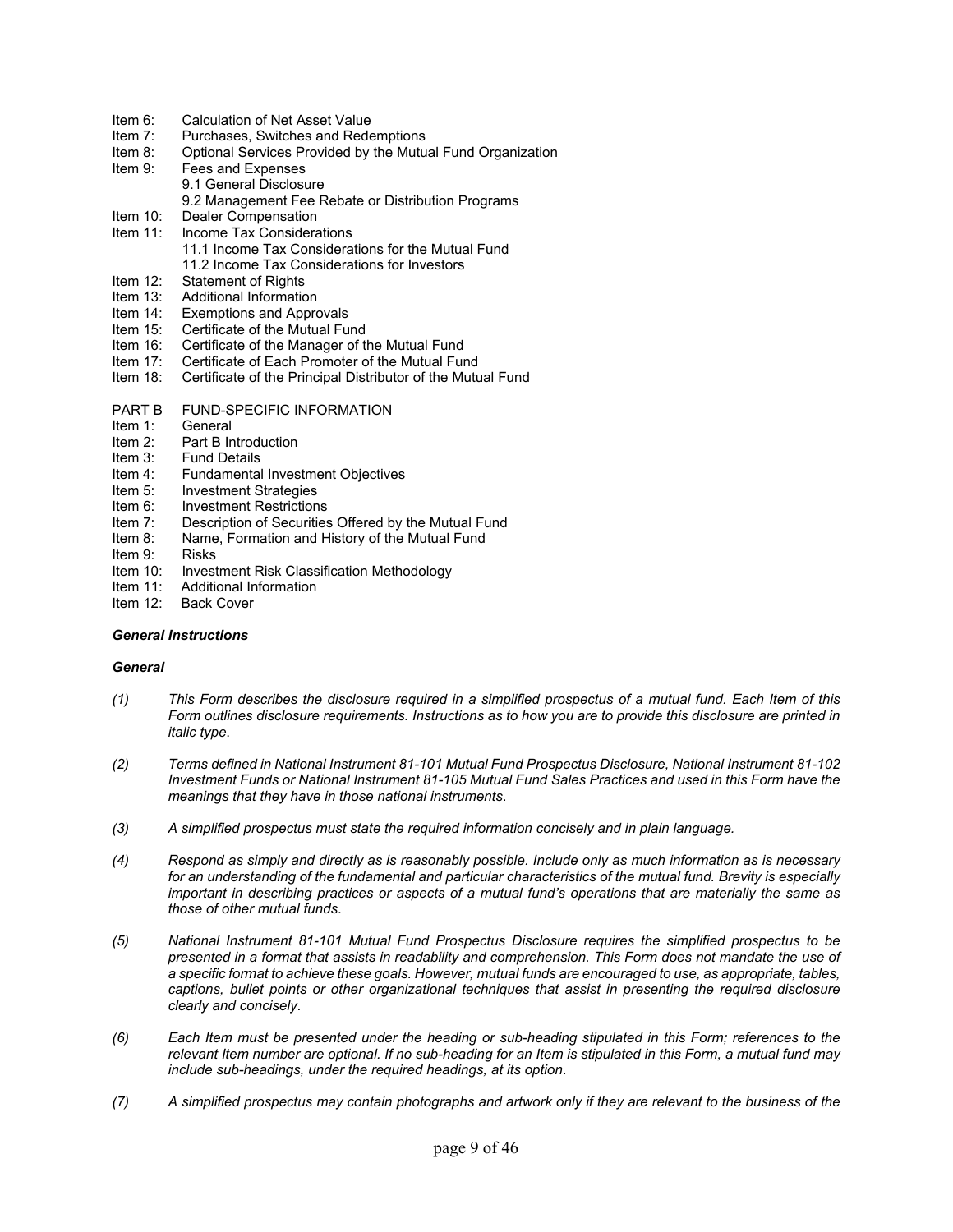*mutual fund, mutual fund family or members of the organization of the mutual fund and are not misleading*.

*(8) Any footnotes to tables provided for under any Item in this Form may be deleted if the substance of the footnotes is otherwise provided*.

# *Contents of a Simplified Prospectus*

- *(9) A simplified prospectus consists of two sections, a Part A section and a Part B section*.
- *(10) The Part A section of a simplified prospectus contains the response to the Items in Part A of this Form and contains introductory information about the mutual fund, general information about mutual funds and information applicable to the mutual funds managed by the mutual fund organization*.
- *(11) The Part B section of a simplified prospectus contains the response to the Items in Part B of this Form and contains specific information about the mutual fund to which the simplified prospectus pertains*.
- *(12) Despite securities legislation, a simplified prospectus must present each Item in the Part A section and each Item in the Part B section in the respective order provided for in this Form.*

#### *Consolidation of Simplified Prospectuses into a Multiple SP*

- *(13) Subsection 5.1(1) of National Instrument 81-101 Mutual Fund Prospectus Disclosure states that simplified prospectuses must not be consolidated to form a multiple SP unless the Part A sections of each simplified prospectus are substantially similar. The Part A sections in a consolidated document need not be repeated. These provisions permit a mutual fund organization to create a document that contains the disclosure for a number of mutual funds in the same family*.
- *(14) Subsection 5.1(4) of National Instrument 81-101 Mutual Fund Prospectus Disclosure states that a simplified prospectus of an alternative mutual fund must not be consolidated with a simplified prospectus of another mutual fund that is not an alternative mutual fund***.**
- *(15) As with a single SP, a multiple SP consists of two Parts:* 
	- *1. A Part A section that contains general information about the mutual funds, or the mutual fund family, described in the document*.
	- *2. A number of Part B sections, each of which provides specific information about one mutual fund. The Part B sections must not be consolidated with each other so that, in a multiple SP, information about each mutual fund described in the document must be provided on a fund-by-fund or catalogue basis and set out for each mutual fund separately the information required under Part B of this Form. Each Part B section must start on a new page*.
- *(16) Section 5.3 of National Instrument 81-101 Mutual Fund Prospectus Disclosure permits the Part B sections of a multiple SP to be bound separately from the Part A section of the document. If one Part B section is bound separately from the Part A section of the document, all Part B sections must be separate from the Part A section of the document*.
- *(17) Subsection 5.3(2) of National Instrument 81-101 Mutual Fund Prospectus Disclosure permits Part B sections*  that have been bound separately from the related Part A section to be bound either individually or together, at *the option of the mutual fund organization. There is no prohibition against the same Part B section of a multiple SP being bound by itself for distribution to some investors, and also being bound with the Part B section of other mutual funds for distribution to other investors*.
- *(18) Section 3.2 of National Instrument 81-101 Mutual Fund Prospectus Disclosure provides that the requirement under securities legislation to deliver a preliminary prospectus for a mutual fund will be satisfied by the delivery of a preliminary simplified prospectus, either with or without the documents incorporated by reference. Mutual fund organizations that bind separately the Part B sections of a multiple SP from the Part A section are reminded that, since a simplified prospectus consists of a Part A section and a Part B section, delivery of both sections is necessary in order to satisfy the delivery obligations in connection with the sale of securities of a particular mutual fund*.
- *(19) Part A of this Form generally refers to disclosure required for a mutual fund in a simplified prospectus. Modify*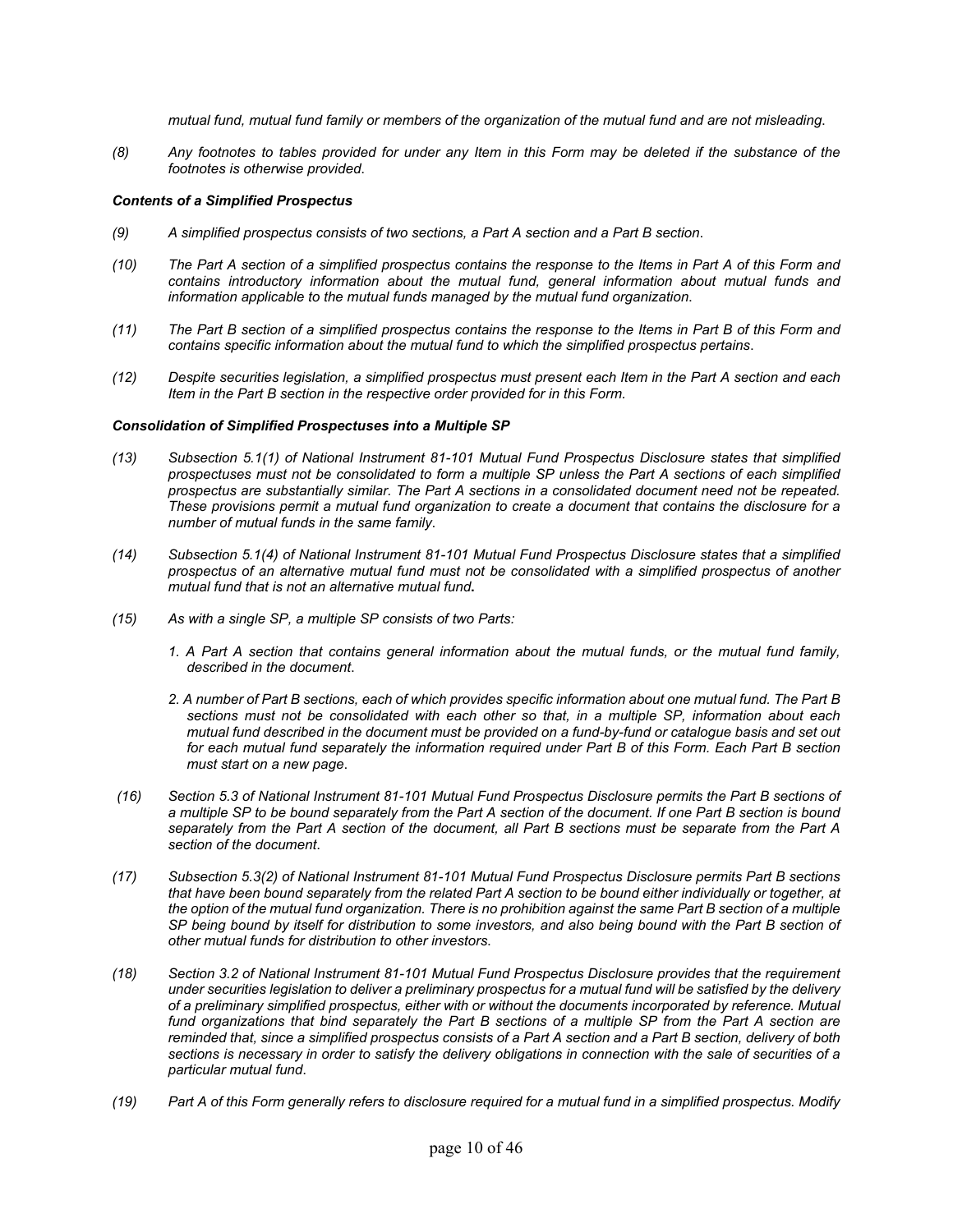*the disclosure as appropriate to reflect multiple mutual funds covered by a multiple SP*.

- *(20) A mutual fund that has more than one class or series of securities that are referable to the same portfolio may treat each class or series as a separate mutual fund for the purposes of this Form, or may combine disclosure of one or more of the classes or series in one simplified prospectus. If disclosure pertaining to more than one class or series is combined in one simplified prospectus, separate disclosure in response to each Item in this Form must be provided for each class or series unless the responses would be identical for each class or series*.
- *(21) As provided in National Instrument 81-102 Investment Funds, a section, part, class or series of a class of securities of a mutual fund that is referable to a separate portfolio of assets is considered to be a separate mutual fund. Those principles are applicable to National Instrument 81-101 Mutual Fund Prospectus Disclosure and this Form*.

# **Part A – General Disclosure**

# *Item 1 – Front Cover Disclosure*

*1.1 – For a single SP, or multiple SP, in which the Part A section and the Part B sections are bound together*

- (1) Indicate on the front cover whether the document is a preliminary simplified prospectus, a *pro forma* simplified prospectus or a simplified prospectus for each of the mutual funds to which the document pertains.
- (2) Indicate on the front cover the names of the mutual funds and, at the option of the mutual funds, the name of the mutual fund family to which the document pertains. If the mutual fund has more than one class or series of securities, indicate the name of each of those classes or series covered in the simplified prospectus.
- (3) If the mutual fund to which the simplified prospectus pertains is an alternative mutual fund, indicate that fact on the front cover.
- (4) State on the front cover of a document that contains a preliminary simplified prospectus the following:

"A copy of this document has been filed with [the securities regulatory authority(ies) in each of/certain of the provinces/provinces and territories of Canada] but has not yet become final for the purpose of a distribution. Information contained in this document may not be complete and may have to be amended. The [units/shares] described in this document may not be sold to you until receipts for this document are obtained by the mutual fund from the [securities regulatory authority(ies)]."

- (5) If a commercial copy of the document that contains a preliminary simplified prospectus is prepared, print the legend referred to in subsection (4) in red ink.
- (6) If the document contains a preliminary simplified prospectus or a simplified prospectus, indicate the date of the document, which is the date of the certificates. This date must be within three business days of the date the document is filed with the securities regulatory authority. Write the date in full, using the name of the month. A document that is a *pro forma* simplified prospectus need not be dated, but may reflect the anticipated date of the simplified prospectus.
- (7) State, in substantially the following words:

"No securities regulatory authority has expressed an opinion about these [units/shares] and it is an offence to claim otherwise."

# *INSTRUCTION:*

*Complete the bracketed information in subsection (4)* 

- *(a) by inserting the name of each jurisdiction of Canada in which the mutual fund intends to offer securities under the prospectus,*
- *(b) by stating that the filing has been made in each of the provinces of Canada or each of the provinces and territories of Canada, or*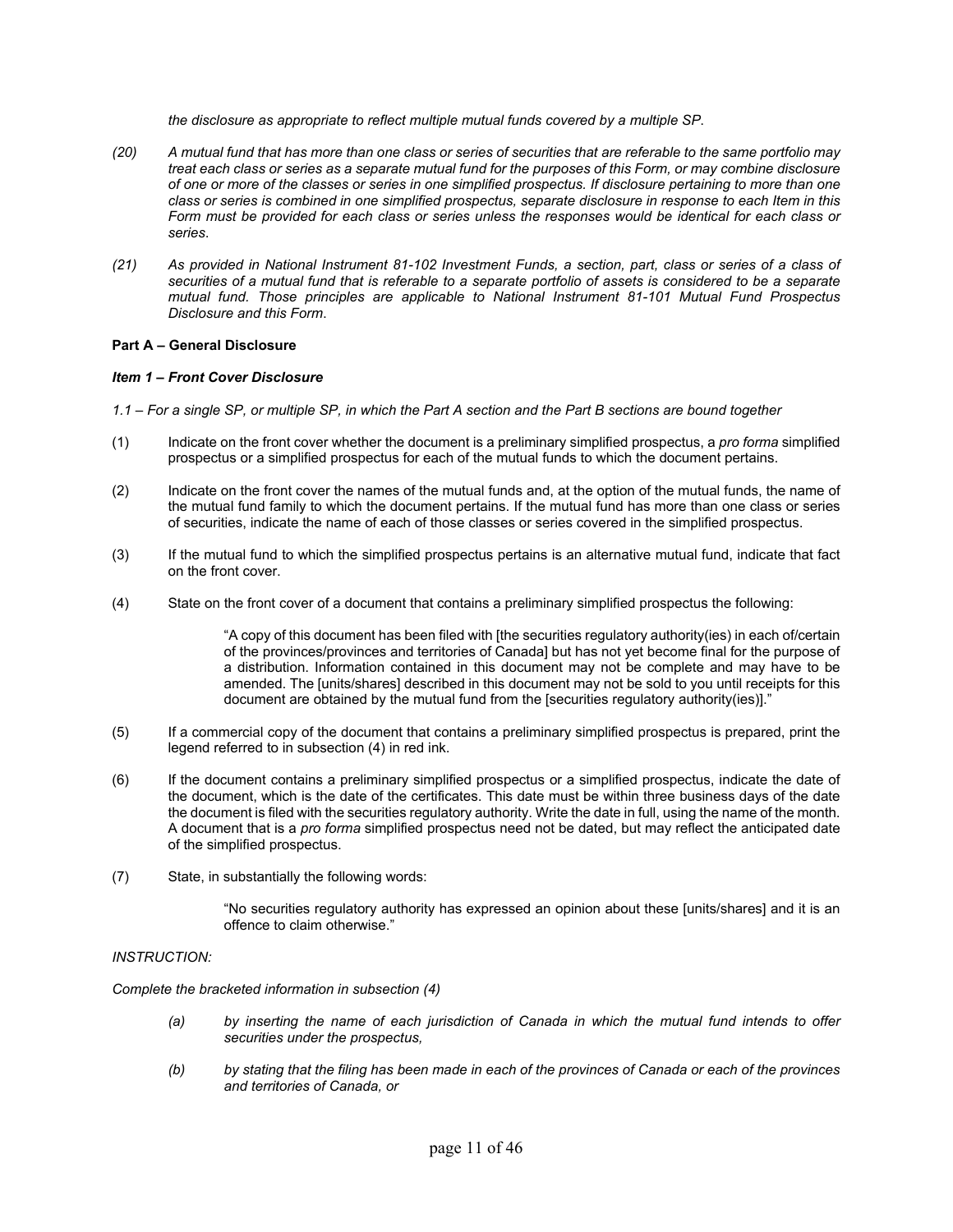- *(c) by identifying the filing jurisdictions of Canada by exception (i.e., every province of Canada or every province and territory of Canada, except [excluded jurisdictions])*.
- *1.2 For a multiple SP in which the Part A section is bound separately from the Part B sections*
- (1) Comply with Item 1.1.
- (2) State prominently, in substantially the following words:

"A complete simplified prospectus for the mutual funds listed on this page consists of this document and an additional disclosure document that provides specific information about the mutual funds in which you are investing. This document provides general information applicable to all of the [name of mutual fund family] funds. You must be provided with the additional disclosure document."

# *Item 2 – Table of Contents*

- *2.1 For a single SP, or multiple SP, in which the Part A section and the Part B sections are bound together*
- (1) Include a table of contents.
- (2) Include in the table of contents, under the heading "Fund-Specific Information", a list of all of the mutual funds to which the document pertains, with the numbers of the pages where information about each mutual fund can be found.
- (3) Begin the table of contents on a new page, which may be the inside front cover of the document.
- *2.2 For a multiple SP in which the Part A section is bound separately from the Part B sections*
- (1) Include a table of contents for the Part A section of the simplified prospectus.
- (2) Begin the table of contents on a new page, which may be the inside front cover of the document.
- (3) Include, immediately following the table of contents and on the same page, a list of the mutual funds to which the simplified prospectus pertains and details on how the Part B disclosure for each mutual fund will be provided.

# *Item 3 – Introductory Disclosure*

Provide, either on a new page or immediately after the table of contents, the following statements in substantially the following words:

"This document contains selected important information to help you make an informed investment decision and to help you understand your rights as an investor.

This document is divided into two parts. The first part, [from pages .......... through ..........], contains general information applicable to all of the [name of fund family] Funds. The second part, [from pages .......... through ..........] [which is separately bound], contains specific information about each of the Funds described in this document.

Additional information about each Fund is available in the following documents:

- the most recently filed Fund Facts document;
- the most recently filed annual financial statements;
- any interim financial report filed after those annual financial statements;
- the most recently filed annual management report of fund performance;
- any interim management report of fund performance filed after that annual management report of fund performance.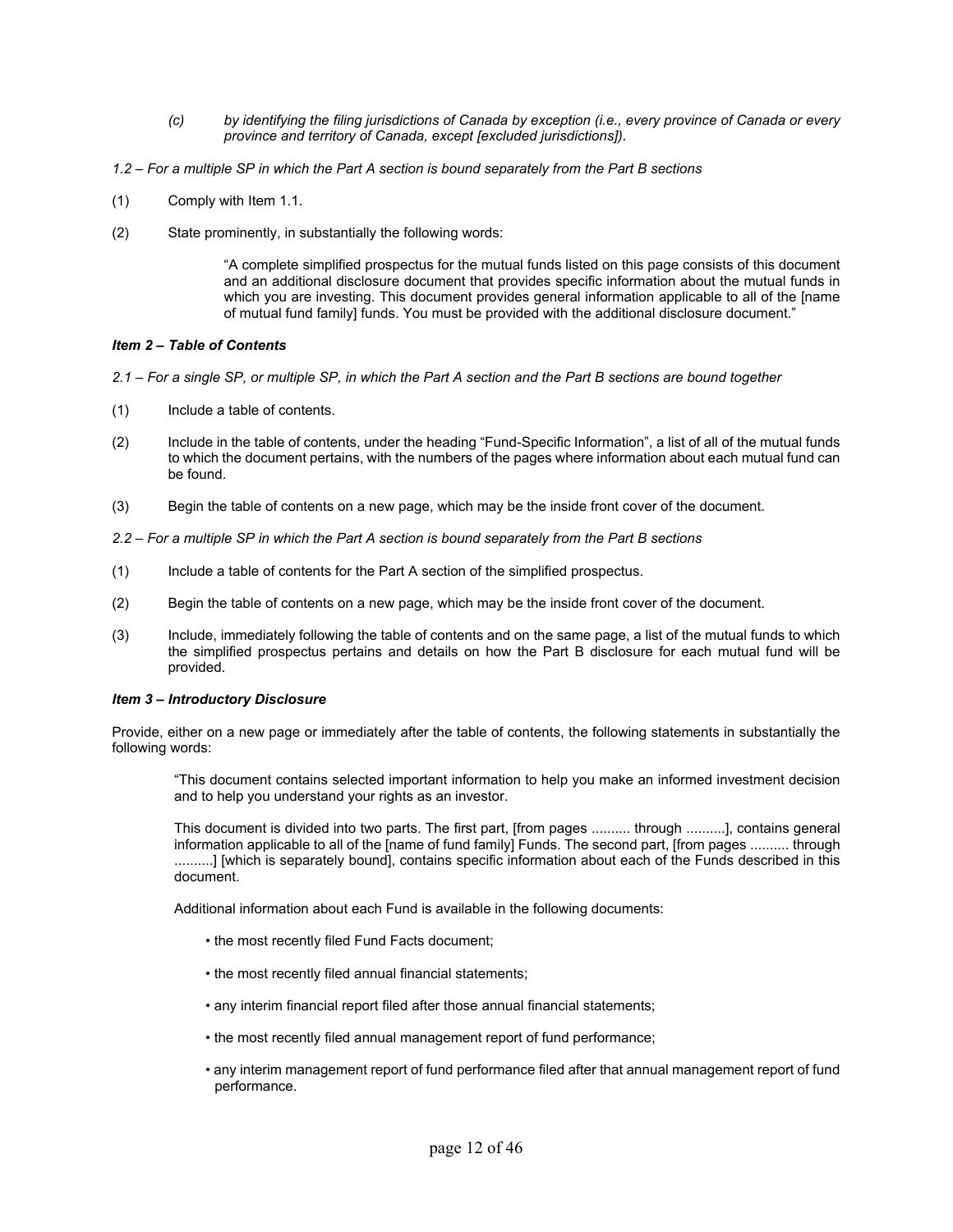These documents are incorporated by reference into this document, which means that they legally form part of this document just as if they were printed as a part of this document. You can get a copy of these documents, at your request, and at no cost, by calling [toll-free/collect] [insert the toll-free telephone number or telephone number where collect calls are accepted, as required by section 3.4 of the Instrument], or from your dealer.

These documents are available on the mutual fund's designated website at [insert mutual funds' designated website address], or by contacting the [mutual funds/mutual fund family] at [insert e-mail address].

These documents and other information about the Funds are available at www.sedar.com."

# *Item 4 – Responsibility for Mutual Fund Administration*

#### *4.1 – Manager*

- (1) State the name, address, telephone number, e-mail address and, if applicable, the internet address of the mutual fund's manager.
- (2) Briefly describe the services provided by the manager.
- (3) List the names, municipality of residence and the respective current positions and offices held with the manager of all partners, directors and executive officers of the manager of the mutual fund as at the date of the simplified prospectus.
- (4) Identify the name and municipality of residence of the ultimate designated person and chief compliance officer of the manager of the mutual fund.
- (5) Describe the circumstances under which each agreement with the manager of the mutual fund may be terminated and include a brief description of the material terms of the agreement.
- (6) At the option of the mutual fund, provide, under a separate sub-heading, details of the manager of the mutual fund, including the history and background of the manager and any overall investment strategy or approach used by the manager in connection with the mutual funds for which it acts as manager.
- (7) If a mutual fund holds, in accordance with section 2.5 of National Instrument 81-102 *Investment Funds*, securities of another mutual fund that is managed by the same manager or an affiliate or associate of the manager, disclose
	- (a) that the securities of the other mutual fund held by the mutual fund will not be voted, and
	- (b) if applicable, that the manager may arrange for the securities of the other mutual fund to be voted by the beneficial holders of the securities of the mutual fund.

# *4.2 – Portfolio Adviser*

- (1) If the manager of the mutual fund provides portfolio management services in connection with the mutual fund, state that fact.
- (2) If the manager does not provide portfolio management services, state the name and the municipality of the principal or head office for each portfolio adviser of the mutual fund.
- (3) Briefly describe the services provided by each portfolio adviser.
- (4) Briefly describe the relationship of each portfolio adviser to the manager, unless the manager provides all portfolio management services in connection with the mutual fund.
- (5) Identify the individuals employed by the manager or each portfolio adviser who make investment decisions, explain their role in the investment decision-making process, provide their names and titles, and explain whether their decisions are subject to the oversight, approval or ratification of a committee.
- (6) Describe the circumstances under which any agreement with a portfolio adviser of the mutual fund may be terminated and include a brief description of the material terms of this agreement.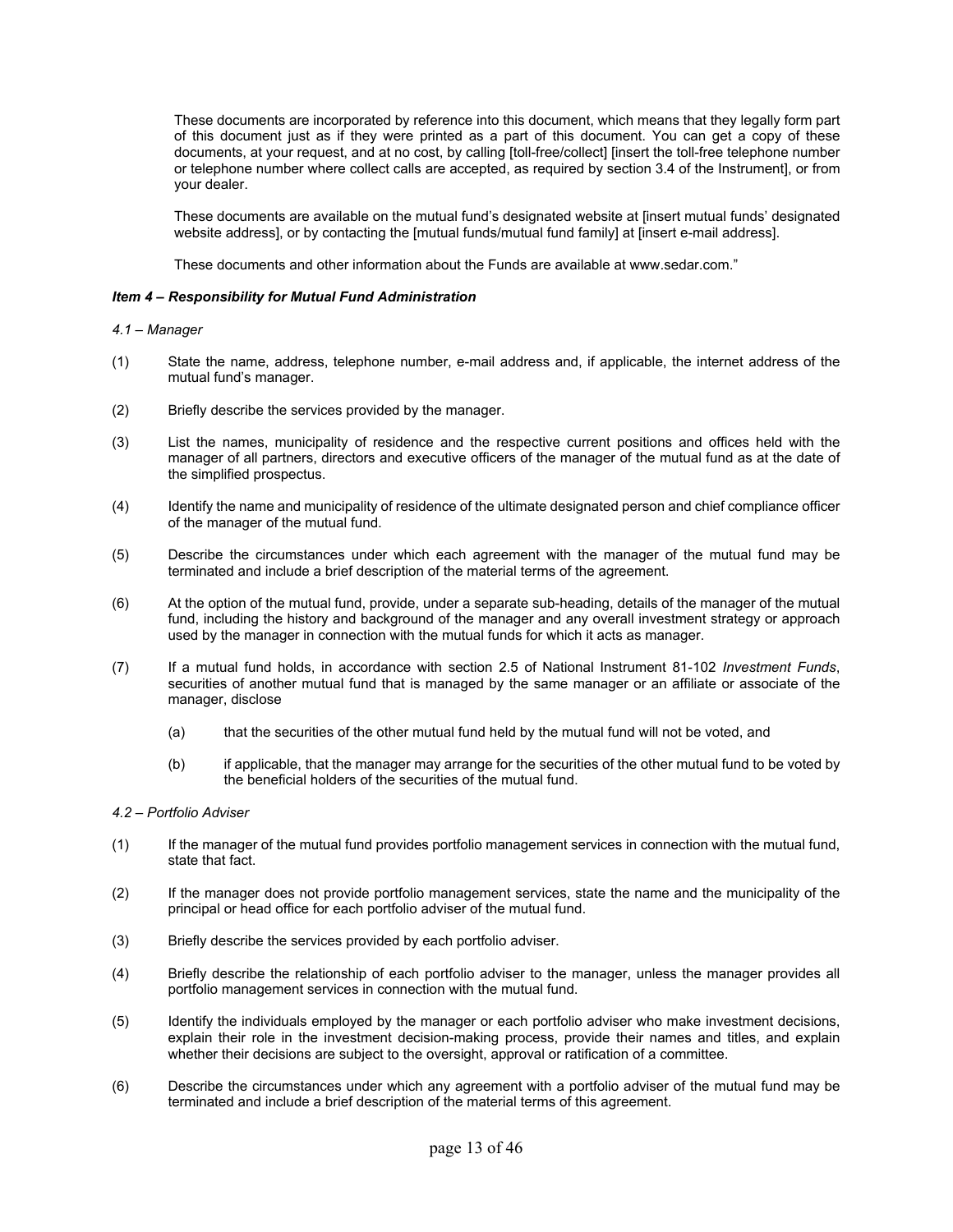### *4.3 – Brokerage Arrangements*

- (1) If any brokerage transactions involving client brokerage commissions of the mutual fund have been or might be directed to a dealer in return for the provision of any good or service, by the dealer or a third party, other than order execution, state
	- (a) the process for, and factors considered in, selecting a dealer to effect securities transactions for the mutual fund, including, for greater certainty, whether receiving goods or services in addition to order execution is a factor, and whether and how the process may differ for a dealer that is an affiliated entity,
	- (b) the nature of the arrangements under which order execution goods and services or research goods and services might be provided,
	- (c) each type of good or service, other than order execution, that might be provided, and
	- (d) the method by which a portfolio adviser makes a good faith determination that the mutual fund, on whose behalf the portfolio adviser directs any brokerage transactions involving client brokerage commissions to a dealer in return for the provision of any order execution goods and services or research goods and services, by the dealer or a third party, receives reasonable benefit, considering both the use of the goods or services and the amount of client brokerage commissions paid.
- (2) Since the date of the last simplified prospectus, if any brokerage transactions involving the client brokerage commissions of the mutual fund have been or might be directed to a dealer in return for the provision of any good or service, by the dealer or a third party, other than order execution, state
	- (a) each type of good or service, other than order execution, that has been provided to the manager or a portfolio adviser of the mutual fund, and
	- (b) the name of any affiliated entity that provided any good or service referred to in paragraph (a), separately identifying each affiliated entity and each type of good or service provided by each affiliated entity.
- (3) If any brokerage transactions involving the client brokerage commissions of the mutual fund have been or might be directed to a dealer in return for the provision of any good or service, by the dealer or a third party, other than order execution, state that the name of any other dealer or third party that provided a good or service referred to in paragraph (2)(a), that was not disclosed under paragraph (2)(b), will be provided upon request by contacting the mutual fund or mutual fund family at [insert telephone number] or at [insert mutual fund or mutual fund family e-mail address].

# *INSTRUCTION:*

*Terms defined in National Instrument 23-102 Use of Client Brokerage Commissions have the same meaning in this Item*.

#### *4.4 – Principal Distributor*

- (1) If applicable, state the name and address of the principal distributor of the mutual fund.
- (2) Briefly describe the services provided by the principal distributor of the mutual fund.
- (3) Briefly describe the relationship of the principal distributor to the manager.
- (4) Describe the circumstances under which any agreement with the principal distributor of the mutual fund may be terminated and include a brief description of the material terms of this agreement.
- *4.5 Directors, Executive Officers and Trustees*
- (1) For a mutual fund that is a corporation,
	- (a) list the names and municipality of residence of all directors and executive officers,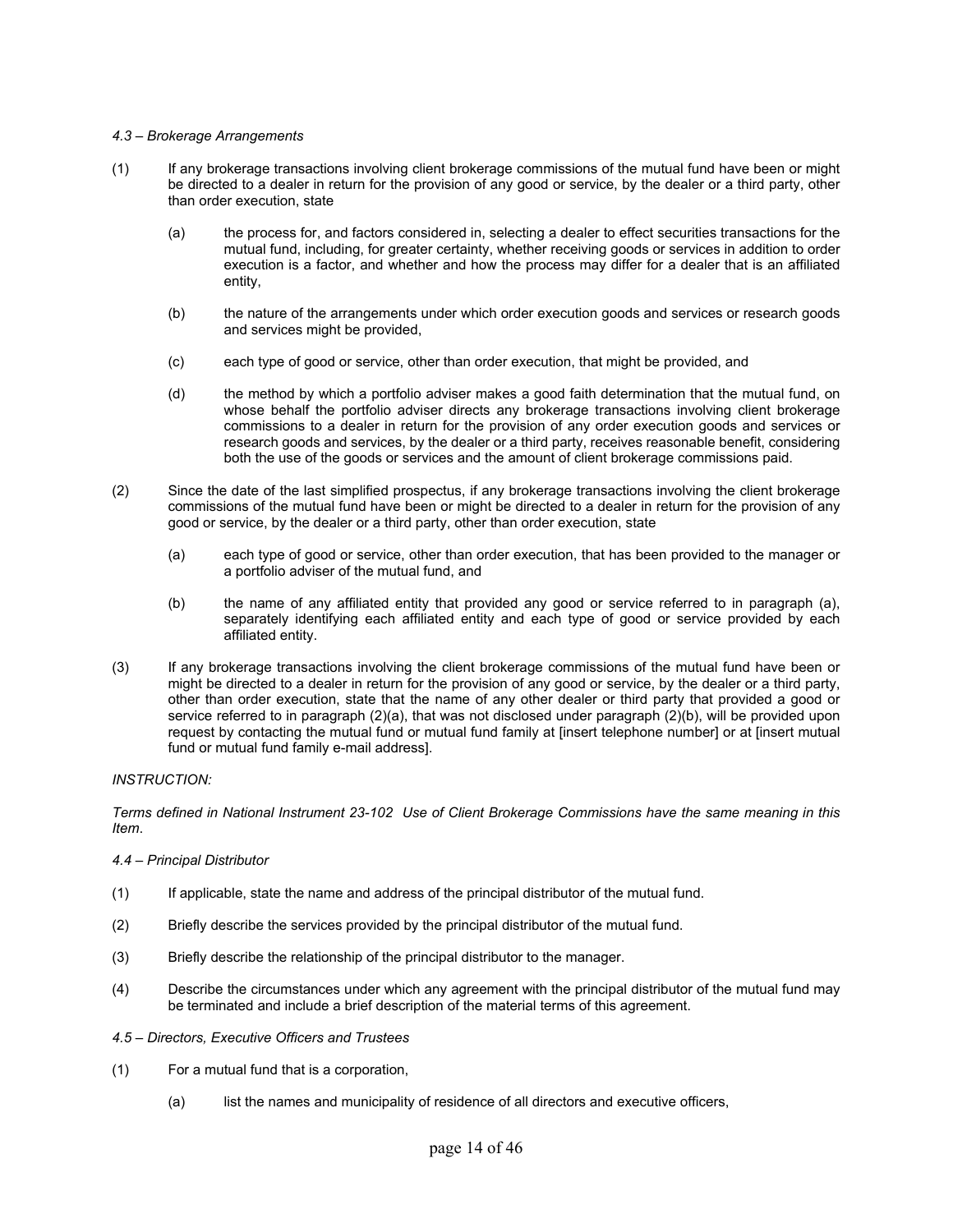- (b) state all positions and offices with the mutual fund currently held by each person required to be listed under paragraph (a),
- (c) briefly describe the services provided by each person required to be listed under paragraph (a), and
- (d) briefly describe the relationship of each person required to be listed under paragraph (a) to the manager.
- (2) For a mutual fund that is a trust,
	- (a) state the name and municipality of residence of each person or company that is a trustee of the mutual fund,
	- (b) state all positions and offices with the mutual fund currently held by each person required to be listed under paragraph (a),
	- (c) briefly describe the services provided by each person required to be listed under paragraph (a), and
	- (d) briefly describe the relationship of each person required to be listed under paragraph (a) to the manager.
- (3) For a mutual fund that is a limited partnership, provide the information required by this Item for the general partner of the mutual fund, modified as appropriate.

# *4.6 – Custodian*

- (1) State the name, municipality of the principal or head office, and nature of business of the custodian and any principal sub-custodian of the mutual fund.
- (2) Briefly describe the services provided by the custodian and any principal sub-custodian of the mutual fund.
- (3) Briefly describe the relationship of the custodian and any principal sub-custodian to the manager.
- (4) Describe generally the sub-custodian arrangements of the mutual fund.

# *INSTRUCTION:*

*A "principal sub-custodian" is a sub-custodian to whom custodial authority has been delegated in respect of a material portion or segment of the portfolio assets of the mutual fund*.

# *4.7 – Auditor*

State the name and municipality of the auditor of the mutual fund.

# *4.8 – Registrar*

- (1) If there is a registrar of securities of the mutual fund, state the name of the registrar and each municipality in which the register of securities of the mutual fund is kept.
- (2) Briefly describe the services provided by the registrar.
- (3) Briefly describe the relationship of the registrar to the manager.

# *4.9 – Securities Lending Agent*

- (1) State the name of each securities lending agent of the mutual fund and the municipality of each securities lending agent's principal or head office.
- (2) State whether any securities lending agent of the mutual fund is an affiliate or associate of the manager of the mutual fund.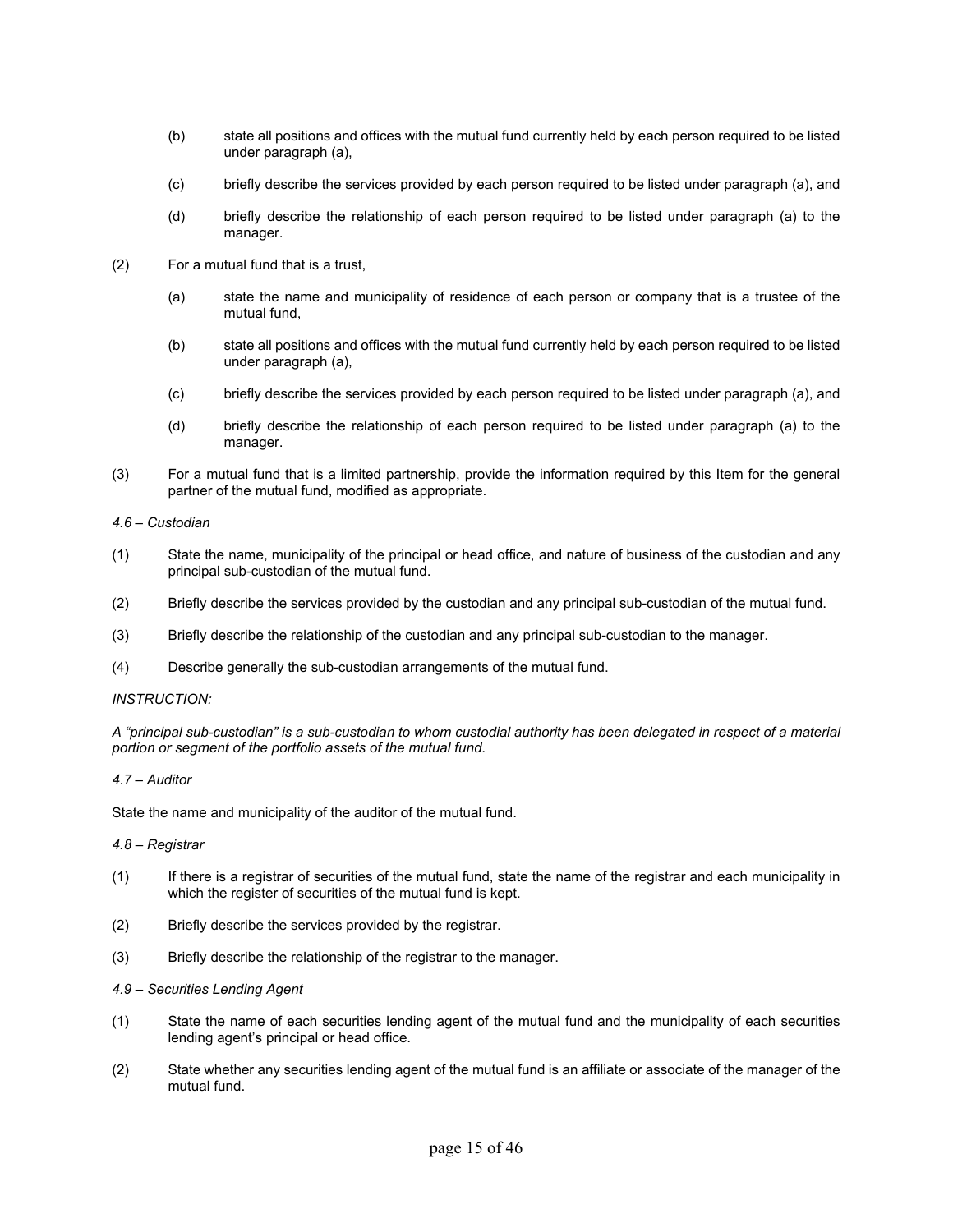(3) Briefly describe the material terms of each agreement with each securities lending agent. Include the amount of collateral required to be delivered in connection with a securities lending transaction as a percentage of the market value of the loaned securities, and briefly describe any indemnities provided in, and the termination provisions of, each agreement.

# *4.10 – Cash Lender*

- (1) In the case of an alternative mutual fund, state the name of each person or company that has entered into an agreement to lend money to the alternative mutual fund or provides a line of credit or similar lending arrangement to the alternative mutual fund.
- (2) State whether any person or company required to be named under subsection (1) is an affiliate or associate of the manager of the alternative mutual fund.

# *4.11 – Other Service Providers*

- (1) State the name, municipality of the principal or head office, and the nature of the business of each person or company not previously named under Items 4.1 to 4.10 that provides a service that is material to the mutual fund, including, for greater certainty, services relating to portfolio valuation, fund accounting, and the purchase and sale of portfolio assets by the mutual fund.
- (2) For each person or company identified under subsection (1), briefly describe the following:
	- (a) the services provided by that person or company;
	- (b) the relationship of that person or company to the manager;
	- (c) the material terms and conditions of the contractual arrangements by which the person or company has been retained.
- *4.12 Independent Review Committee and Fund Governance*
- (1) Provide detailed information concerning the governance of the mutual fund, including, for greater certainty,
	- (a) all of the following:
		- (i) a description of the mandate and responsibilities of the independent review committee;
		- (ii) the composition of the independent review committee and the reasons for any change in the composition of the independent review committee since the date of the most recently filed simplified prospectus;
		- (iii) the following statement:

"The independent review committee prepares, at least annually, a report of its activities for securityholders and makes such reports available on the mutual fund's designated website at [insert mutual fund's designated website address], or at the securityholder's request and at no cost, by contacting the [mutual fund/mutual fund family] at [insert mutual fund's/mutual fund family's e-mail address].",

- (b) a description of any other body or group that has responsibility for fund governance and the extent to which its members are independent of the manager of the mutual fund, and
- (c) a description of the policies, practices or guidelines of the mutual fund, or of the manager, relating to the business practices, sales practices, risk management controls and internal conflicts of interest, and if the mutual fund or the manager has no such policies, practices or guidelines, a statement to that effect.
- (2) Despite subsection (1), if the information required by subsection (1) is not the same for substantially all of the mutual funds described in the document, provide only that information that is the same for substantially all of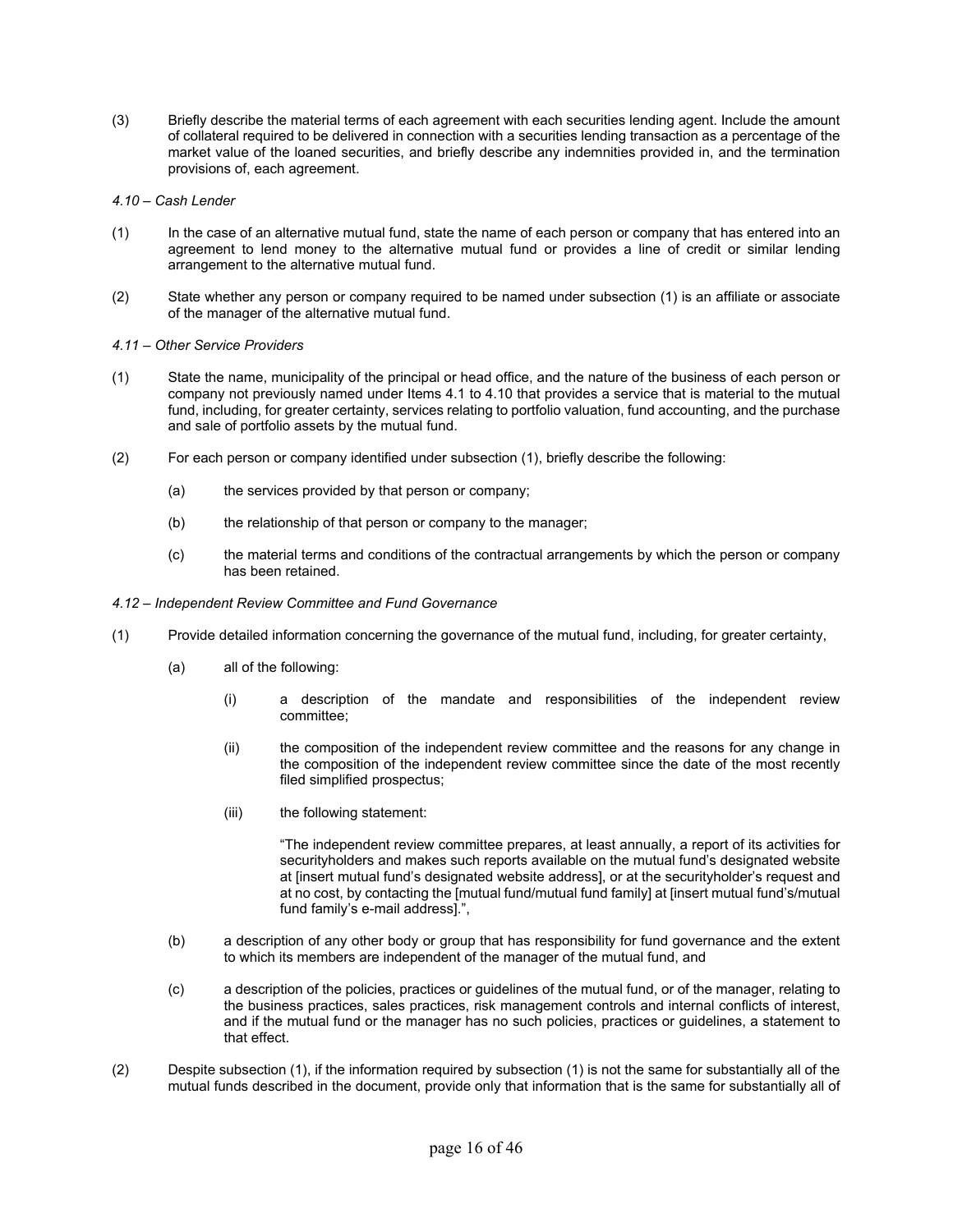the mutual funds and provide the remaining disclosure required by that subsection under Item 3 of Part B of this Form.

### *INSTRUCTION:*

*If the mutual fund has an independent review committee, state in the disclosure provided under paragraph (1)(c) that National Instrument 81-107 Independent Review Committee for Investment Funds requires the manager to have policies and procedures relating to conflicts of interest*.

### *4.13 – Affiliated Entities*

- (1) State whether any person or company that provides services to the mutual fund or the manager in relation to the mutual fund is an affiliated entity of the manager, and include a diagram, with a descriptive title, showing the relationships of those affiliated entities with each other.
- (2) State that the amount of fees received from the mutual fund by each person or company described under subsection (1) is disclosed in the audited financial statements of the mutual fund.

# *INSTRUCTIONS:*

- *(1) A person or company is an affiliated entity of another person or company if one is a subsidiary entity of the*  other, if both are subsidiary entities of the same person or company or if each of them is a controlled entity of *the same person or company*.
- *(2) A person or company is a controlled entity of another person or company if any of the following apply:* 
	- *(a) in the case of a person or company,* 
		- *(i) voting securities of the first-mentioned person or company carrying more than 50% of the votes for the election of directors are held, otherwise than by way of security only, by or for the benefit of the other person or company, and*
		- *(ii) the votes carried by the securities are entitled, if exercised, to elect a majority of the directors of the first-mentioned person or company;*
	- *(b) in the case of a partnership that does not have directors, other than a limited partnership, the second-mentioned person or company holds more than 50% of the interests in the partnership;*
	- *(c) in the case of a limited partnership, the general partner is the second-mentioned person or company*.
- *(3) A person or company is a subsidiary entity of another person or company if any of the following apply:* 
	- *(a) the person or company is a controlled entity of any of the following:* 
		- *(i) the other person or company;*
		- *(ii) the other person or company and one or more persons or companies, each of which is a controlled entity of that other person or company;*
		- *(iii) two or more persons or companies, each of which is a controlled entity of the other person or company;*
	- *(b) the person or company is a subsidiary entity of another person or company that is that other person or company's subsidiary entity*.
- *(4) For the purposes of subsection (1) "provides services" includes, for greater certainty, the provision of brokerage services in connection with execution of portfolio transactions for the mutual fund*.

#### *4.14 – Dealer Manager Disclosure*

If the mutual fund is dealer managed, disclose that fact and that the mutual fund is subject to the restrictions set out in section 4.1 of National Instrument 81-102 *Investment Funds*, and summarize section 4.1 of National Instrument 81-102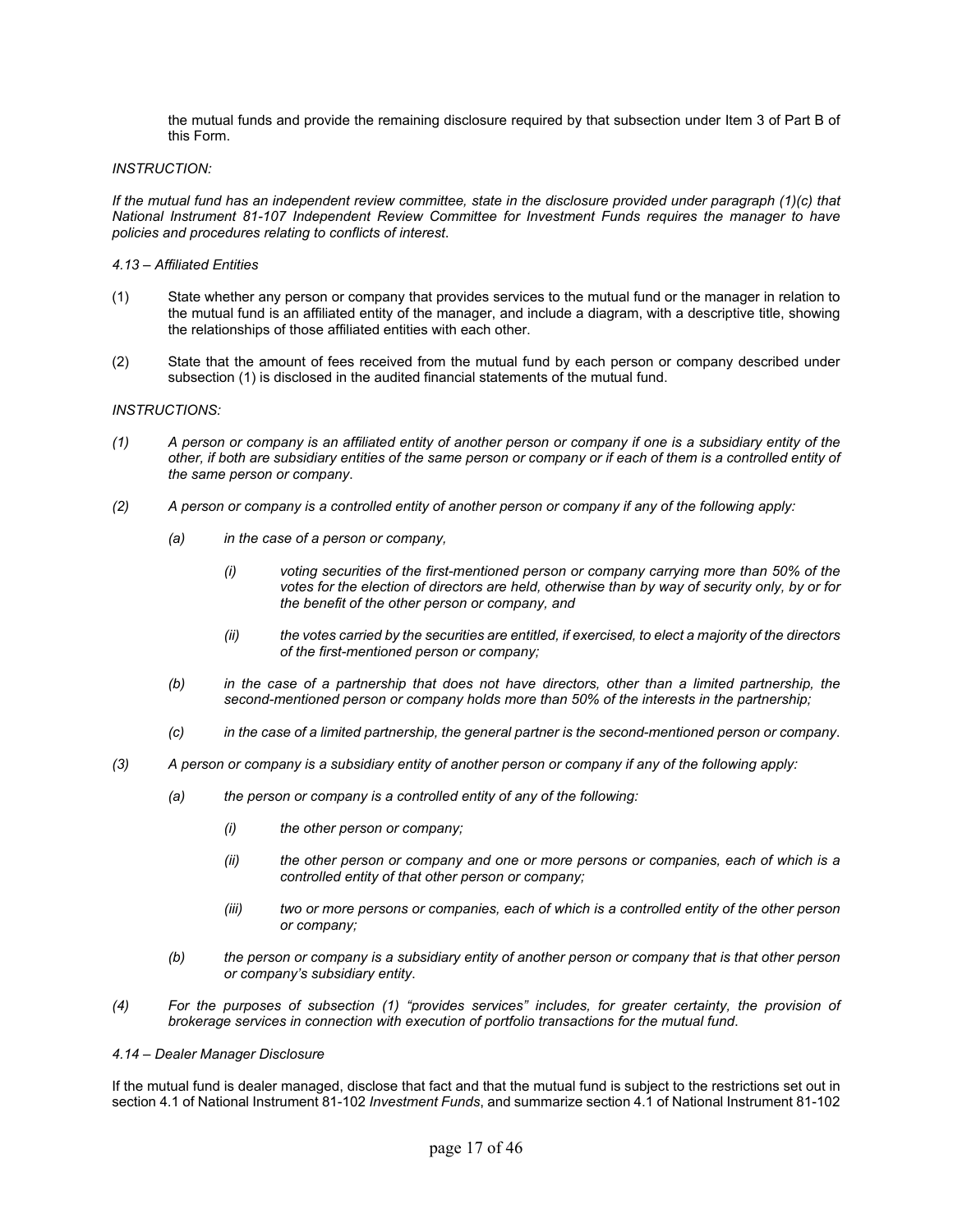# *Investment Funds*.

# *4.15 – Policies and Practices*

- (1) If the mutual fund intends to use derivatives or sell securities short, describe the policies and practices of the mutual fund to manage the risks associated with engaging in those types of transactions.
- (2) In the disclosure provided under subsection (1), include disclosure pertaining to all of the following:
	- (a) whether there are written policies and procedures in place that set out the objectives and goals for derivatives trading and short selling and any risk management procedures applicable to those transactions;
	- (b) who is responsible for setting and reviewing the policies and procedures referred to in paragraph (a), how often the policies and procedures are reviewed, and the extent and nature of the involvement of the board of directors or trustee in the risk management process;
	- (c) whether there are trading limits or other controls on derivative trading or short selling in place and who is responsible for authorizing the trading and placing limits or other controls on the trading;
	- (d) whether there are individuals or groups that monitor the risks independent of those who trade;
	- (e) whether any risk measurement procedures or simulations are used to test the portfolio under stress conditions.
- (3) If the mutual fund intends to enter into securities lending, repurchase or reverse repurchase transactions, describe the policies and practices of the mutual fund to manage the risks associated with those transactions.
- (4) In the disclosure provided under subsection (3), include disclosure of all of the following:
	- (a) the involvement of any agent in administering the transactions on behalf of the mutual fund pursuant to any agreement between the parties;
	- (b) whether there are written policies and procedures in place that set out the objectives and goals for securities lending, repurchase transactions or reverse repurchase transactions, and any risk management procedures applicable to the mutual fund's entering into of those transactions;
	- (c) who is responsible for setting and reviewing the agreement referred to in paragraph (a) and the policies and procedures referred to in paragraph (b), how often the policies and procedures are reviewed, and the extent and nature of the involvement of the board of directors or trustee in the risk management process;
	- (d) whether there are limits or other controls in place on the entering into of those transactions by the mutual fund and who is responsible for placing those limits or other controls on those transactions;
	- (e) whether there are individuals or groups that monitor the risks independent of those who enter into those transactions on behalf of the mutual fund;
	- (f) whether any risk measurement procedures or simulations are used to test the portfolio under stress conditions.
- (5) Unless the mutual fund invests only in non-voting securities, describe the policies and procedures that the mutual fund follows when voting proxies relating to portfolio securities, including, for greater certainty,
	- (a) the procedures that are followed when a vote presents a conflict between the interests of securityholders and those of the manager of the mutual fund, a portfolio adviser of the mutual fund, an affiliate or associate of the mutual fund, an affiliate or associate of the manager of the mutual fund, or an affiliate or associate of a portfolio adviser of the mutual fund, and
	- (b) the policies and procedures of a portfolio adviser of the mutual fund, or any other third party, that the mutual fund follows, or that are followed on the mutual fund's behalf, to determine how to vote proxies relating to portfolio securities.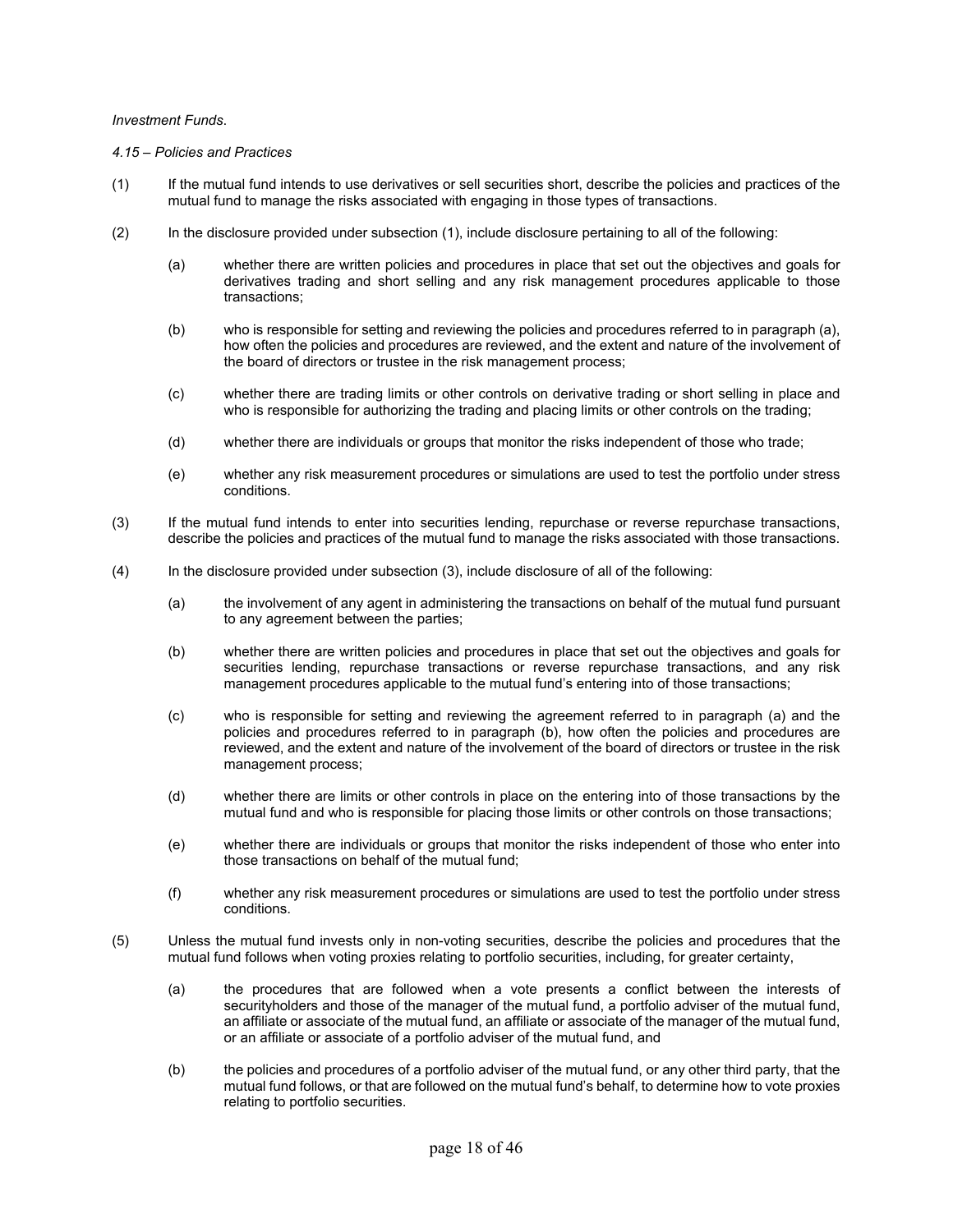- (6) State that a copy of the policies and procedures that the mutual fund follows when voting proxies relating to portfolio securities is available on request, at no cost, by calling [toll-free/collect call telephone number] or by writing to [address].
- (7) State that the mutual fund's proxy voting record, for the most recent period ended June 30 of each year, is available free of charge to any securityholder of the mutual fund upon request at any time after August 31 of that year. If the proxy voting record is available on the mutual fund's designated website, provide the website address.

# *INSTRUCTIONS:*

- *(1) The disclosure provided under this Item must make appropriate distinctions between the risks associated with the intended use by the mutual fund of derivatives for hedging purposes and the mutual fund's intended use of derivatives for non-hedging purposes*.
- *(2) The mutual fund's proxy voting policies and procedures must satisfy the requirements of section 10.2 of National Instrument 81-106 Investment Fund Continuous Disclosure.*
- *4.16 Remuneration of Directors, Officers and Trustees*
- (1) If the management functions of the mutual fund are carried out by employees of the mutual fund, disclose, in respect of those employees, the information concerning executive compensation that is required to be disclosed for executive officers of an issuer under securities legislation. The disclosure in this Form must be made in accordance with the disclosure requirements of Form 51-102F6 *Statement of Executive Compensation*.
- (2) Describe any arrangements under which compensation was paid or payable by the mutual fund during the most recently completed financial year of the mutual fund, for the services of directors of the mutual fund, members of an independent board of governors or advisory board of the mutual fund and members of the independent review committee of the mutual fund, including the amounts paid, the name of the individual and any expenses reimbursed by the mutual fund to the individual
	- (a) in that capacity, including any additional amounts payable for committee participation or special assignments, and
	- (b) as a consultant or expert.
- (3) For a mutual fund that is a trust, describe the arrangements, including the amounts paid and expenses reimbursed, under which compensation was paid or payable by the mutual fund during the most recently completed financial year of the mutual fund for the services of the trustee or trustees of the mutual fund.

# *4.17 – Material Contracts*

- (1) List and provide particulars pertaining to all of the following:
	- (a) the articles of incorporation, continuation or amalgamation, the declaration of trust or trust agreement of the mutual fund, the limited partnership agreement or any other constating or establishing documents of the mutual fund;
	- (b) any agreement of the mutual fund or trustee with the manager of the mutual fund;
	- (c) any agreement of the mutual fund, the manager or trustee with each portfolio adviser of the mutual fund;
	- (d) any agreement of the mutual fund, the manager or trustee with the custodian of the mutual fund;
	- (e) any agreement of the mutual fund, the manager or trustee with the principal distributor of the mutual fund;
	- (f) any other material agreement.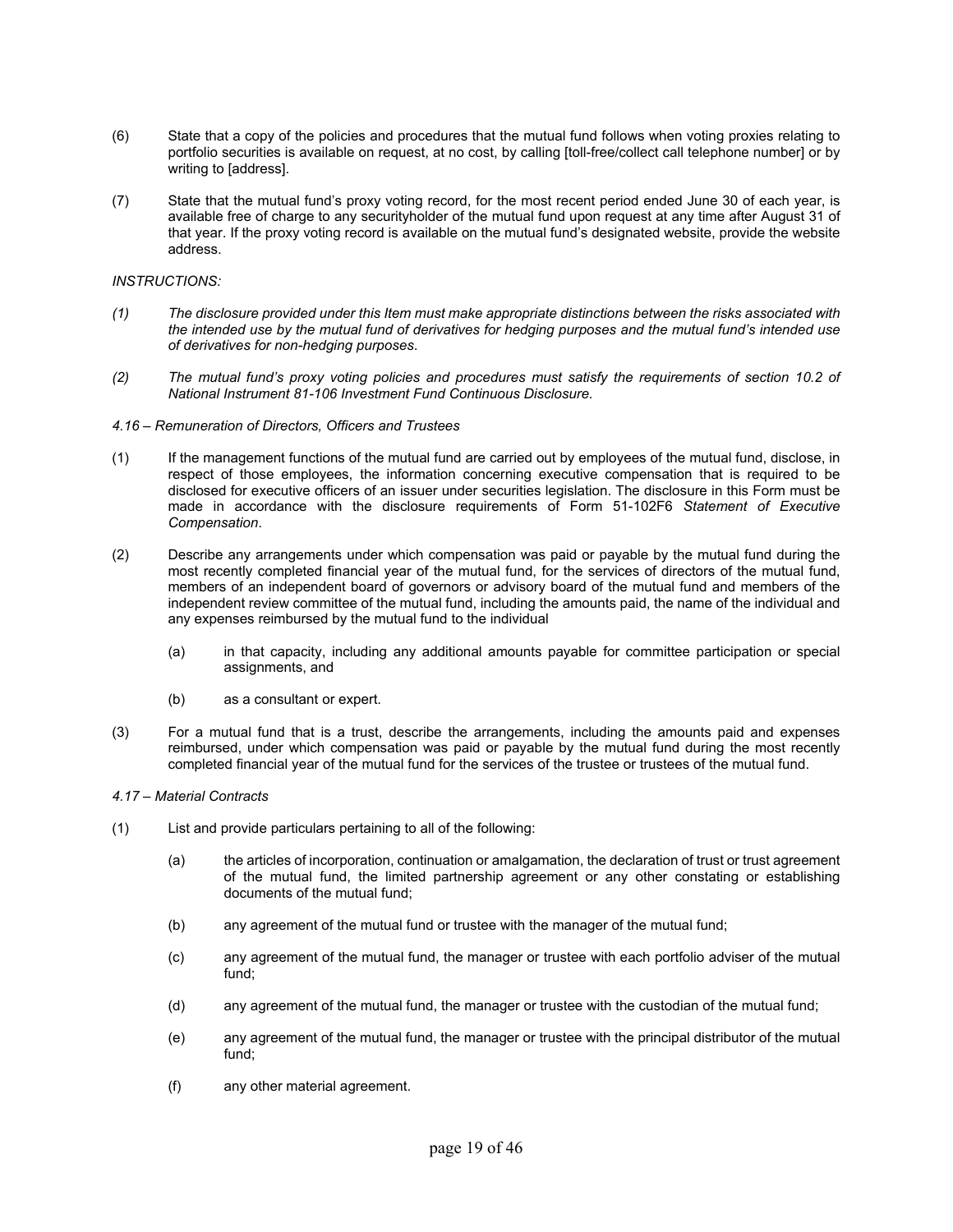- (2) State a reasonable time at which and place where the agreements listed under subsection (1) may be inspected by prospective or existing securityholders.
- (3) Include, in describing particulars of the agreements, the date of, parties to, consideration paid by the mutual fund under, termination provisions of, and general nature of the agreements.

# *INSTRUCTION:*

*This Item does not require disclosure of agreements entered into in the ordinary course of business of the mutual fund*.

#### *4.18 – Legal Proceedings*

- (1) Briefly describe any ongoing material legal proceedings, which, for greater certainty, includes administrative proceedings, to which the mutual fund, its manager or its principal distributor is a party.
- (2) For all matters disclosed under subsection (1), disclose all of the following:
	- (a) the name of the court, agency or administrative body having jurisdiction;
	- (b) the date on which the proceeding was commenced;
	- (c) the principal parties to the proceeding;
	- (d) the nature of the proceeding and, if applicable, the amount claimed;
	- (e) whether the proceeding is being contested and the present status of the proceeding.
- (3) To the extent known, provide the disclosure referred to in paragraphs (2)(a), (c), (d) and (e) in respect of any material proceedings known to be contemplated.
- (4) Describe any penalties or other sanctions imposed and the grounds on which they were imposed, or the terms of any settlement agreement and the circumstances that gave rise to the settlement agreement, if the manager of the mutual fund, a director or officer of the mutual fund or a partner, director or officer of the manager of the mutual fund, in the 10 years before the date of the simplified prospectus, has
	- (a) been subject to any penalties or sanctions imposed by a court or securities regulator relating to trading in securities, promotion or management of a publicly-traded mutual fund, theft or fraud, or has been subject to any other penalties or sanctions imposed by a court or regulatory body that would be likely to be considered important to a reasonable investor in determining whether to purchase securities of the mutual fund, or
	- (b) entered into a settlement agreement with a court, securities regulatory or other regulatory body, in relation to any of the matters referred to in paragraph (a).
- (5) If the manager of the mutual fund, a director or officer of the mutual fund or the partner, director or officer of the manager of the mutual fund has, within the 10 years before the date of the simplified prospectus, been subject to any penalties or sanctions imposed by a court or securities regulator relating to trading in securities, promotion or management of a publicly traded mutual fund, or theft or fraud, or has entered into a settlement agreement with a regulatory authority in relation to any of these matters, describe the penalties or sanctions imposed and the grounds on which they were imposed, or the terms of the settlement agreement and the circumstances that gave rise to the settlement agreement.

#### *4.19 – Designated Website*

State, in substantially the following words:

"A mutual fund is required to post certain regulatory disclosure documents on a designated website. The designated website(s) of the mutual fund(s) this document pertains to can be found at the following location(s): [insert the mutual fund's designated website address or addresses, as applicable]."

# *Item 5 – Valuation of Portfolio Securities*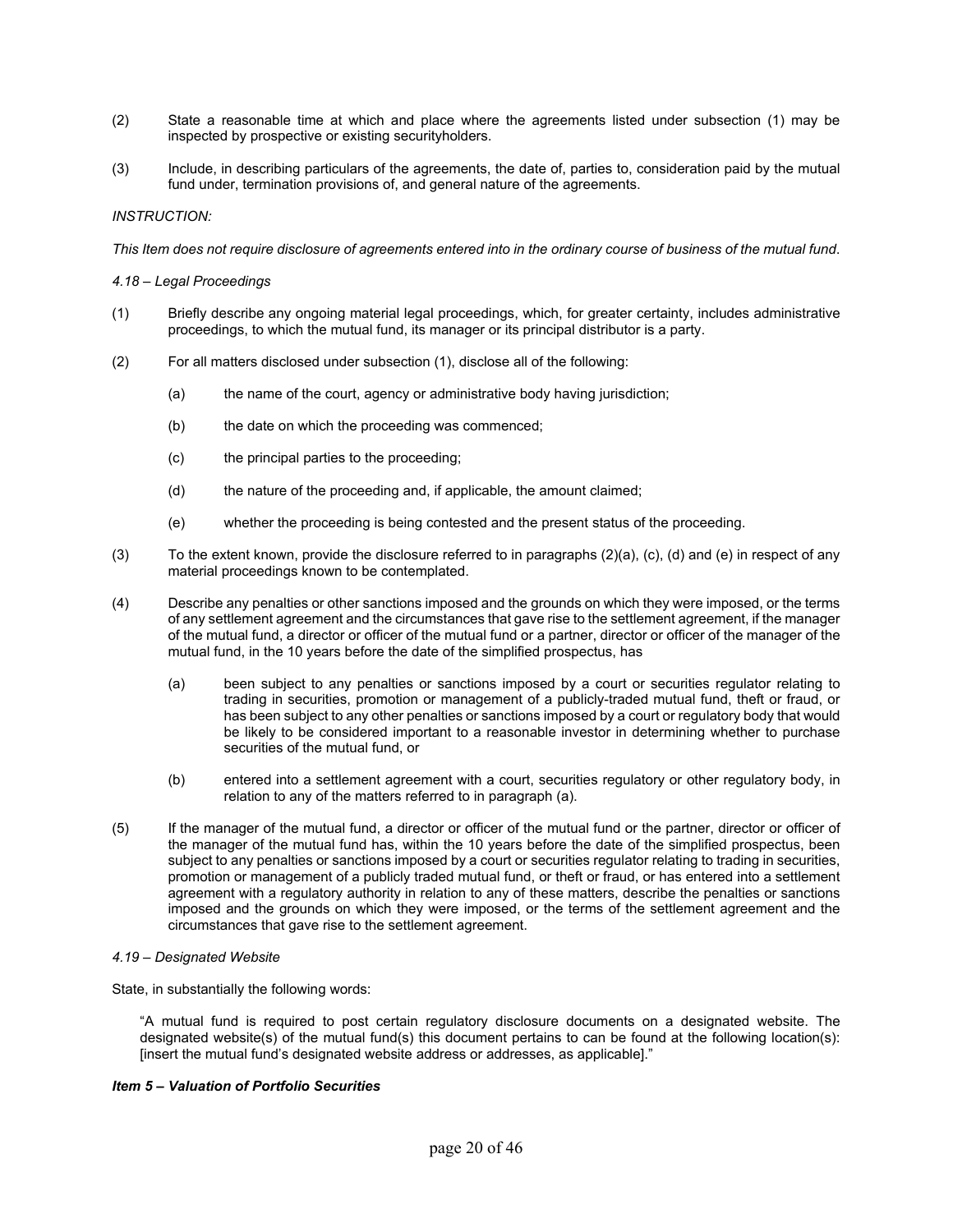- (1) Describe the methods used to value the different types or classes of portfolio assets of the mutual fund and its liabilities for the purpose of calculating net asset value.
- (2) If the valuation methods established by the manager differ from Canadian GAAP, describe the differences.
- (3) If the manager has discretion to deviate from the mutual fund's valuation methods described under subsection (1), disclose when and to what extent the discretion may be exercised and, if it has been exercised in the past three years, provide an example of how it has been exercised or, if it has not been exercised in the past three years, state that fact.

# *Item 6 – Calculation of Net Asset Value*

- (1) Describe the method followed or to be followed by the mutual fund in determining the net asset value.
- (2) State the frequency at which the net asset value is determined and the date and time of day at which it is determined.
- (3) Describe the manner in which the net asset value and net asset value per security of the mutual fund will be made available to the public and state that the information will be available at no cost to the public.
- (4) In the case of a money market mutual fund, if the fund intends to maintain a constant net asset value per security, disclose that intention and disclose how the mutual fund intends to maintain a constant net asset value.

# *Item 7 – Purchases, Switches and Redemptions*

- (1) Briefly describe how an investor can purchase and redeem the securities of the mutual fund or switch them for securities of other mutual funds, state how often the mutual fund is valued, and state that the issue and redemption price of those securities is based on the mutual fund's net asset value of a security of that class, or series of a class, next determined after the receipt by the mutual fund of the purchase order or redemption order.
- (2) State that, under extraordinary circumstances, the rights of investors to redeem securities may be suspended by the mutual fund and describe the circumstances under which the suspension of redemption rights could occur.
- (3) For a new mutual fund that is being sold on a best-efforts basis, state whether the issue price will be fixed during the initial distribution period, and state when the mutual fund will begin issuing and redeeming securities based on the net asset value per security of the mutual fund.
- (4) Describe all available purchase options and state, if applicable, that the choice of different purchase options requires the investor to pay different fees and expenses and, if applicable, that the choice of different purchase options affects the amount of compensation paid by a member of the organization of the mutual fund to a dealer. Include cross-references to the disclosure provided under Items 9 and 10 of Part A of this Form.
- (5) Describe the adverse effects, if any, that short-term trades in securities of the mutual fund by an investor may have on other investors in the mutual fund.
- (6) Describe the restrictions, if any, that may be imposed by the mutual fund to deter short-term trades, including the circumstances, if any, under which such restrictions may not apply.
- (7) If the mutual fund does not impose restrictions on short-term trades, state the specific basis for the view of the manager that it is appropriate for the mutual fund not to do so.
- (8) Describe the policies and procedures of the mutual fund relating to the monitoring, detection and deterrence of short-term trades of mutual fund securities. If the mutual fund has no such policies and procedures, state that fact.
- (9) Describe any arrangements, whether formal or informal, with any person or company, that permit short-term trades in securities of the mutual fund, including, for greater certainty,
	- (a) the name of the person or company, and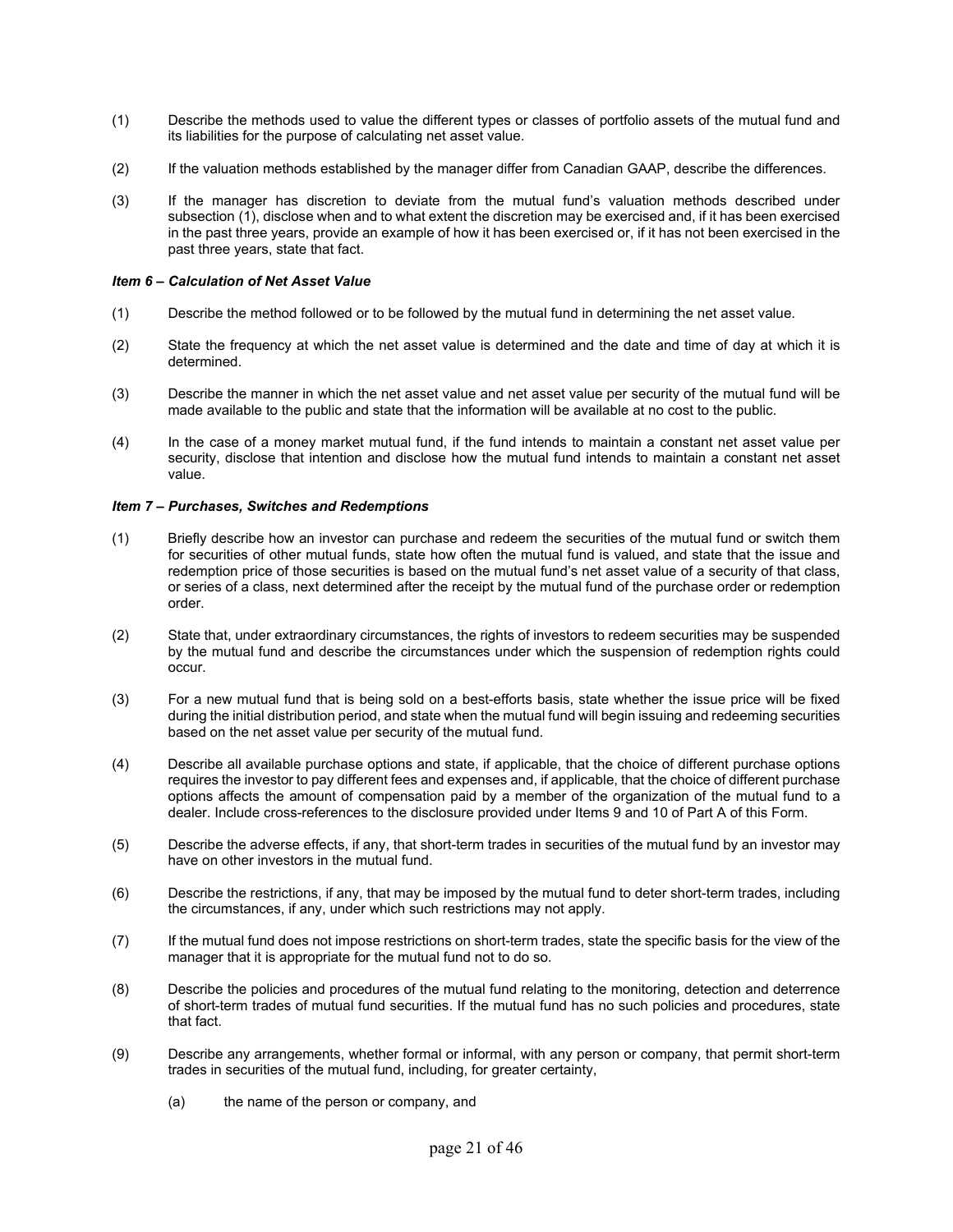- (b) the terms of such arrangements, including, for greater certainty,
	- (i) any restrictions imposed on the short-term trades, and
	- (ii) any compensation or other consideration received by the manager, the mutual fund or any other party pursuant to the arrangements.
- (10) Describe how the securities of the mutual fund are distributed. If sales are effected through a principal distributor, provide a brief description of any arrangements with the principal distributor.
- (11) Disclose that a dealer may make provision in arrangements that it has with an investor that will require the investor to compensate the dealer for any losses suffered by the dealer in connection with a failed settlement of a purchase of securities of the mutual fund caused by the investor.
- (12) Disclose that a dealer may make provision in arrangements that it has with an investor that will require the investor to compensate the dealer for any losses suffered by the dealer in connection with any failure of the investor to satisfy the requirements of the mutual fund or securities legislation for a redemption of securities of the mutual fund.

# *INSTRUCTIONS:*

- *(1) The disclosure required under subsection (4) must describe currency purchase plans, if applicable.*
- *(2) In the disclosure required by subsections (5) to (7), include a brief description of the short-term trading activities in the mutual fund that are considered by the manager to be inappropriate or excessive. If the manager imposes a short-term trading fee, include a cross-reference to the disclosure provided under Item 9 of Part A of this Form*.

# *Item 8 – Optional Services Provided by the Mutual Fund Organization*

If applicable, under the heading "Optional Services", describe the optional services that may be obtained by typical investors from the mutual fund organization.

# *INSTRUCTION:*

*Disclosure made under this Item must include, for example, any asset allocation services, registered tax plans, regular investment and withdrawal plans, periodic purchase plans, contractual plans, periodic withdrawal plans or switch privileges*.

# *Item 9 – Fees and Expenses*

# *9.1 – General Disclosure*

- (1) Set out information about the fees and expenses payable by the mutual fund and by investors in the mutual fund under the heading "Fees and Expenses".
- (2) If the mutual fund holds securities of other mutual funds, disclose all of the following:
	- (a) any fees and expenses payable by the other mutual fund in addition to the fees and expenses payable by the mutual fund;
	- (b) that no management fees or incentive fees are payable by the mutual fund that, to a reasonable person, would duplicate a fee payable by the other mutual fund for the same service;
	- (c) that no sales fees or redemption fees are payable by the mutual fund in relation to its purchases or redemptions of the securities of the other mutual fund if the other mutual fund is managed by the manager or an affiliate or associate of the manager of the mutual fund;
	- (d) that no sales fees or redemption fees are payable by the mutual fund in relation to its purchases or redemptions of securities of the other mutual fund that, to a reasonable person, would duplicate a fee payable by an investor in the mutual fund.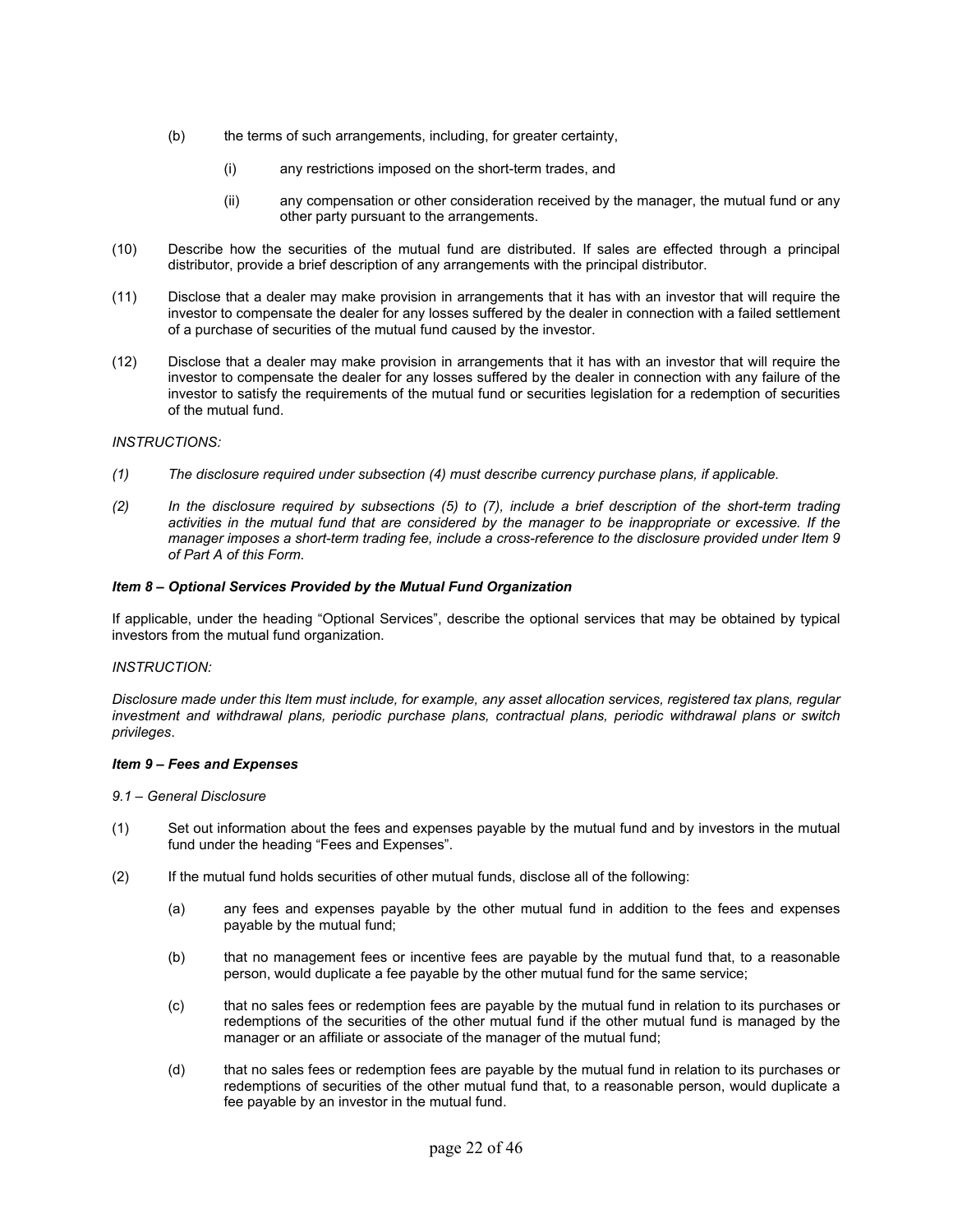(3) The information required by this Item is a summary of the fees, charges and expenses of the mutual fund and investors presented in the form of the following table, appropriately completed, and introduced using substantially the following words:

> "This table lists the fees and expenses that you may have to pay if you invest in the [insert the name of the mutual fund]. You may have to pay some of these fees and expenses directly. The Fund may have to pay some of these fees and expenses, which will reduce the value of your investment in the Fund."

- (4) Include the fees for any optional services provided by the mutual fund organization, as described under Item 8 of Part A of this Form, in the table.
- (5) Under "Operating Expenses" in the table, include a description of the fees and expenses payable in connection with the independent review committee. If the information is not the same for each mutual fund described in the document, provide the disclosure in the description of fees and expenses required for each fund under Item 3 of Part B of this Form and include a cross-reference to that information in the table required under this Item.
- (6) If management fees are payable directly by investors, add a line item in the table to disclose the maximum percentage that could be paid by investors.
- (7) If the manager permits negotiation of a management fee rebate, provide disclosure of these arrangements. If these arrangements are not available for each mutual fund described in the document, make this disclosure in the description of fees and expenses required for each fund by Item 3 of Part B of this Form and include a cross-reference to that information in the table required by this Item.

| Fees and Expenses Payable by the Fund                     |                                                                       |  |  |
|-----------------------------------------------------------|-----------------------------------------------------------------------|--|--|
| <b>Management Fees</b>                                    | [See Instruction (1)] [disclosure re management fee rebate program]   |  |  |
| <b>Operating Expenses</b>                                 | [See Instructions (2) and (3)] Fund[s] pay[s] all operating expenses, |  |  |
|                                                           | including                                                             |  |  |
| Fees and Expenses Payable Directly by You                 |                                                                       |  |  |
| Sales Charges                                             | [specify percentage, as a percentage of                               |  |  |
| <b>Switch Fees</b>                                        | [specify percentage, as a percentage of , or specify amount]          |  |  |
| <b>Redemption Fees</b>                                    | [specify percentage, as a percentage of , or specify amount]          |  |  |
| Short-term Trading Fees                                   | [specify percentage, as a percentage of                               |  |  |
| Registered Tax Plan Fees [include this   [specify amount] |                                                                       |  |  |
| disclosure and specify the type of fees if the            |                                                                       |  |  |
| registered tax plan is sponsored by the                   |                                                                       |  |  |
| mutual fund and is described in the                       |                                                                       |  |  |
| simplified prospectus]                                    |                                                                       |  |  |
| Other Fees and Expenses [specify type]                    | [specify amount]                                                      |  |  |

# *INSTRUCTIONS:*

- *(1) If the table pertains to more than one mutual fund and not all of the mutual funds pay the same management fees, under "Management Fees" in the table, do either of the following:* 
	- *(a) state that the management fees are unique to each mutual fund, include management fee disclosure for each mutual fund as a separate line item in the table required by Item 3 of Part B of this Form for that mutual fund, and include a cross-reference to that table;*
	- *(b) list the amount of the management fee, including any performance or incentive fee, for each mutual fund separately.*
- *(2) If the table pertains to more than one mutual fund and not all of the mutual funds have the same obligations to pay operating expenses, under "Operating Expenses" in the table, do either of the following:* 
	- *(a) state that the operating expenses payable by the mutual funds are unique to each mutual fund, include a description of the operating expenses payable by each mutual fund as a separate line item in the table required by Item 3 of Part B of this Form for that mutual fund, and include a crossreference to that table;*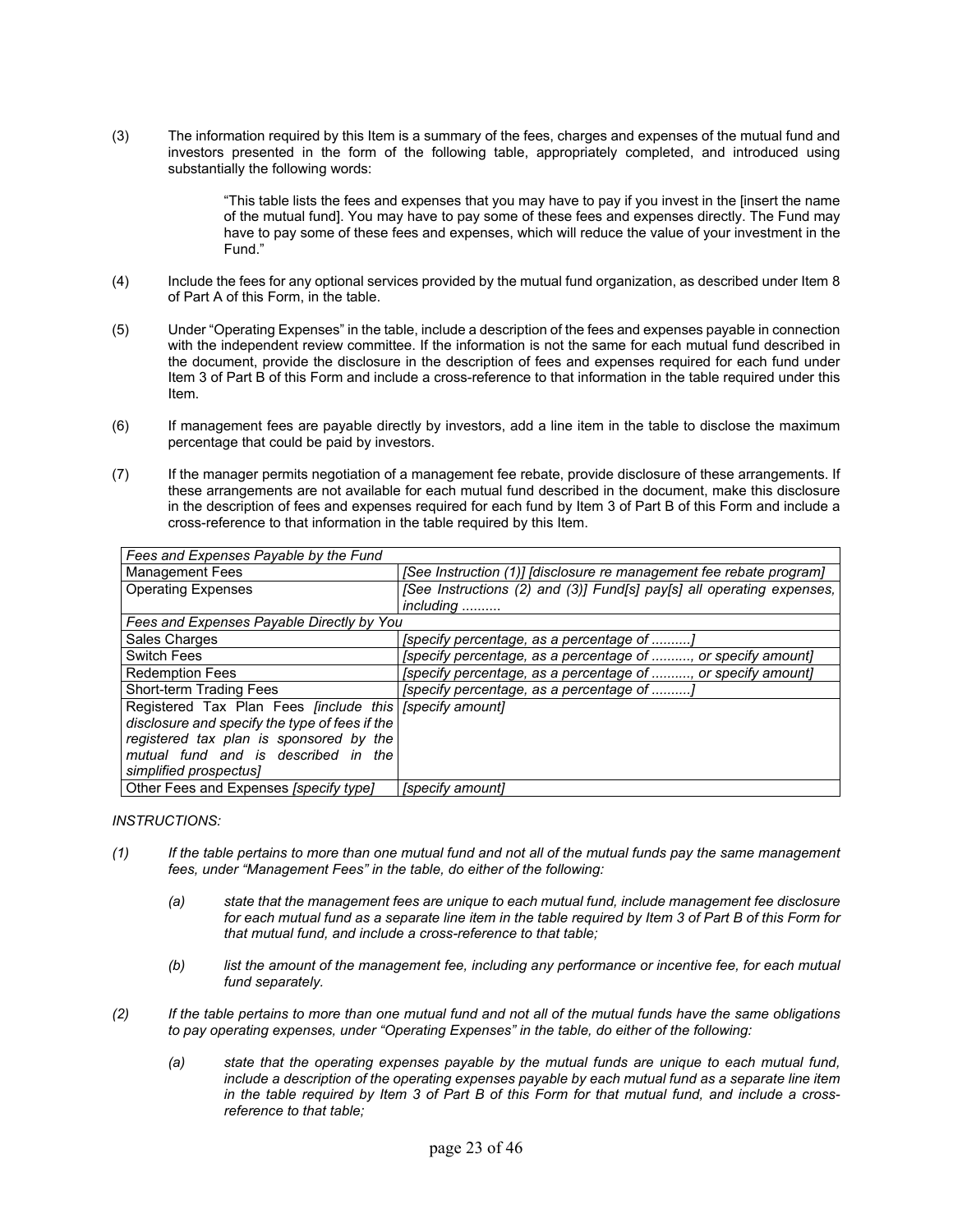- *(b) provide the disclosure concerning the operating expenses for each mutual fund contemplated by this Item separately.*
- *(3) Under "Operating Expenses", state whether the mutual fund pays all of its operating expenses and list the main components of those expenses. If the mutual fund pays only certain operating expenses and is not*  responsible for payment of all such expenses, adjust the statement in the table to reflect the proper contractual *responsibility of the mutual fund.*
- *(4) Show all fees and expenses payable by the mutual fund, even if it is expected that the manager of the mutual*  fund or other member of the organization of the mutual fund will waive or absorb some or all of those fees and *expenses.*
- *(5) If the management fees of a mutual fund are payable directly by a securityholder and vary so that specific disclosure of the amount of the management fees cannot be disclosed in the simplified prospectus of the mutual fund, or cannot be derived from disclosure in the simplified prospectus, provide as much disclosure as possible about the management fees to be paid by securityholders, including the highest possible rate or range of those management fees.*
- *9.2 Management Fee Rebate or Distribution Programs*
- (1) Disclose details of any arrangements that are in effect or will be in effect during the currency of the simplified prospectus if those arrangements will result, directly or indirectly, in a securityholder in the mutual fund paying, as a percentage of the securityholder's investment in the mutual fund, a management fee that differs from that payable by another securityholder.
- (2) In the disclosure required by subsection (1), describe all of the following:
	- (a) who pays the management fee;
	- (b) when the management fee is to be paid, whether a reduced fee is paid or whether the full fee is paid with a repayment of a portion of the management fee to be paid at a later date;
	- (c) the person or company that funds the reduction or repayment of management fees, when the reduction or repayment is made and whether it is made in cash or in securities of the mutual fund;
	- (d) whether the differing management fees are negotiable or calculated in accordance with a fixed schedule;
	- (e) if the management fees are negotiable, the factors or criteria relevant to the negotiations and state who negotiates the fees with the investor:
	- (f) whether the differing management fees payable are based on the number or value of the securities of the mutual fund purchased during a specified period or the number or value of the securities of the mutual fund held at a particular time;
	- (g) any other factors or criteria that could affect the amount of the management fees payable.
- (3) Disclose the income tax consequences to the mutual fund and its securityholders of a management fee structure that results in a securityholder paying a management fee that differs from that payable by another securityholder.

# *Item 10 – Dealer Compensation*

Provide the disclosure of sales practices and equity interests required under sections 8.1 and 8.2 of National Instrument 81-105 *Mutual Fund Sales Practices*.

#### *INSTRUCTIONS:*

*(1) Briefly state the compensation paid and the sales practices followed by the members of the organization of the mutual fund in a concise and explicit manner, without explaining the requirements and parameters for permitted compensation contained in National Instrument 81-105 Mutual Fund Sales Practices*.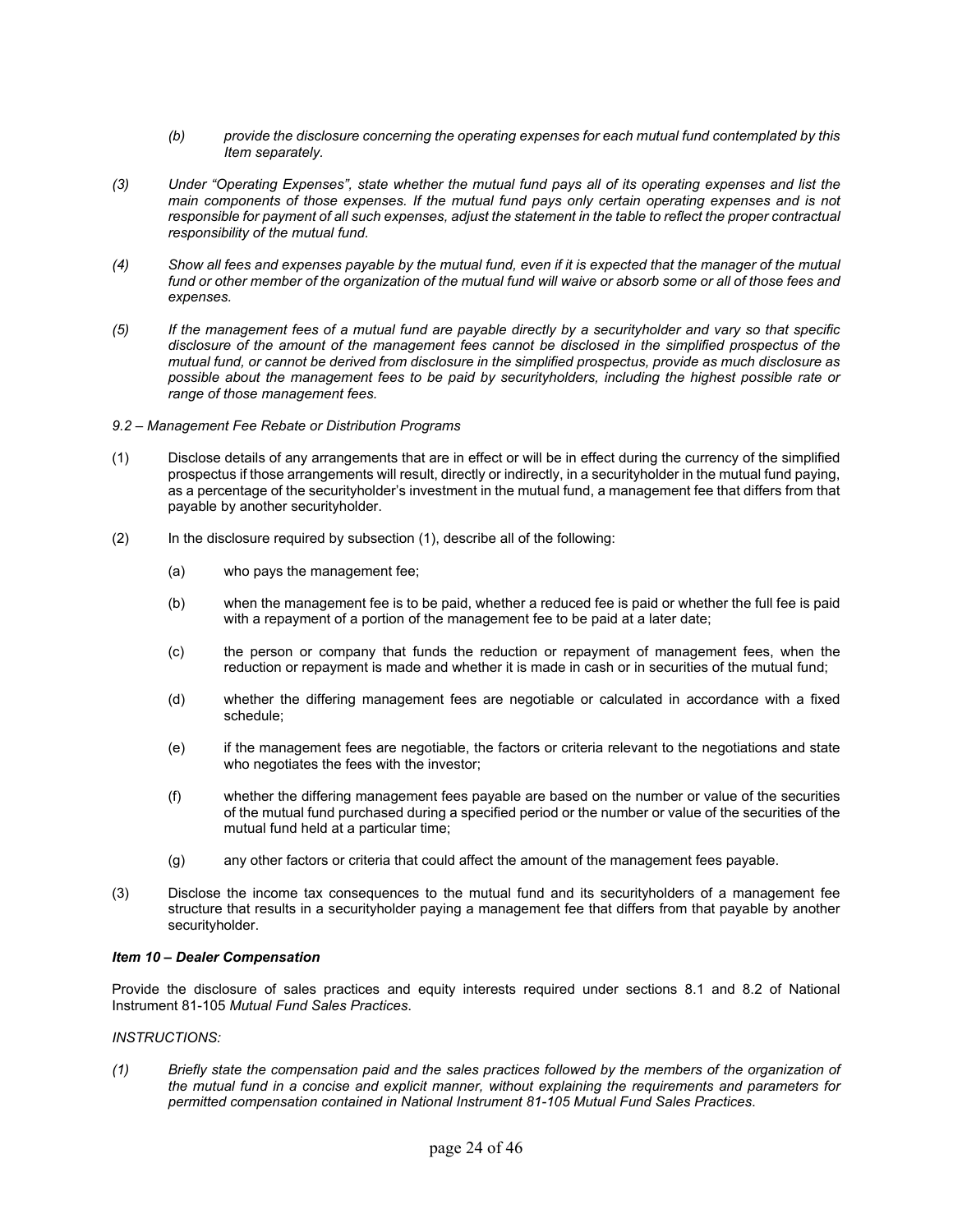- *(2) If the manager or another member of the mutual fund's organization pays trailing commissions, so state and provide an explanation of the basis of calculation of these commissions and the range of the rates of such commissions. If the mutual fund organization from time to time pays the permitted marketing expenses of participating dealers on a co-operative basis, so state. If the mutual fund organization from time to time holds educational conferences that sales representatives of participating dealers may attend or from time to time pays certain of the expenses incurred by participating dealers in holding educational conferences for sales representatives, so state*.
- *(3) If the members of the organization of the mutual fund follow any other sales practices permitted by National Instrument 81-105 Mutual Fund Sales Practices, briefly describe these sales practices*.
- *(4) Include a brief summary of the equity interests between the members of the organization of the mutual fund and participating dealers and representatives as required by section 8.2 of National Instrument 81-105 Mutual Fund Sales Practices. This disclosure may be provided by means of a diagram or table*.

# *Item 11 – Income Tax Considerations*

*11.1 – Income Tax Considerations for the Mutual Fund* 

Describe, in general terms, the basis upon which the income and capital receipts of the mutual fund are taxed.

- *11.2 Income Tax Considerations for Investors*
- (1) Describe, in general terms, the income tax consequences, to the securityholders of the securities offered, of all of the following:
	- (a) any distribution to the securityholders in the form of dividends or otherwise, including amounts reinvested in securities of the mutual fund;
	- (b) the redemption of securities;
	- (c) the issuance of securities;
	- (d) any transfers between mutual funds;
	- (e) gains or losses that occur on the disposition of securities of the mutual fund by the investor.
- (2) The description provided in response to subsection (1) must explain the different tax treatment applicable to mutual fund securities held in a registered tax plan as compared to mutual fund securities held in non-registered accounts.
- (3) Describe the impact of the mutual fund's distribution policy on a taxable investor who acquires securities of the mutual fund late in a calendar year.
- (4) If material, describe the potential impact of the mutual fund's anticipated portfolio turnover rate on a taxable investor.
- (5) Describe how the adjusted cost base of a security of a mutual fund can be calculated by those investors holding securities outside a registered tax plan.

# *INSTRUCTIONS:*

- *(1) If management fees are paid directly by investors, describe generally the income tax consequences to taxable investors of this arrangement.*
- *(2) Subsection (2) is particularly relevant for investors who hold their mutual fund investments through RRSPs, if they have invested in a mutual fund that requires management fees to be paid directly by the investors. Detailed disclosure of the tax consequences of this arrangement on those investors must be made by those mutual funds.*

# *Item 12 – Statement of Rights*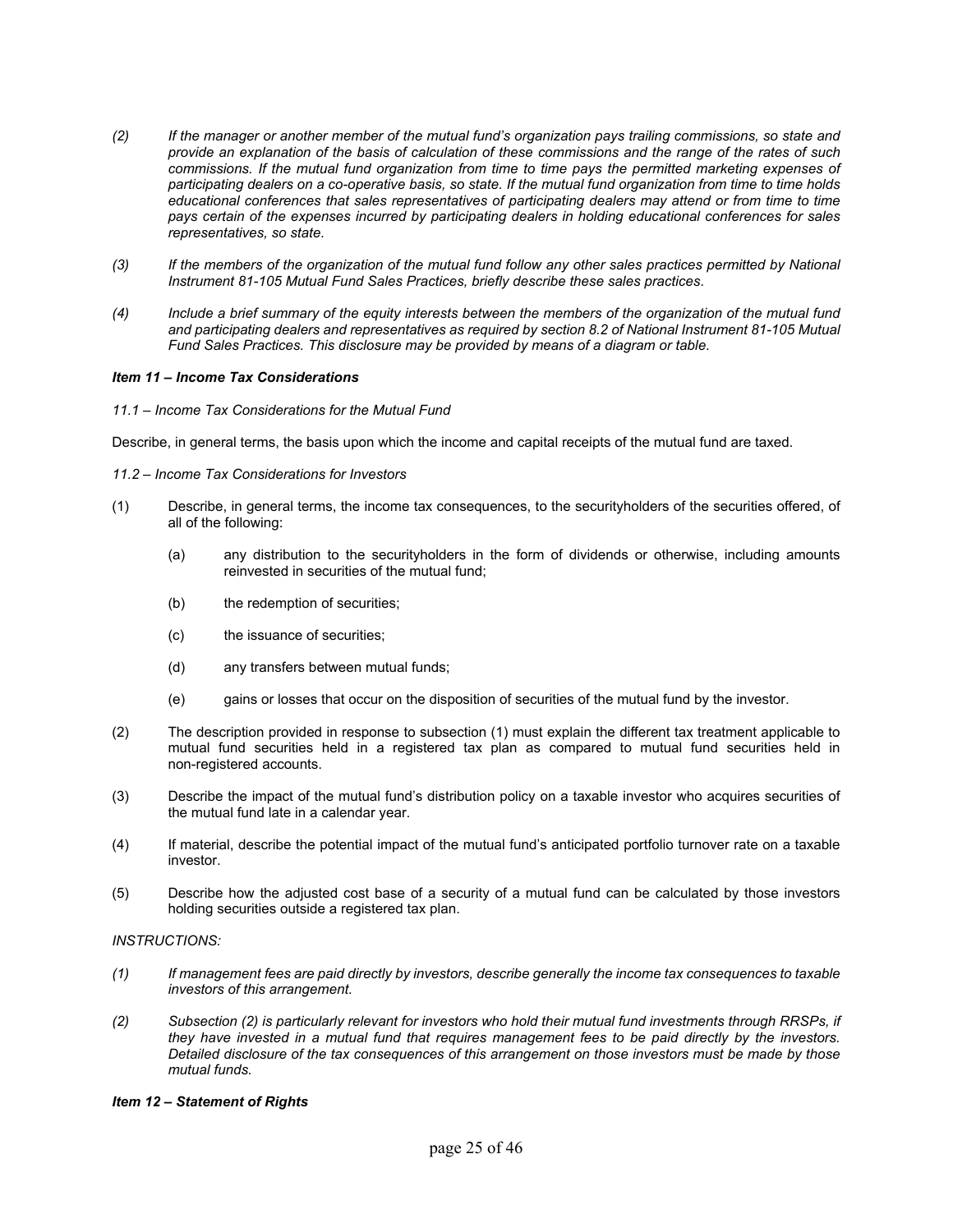Under the heading "What Are Your Legal Rights?", state in substantially the following words:

"Under securities law in some provinces and territories, you have the right to

- withdraw from an agreement to buy mutual funds within two business days after you receive a simplified prospectus or Fund Facts document, or
- cancel your purchase within 48 hours after you receive confirmation of the purchase.

In some provinces and territories, you also have the right to cancel a purchase, or in some jurisdictions, claim damages, if the simplified prospectus, Fund Facts document or financial statements contain a misrepresentation. You must act within the time limits set by law in the applicable province or territory."

For more information, see the securities law of your province or territory or ask a lawyer."

#### *Item 13 – Additional Information*

- (1) Disclose any other material facts relating to the securities proposed to be offered that are not disclosed elsewhere in this Form.
- (2) Provide any disclosure required or permitted to be disclosed in a prospectus under securities legislation or by a decision of the regulator or securities regulatory authority pertaining to the mutual fund that is not otherwise required to be disclosed under this Form.

# *INSTRUCTIONS:*

- *(1) An example of a provision of securities legislation relevant to this Item is the requirement contained in the conflict of interest provisions of the securities legislation of a number of jurisdictions to the effect that a mutual fund must not make an investment in respect of which a related person will receive any fee or compensation except for fees paid pursuant to a contract disclosed in, among other things, a prospectus. Another example is the requirement of some jurisdictions that certain statements be included in a simplified prospectus of a mutual fund with a non-Canadian manager*.
- *(2) For a single SP, provide the disclosure under this Item or under Item 11 of Part B of this Form, whichever is more appropriate.*
- *(3) For a multiple SP, the disclosure must be provided under this Item if the disclosure pertains to all of the mutual*  funds described in the document. If the disclosure does not pertain to all of those funds, provide the disclosure *in the fund-specific disclosure required or permitted under Item 11 of Part B of this Form.*

#### *Item 14 – Exemptions and Approvals*

Describe all exemptions from, or approvals in relation to, this Instrument, National Instrument 81-102 *Investment Funds*, National Instrument 81-105 *Mutual Fund Sales Practices* or National Policy Statement No. 39 obtained by the mutual fund or the manager that continue to be relied upon by the mutual fund or the manager.

# *Item 15 – Certificate of the Mutual Fund*

- (1) Include a certificate of the mutual fund that states,
	- (a) for a simplified prospectus,

"This simplified prospectus and the documents incorporated by reference into the simplified prospectus, constitute full, true and plain disclosure of all material facts relating to the securities offered by the simplified prospectus, as required by the securities legislation of [insert the jurisdictions in which qualified] and do not contain any misrepresentations.",

(b) for an amendment to a simplified prospectus that does not restate the simplified prospectus,

"This amendment no. [specify amendment number and date], together with the [amended and restated] simplified prospectus dated [specify], [amending and restating the simplified prospectus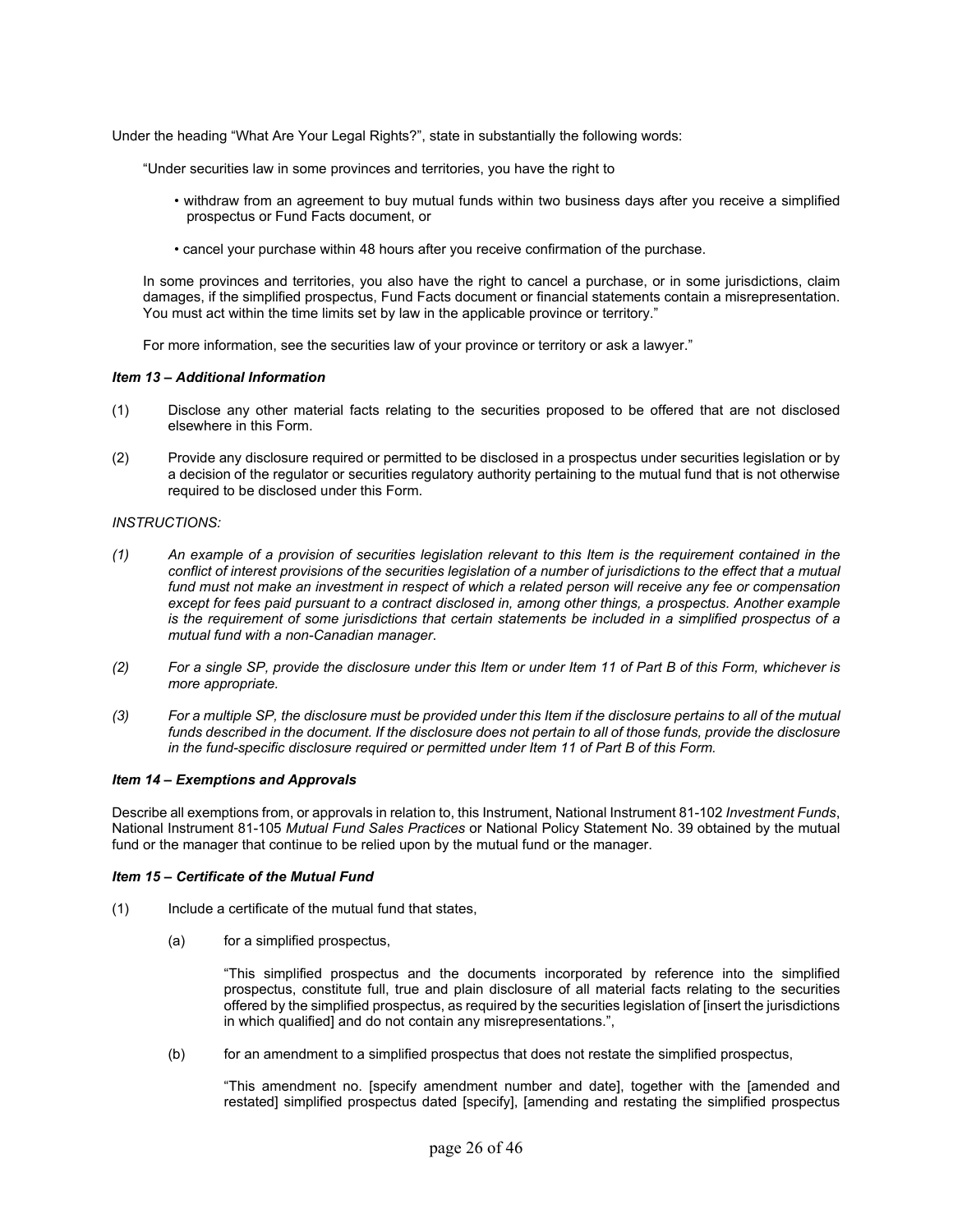dated [specify],] [as amended by [specify prior amendments and dates]] and the documents incorporated by reference into the [amended and restated] simplified prospectus, [as amended,] constitute full, true and plain disclosure of all material facts relating to the securities offered by the [amended and restated] simplified prospectus, [as amended,] as required by the securities legislation of [insert the jurisdictions in which qualified] and do not contain any misrepresentations.", and

(c) for an amendment that amends and restates a simplified prospectus,

"This amended and restated simplified prospectus dated [specify] [, amending and restating the simplified prospectus dated [specify]] [, as amended by [specify prior amendments and dates]] and the documents incorporated by reference into the [amended and restated] simplified prospectus, [as amended,] constitute full, true and plain disclosure of all material facts relating to the securities offered by the [amended and restated] simplified prospectus, [as amended,] as required by the securities legislation of [insert the jurisdictions in which qualified] and do not contain any misrepresentations."

- (2) The certificate required to be signed by the mutual fund must, if the mutual fund is a trust, be signed by either of the following:
	- (a) if any trustee of the mutual fund is an individual, by each individual who is a trustee or by a duly authorized attorney of the individual;
	- (b) if any trustee of the mutual fund is a corporation, by the duly authorized signing officer or officers of the corporation.
- (3) Despite subsection (2), if the declaration of trust or trust agreement establishing the mutual fund delegates the authority to do so, or otherwise authorizes a person to do so, the certificate form required to be signed by the trustee or trustees of the mutual fund may be signed by the person to whom the authority is delegated or who is authorized.
- (4) Despite subsections (2) and (3), if the trustee of the mutual fund is also its manager, the certificate must indicate that it is being signed by the person or company both in its capacity of trustee and in its capacity as manager of the mutual fund and must be signed in the manner prescribed by Item 16.

# *Item 16 – Certificate of the Manager of the Mutual Fund*

- (1) Include a certificate of the manager of the mutual fund in the same form as the certificate signed by the mutual fund.
- (2) The certificate must, if the manager is a company, be signed by the chief executive officer and the chief financial officer of the manager, and on behalf of the board of directors of the manager by any two directors of the manager, other than the chief executive officer or chief financial officer, duly authorized to sign.
- (3) Despite subsection (2), if the manager has only three directors, two of whom are the chief executive officer and chief financial officer, the certificate required by subsection (2) to be signed on behalf of the board of directors of the manager must be signed by the remaining director of the manager.

# *Item 17 – Certificate of Each Promoter of the Mutual Fund*

- (1) Include a certificate of each promoter of the mutual fund in the same form as the certificate signed by the mutual fund.
- (2) The certificate to be signed by the promoter must be signed by any officer or director of the promoter duly authorized to sign.

# *Item 18 – Certificate of the Principal Distributor of the Mutual Fund*

(1) Include a certificate of the principal distributor of the mutual fund that states

"To the best of our knowledge, information and belief, this simplified prospectus and the documents incorporated by reference into the simplified prospectus constitute full, true and plain disclosure of all material facts relating to the securities offered by the simplified prospectus, as required by the securities legislation of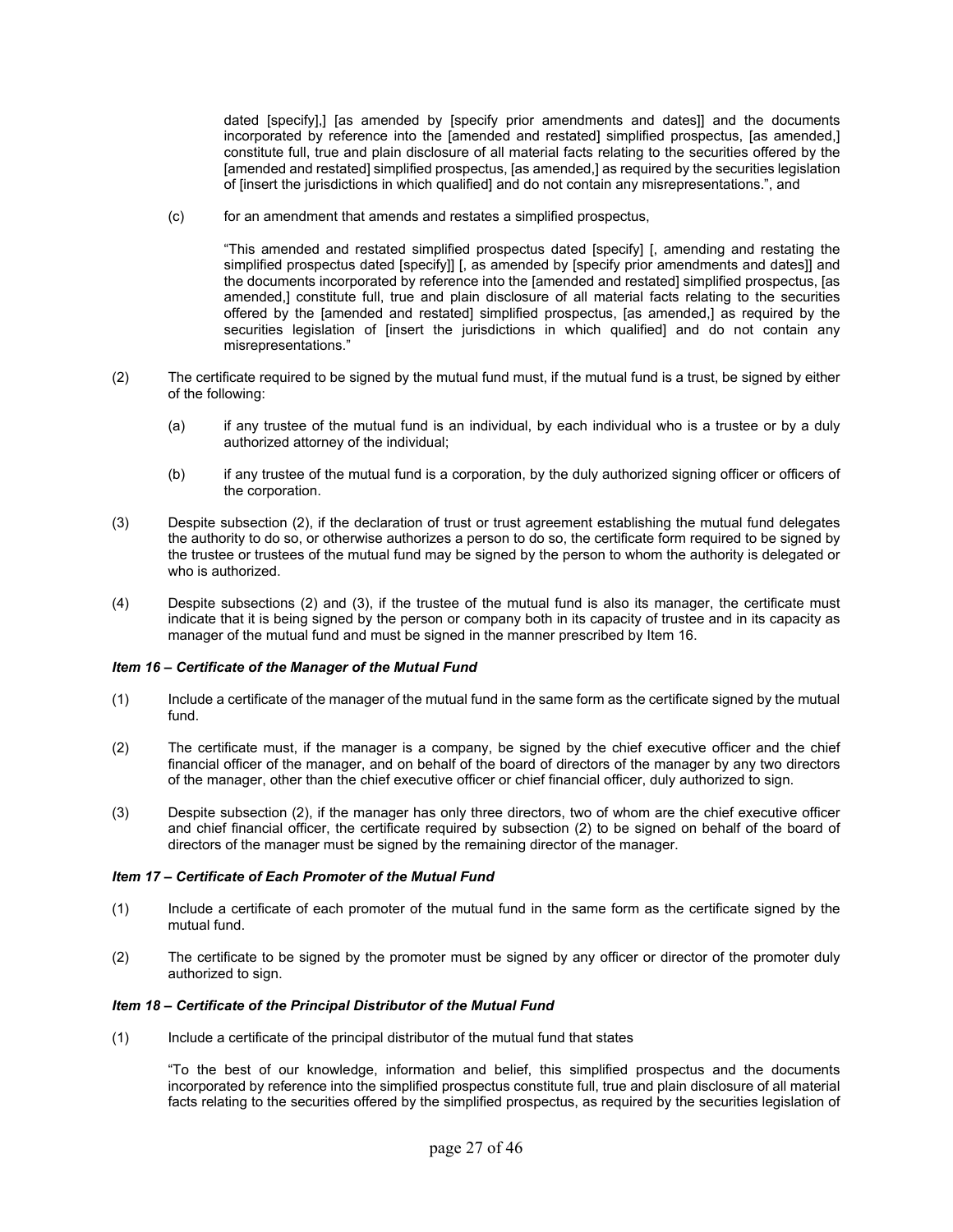[insert the jurisdictions in which qualified] and do not contain any misrepresentations."

(2) The certificate to be signed by the principal distributor must be signed by any officer or director of the principal distributor duly authorized to sign.

# *INSTRUCTION:*

*For a mutual fund that has a principal distributor, the certificate required by this Item is necessary to satisfy the requirements of securities legislation that an underwriter sign a certificate to a prospectus*.

# **Part B – Fund-Specific Information**

#### *Item 1 – General*

(1) For a multiple SP in which the Part B sections are bound separately from the Part A section, include at the bottom of each page of a Part B section a footer in substantially the following words and in a type size consistent with the rest of the document:

> "This document provides specific information about [name of Fund]. It should be read in conjunction with the rest of the simplified prospectus of the [name of mutual fund family] dated [insert date]. This document and the document that provides general information about [name of mutual fund family] together constitute the simplified prospectus."

- (2) If a Part B section is an amended and restated document, add to the footer required by subsection (1) a statement that the document has been amended and restated on [insert date].
- (3)For a single SP, or a multiple SP, in which the Part A section and the Part B sections are bound together, include all of the following:
	- (a) at the top of the first page of the first Part B section in the document the heading "Specific Information about Each of the Mutual Funds Described in this Document" for a multiple SP, or "Specific Information about the [name of Fund]" for a single SP;
	- (b) at the top of each page of a Part B section of the document, a heading consisting of the name of the mutual fund described on that page.
- (4) For a multiple SP in which the Part A section is bound separately from the Part B sections, include at the top of each page of a Part B section of the document a heading consisting of the name of the mutual fund described on that page.

#### *Item 2 – Part B Introduction*

- (1) Disclose under the heading "What Is a Mutual Fund and What Are the Risks of Investing in a Mutual Fund?" all of the following:
	- (a) a brief general description of the nature of a mutual fund;
	- (b) the risk factors and other investment considerations that an investor should take into account that are associated with investing in mutual funds generally.
- (2) At a minimum, in response to the requirements of subsection (1), include disclosure in substantially the following words:

"Mutual funds own different types of investments, depending upon the fund's investment objectives. The value of these investments will change from day to day, reflecting changes in interest rates, economic conditions and market and company news. As a result, the value of a mutual fund's [units/shares] may go up and down, and the value of your investment in a mutual fund may be more or less when you redeem it than when you purchased it.

[If applicable], The full amount of your investment in any [name of mutual fund family] mutual fund is not guaranteed.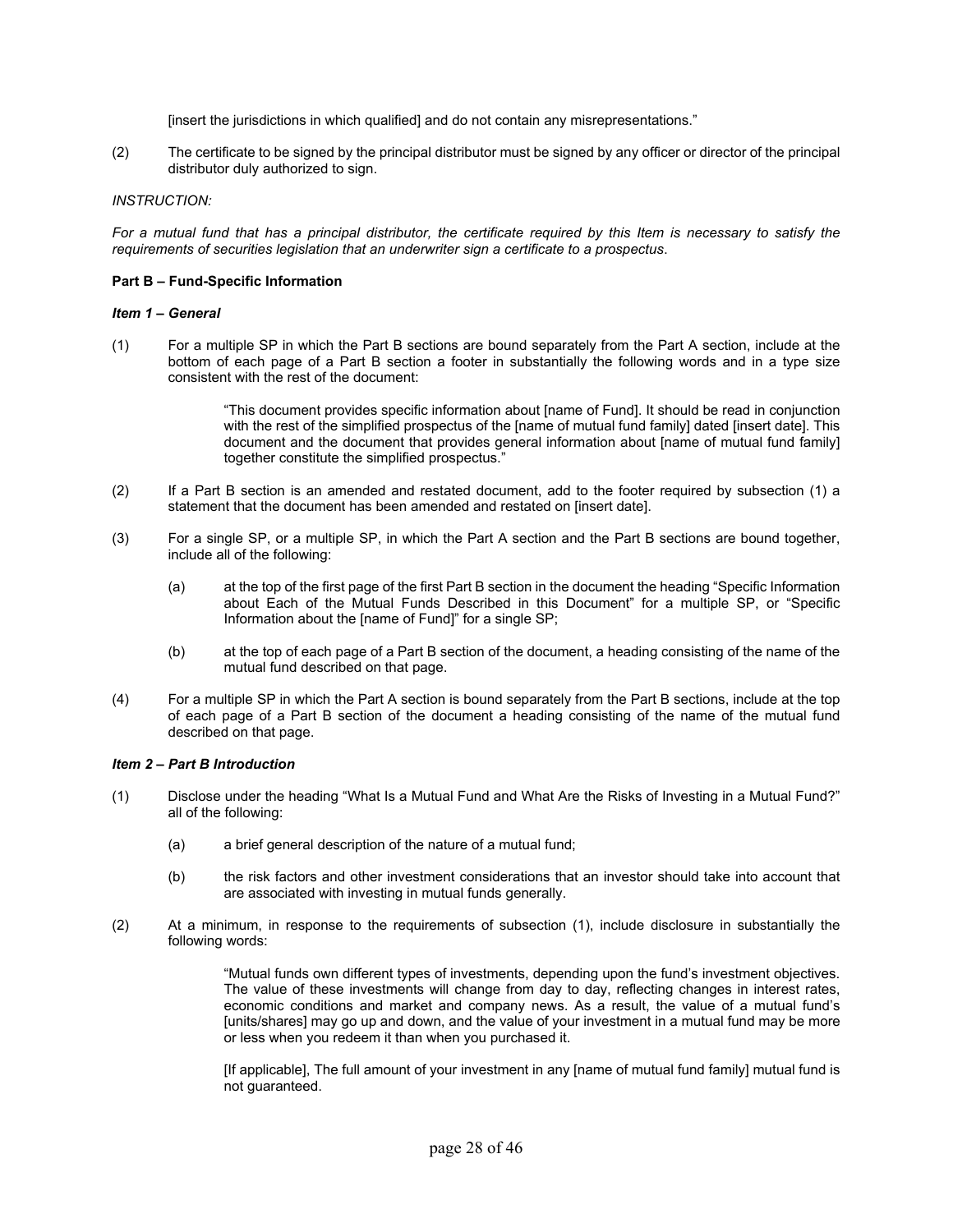Unlike bank accounts or GICs, mutual fund [units/shares] are not covered by the Canada Deposit Insurance Corporation or any other government deposit insurer."

- (3) For a multiple SP, at the option of the mutual fund, include any information that is applicable to more than one of the mutual funds, including for greater certainty, all of the following:
	- (a) explanatory information;
	- (b) risk factors;
	- (c) investment considerations;
	- (d) investment restrictions;
	- (e) descriptions of the securities offered under the simplified prospectus;
	- (f) details regarding the name, formation and history of the mutual fund.
- (4) Any information included in an introductory section under subsection (3) may be omitted elsewhere in the Part B section of the document.

#### *INSTRUCTIONS:*

- *(1) In providing disclosure under subsection (1), follow the instructions under Item 9 of Part B of this Form, as appropriate.*
- *(2) Subsection (3) may be used to avoid the need for repetition of standard information in each Part B section of a multiple SP.*
- *(3) Examples of explanatory information that may be disclosed under subsection (3) at the option of the mutual fund are* 
	- *(a) definitions or explanations of terms used in each Part B section, such as "portfolio turnover rate" and "management expense ratio", and*
	- *(b) a discussion or explanation of the tables or charts that are required in each Part B section of the document*.
- *(4) Examples of the risks that may be disclosed under subsection (3) at the option of the mutual fund are stock market risk, interest rate risk, foreign security risk, foreign currency risk, specialization risk and risk associated*  with the use of derivatives. If risk disclosure is provided under that subsection, the fund-specific disclosure *about each mutual fund described in the document must contain a reference to the appropriate parts of this risk disclosure.*

#### *Item 3 – Fund Details*

Disclose, in a table, all of the following:

- (a) the type of mutual fund that the mutual fund is best characterized as;
- (b) whether the mutual fund is eligible as an investment for registered retirement savings plans, registered retirement income funds or deferred profit-sharing plans;
- (c) if this information is not contained in the table required by Item 9.1 of Part A of this Form, all of the following:
	- (i) the amount of the management fee, including any performance or incentive fee, charged to the mutual fund;
	- (ii) details concerning the operating expenses paid by the mutual fund contemplated by Instruction (3) of Item 9.1 of Part A of this Form;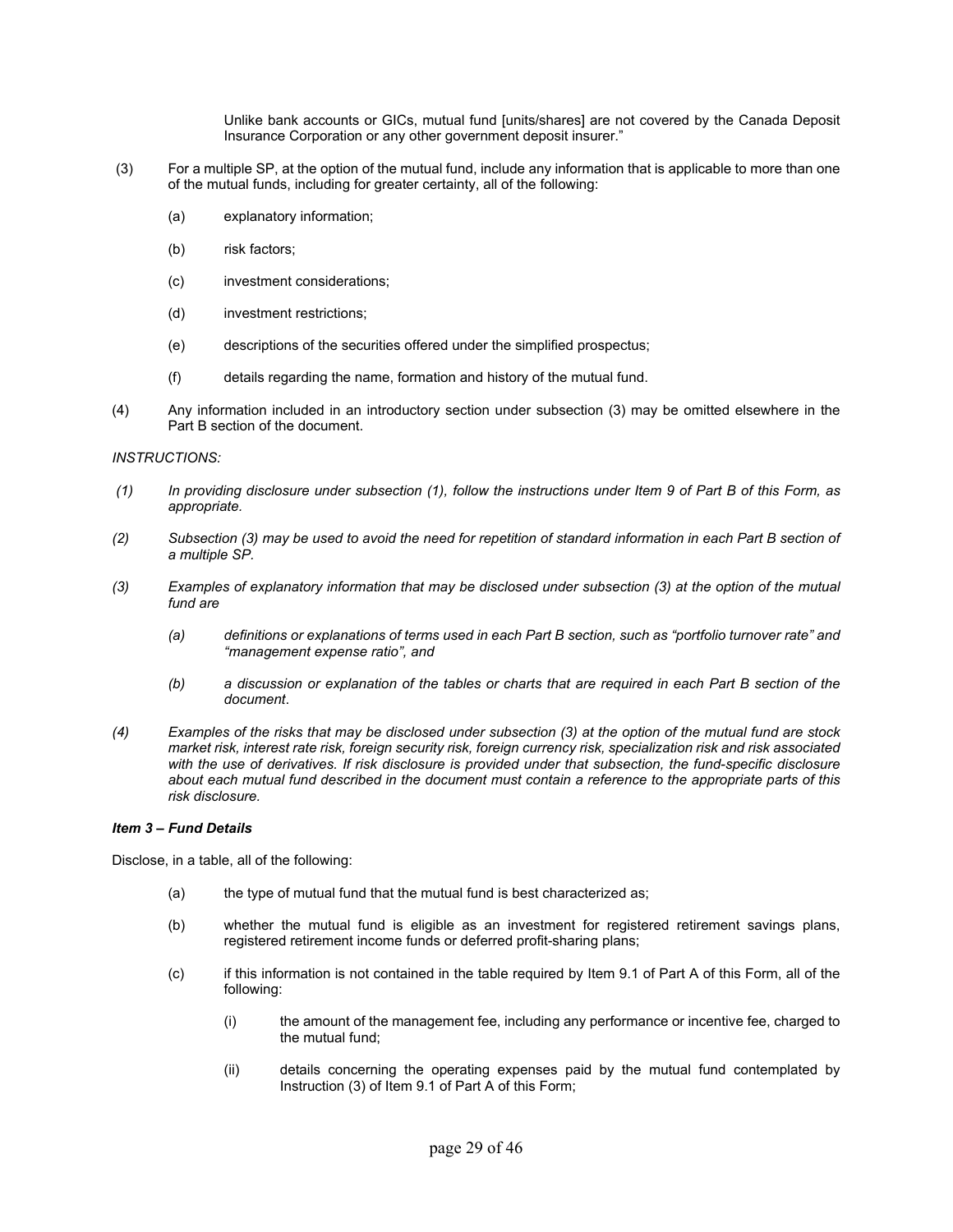- (iii) the amount of the fees and expenses payable in connection with the independent review committee, charged to the mutual fund;
- (d) any information required by Item 4 of Part A of this Form to be contained in Part B.

# *INSTRUCTIONS:*

- *(1) If the mutual fund pays a fee that is determined by the performance of the mutual fund, the disclosure required by paragraph 7.1(1)(c) of National Instrument 81-102 Investment Funds to be described in a simplified prospectus of the mutual fund must be included in a footnote to the description of the incentive fee in the table*.
- *(2) Examples of types of mutual funds that could be listed in response to paragraph (a) are money market, equity,*  bond or balanced funds related, if appropriate, to a geographical region, or any other description that *accurately identifies the type of mutual fund.*
- *(3) In providing the disclosure contemplated by paragraph (c), provide any disclosure required by, and follow, the Instructions to Item 9.1 of Part A of this Form*.

# *Item 4 – Fundamental Investment Objectives*

- (1) Set out under the heading "What Does the Fund Invest in?" and under the sub-heading "Investment Objectives" the fundamental investment objectives of the mutual fund, including information that describes the fundamental nature of the mutual fund, or the fundamental features of the mutual fund, that distinguish it from other mutual funds.
- (2) Describe the nature of any securityholder or other approval that may be required in order to change the fundamental investment objectives of the mutual fund and any of the material investment strategies to be used to achieve those investment objectives.
- (3) Describe any restrictions on investments adopted by the mutual fund, beyond what is required under securities legislation, that pertain to the fundamental nature of the mutual fund.
- (4) If the mutual fund purports to arrange a guarantee or insurance in order to protect all or some of the principal amount of an investment in the mutual fund, include this fact as a fundamental investment objective of the mutual fund and do all of the following:
	- (a) identify the person or company providing the guarantee or insurance;
	- (b) provide the material terms of the guarantee or insurance, including the maturity date of the guarantee or insurance;
	- (c) if applicable, state that the guarantee or insurance does not apply to the amount of any redemptions before the maturity date of the guarantee or before the death of the securityholder and that redemptions before that date would be based on the net asset value of the mutual fund at the time;
	- (d) modify any other disclosure required by this section appropriately.
- (5) For an index mutual fund,
	- (a) disclose the name or names of the permitted index or permitted indices on which the investments of the index mutual fund are based, and
	- (b) briefly describe the nature of that permitted index or those permitted indices.

# *INSTRUCTIONS:*

- *(1) State the type or types of securities, such as money market instruments, bonds, equity securities or securities of another mutual fund, in which the mutual fund will primarily invest under normal market conditions*.
- *(2) A mutual fund's fundamental investment objectives must indicate if the mutual fund primarily invests, or intends to primarily invest, or if its name implies that it will primarily invest, in any of the following:*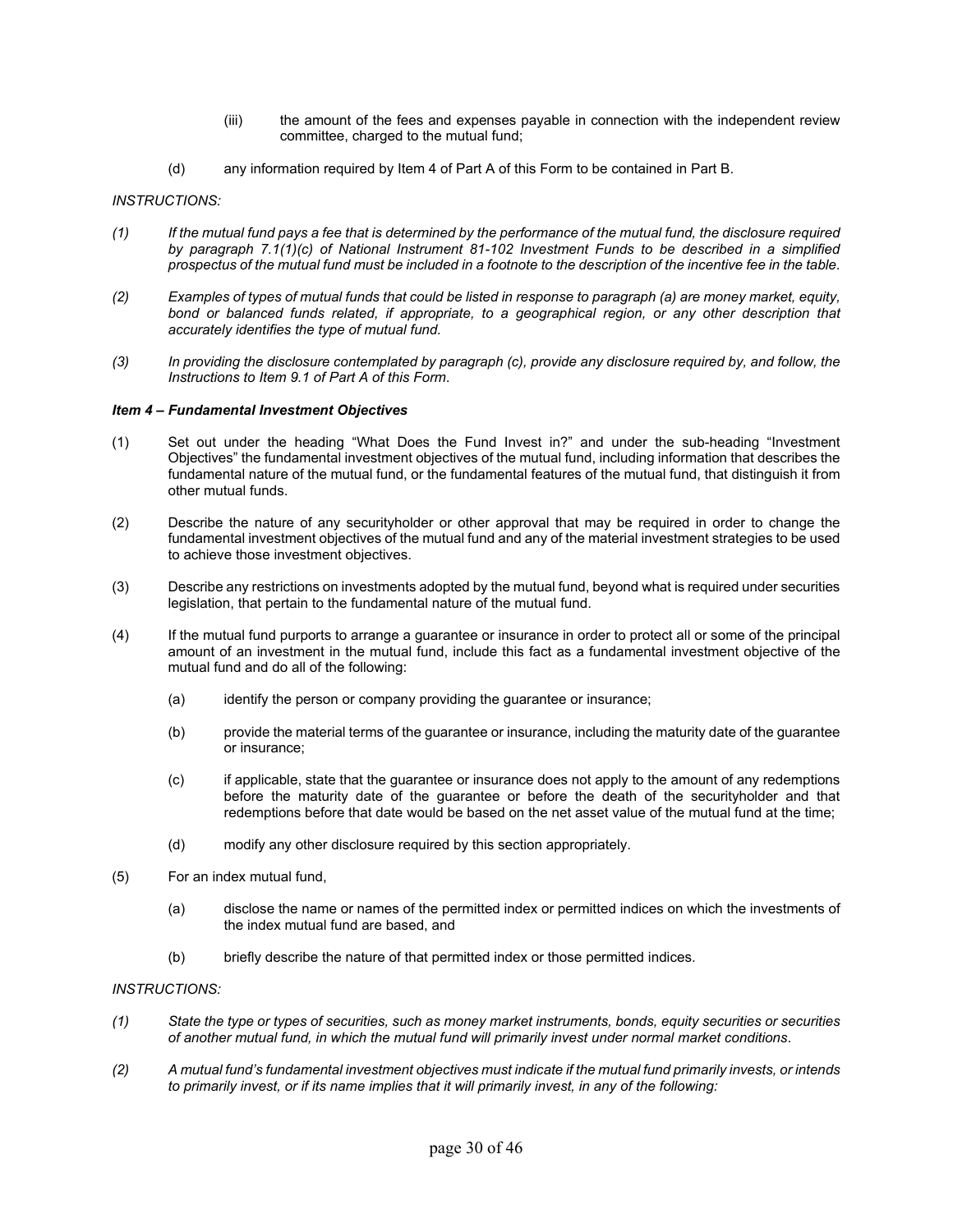- *(a) a particular type of issuer, such as foreign issuers, small capitalization issuers or issuers located in emerging market countries;*
- *(b) a particular geographic location or industry segment;*
- *(c) portfolio assets other than securities.*
- *(3) If a particular investment strategy is a material aspect of the mutual fund, as evidenced by the name of the mutual fund or the manner in which the mutual fund is marketed, disclose this strategy as an investment objective. This instruction would be applicable, for example, to a mutual fund that described itself as an "asset allocation fund" or a "mutual fund that invests primarily through the use of derivatives"*.
- *(4) If the mutual fund is an alternative mutual fund, describe the features of the mutual fund that cause it to fall within the definition of "alternative mutual fund" in National Instrument 81-102 Investment Funds. If those features include the use of leverage, disclose the sources of leverage (e.g., cash borrowing, short selling, use of derivatives) that the fund is permitted to use as well as the maximum aggregate exposure to those sources of leverage the alternative mutual fund is permitted to have, as a percentage calculated in accordance with section 2.9.1 of National Instrument 81-102 Investment Funds.*

# *Item 5 – Investment Strategies*

- (1) Describe under the heading "What Does the Fund Invest in?" and under the sub-heading "Investment Strategies" all of the following:
	- (a) the principal investment strategies that the mutual fund intends to use in achieving its investment objectives;
	- (b) the process by which each portfolio adviser of the mutual fund selects securities for the fund's portfolio, including any investment approach, philosophy, practice or technique used by the portfolio adviser or any particular style of portfolio management that the portfolio adviser intends to follow;
	- (c) if the mutual fund may hold securities of other mutual funds,
		- (i) whether the mutual fund intends to purchase securities of, or enter into specified derivative transactions for which the underlying interest is based on the securities of, other mutual funds,
		- (ii) whether or not the other mutual funds may be managed by the manager or an affiliate or associate of the manager of the mutual fund,
		- (iii) what percentage of the net asset value of the mutual fund is dedicated to the investment in the securities of, or the entering into of specified derivative transactions for which the underlying interest is based on the securities of, other mutual funds, and
		- (iv) the process or criteria used to select the other mutual funds.
- (2) Indicate what types of securities, other than those held by the mutual fund in accordance with its fundamental investment objectives, may form part of the mutual fund's portfolio assets under normal market conditions.
- (3) If the mutual fund intends to use derivatives
	- (a) for hedging purposes only, state that the mutual fund may use derivatives for hedging purposes only, and
	- (b) for non-hedging purposes, or for hedging and non-hedging purposes, briefly describe
		- (i) how derivatives are or will be used in conjunction with other securities to achieve the mutual fund's investment objectives,
		- (ii) the types of derivatives expected to be used and give a brief description of the nature of each type, and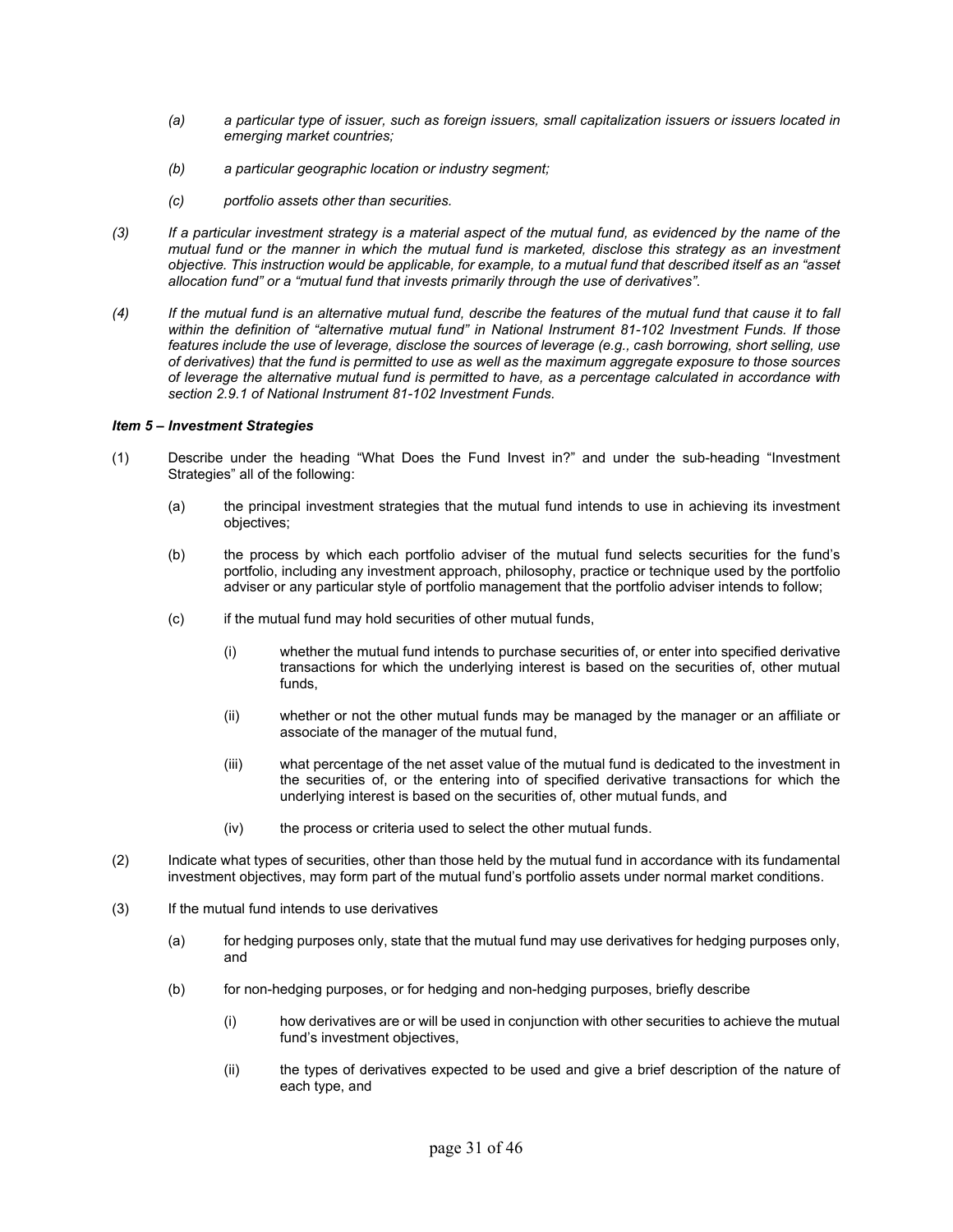- (iii) the limits of the mutual fund's use of derivatives.
- (4) State whether any, and if so what proportion, of the assets of the mutual fund may or will be invested in foreign securities.
- (5) If the mutual fund may depart temporarily from its fundamental investment objectives as a result of adverse market, economic, political or other conditions, disclose any temporary defensive tactics that may be used in response to such conditions.
- (6) If the mutual fund intends to enter into securities lending, repurchase or reverse repurchase transactions under section 2.12, 2.13 or 2.14 of National Instrument 81-102 *Investment Funds*, include all of the following:
	- (a) a statement that the mutual fund may enter into securities lending, repurchase or reverse repurchase transactions;
	- (b) a brief description of
		- (i) how those transactions are or will be entered into in conjunction with other strategies and investments of the mutual fund to achieve the mutual fund's investment objectives,
		- (ii) the types of those transactions to be entered into and a brief description of the nature of each type, and
		- (iii) the limits of the mutual fund's entering into of those transactions.
- (7) For an index mutual fund,
	- (a) for the 12-month period immediately preceding the date of the simplified prospectus,
		- (i) indicate whether one or more securities represented more than 10% of the permitted index or permitted indices,
		- (ii) identify that security or those securities, and
		- (iii) disclose the maximum percentage of the permitted index or permitted indices that the security or securities represented in the 12-month period, and
	- (b) disclose the maximum percentage of the permitted index or permitted indices that the security or securities referred to in paragraph (a) represented at the most recent date for which that information is available.
- (8) If the mutual fund intends to sell securities short under section 2.6.1 of National Instrument 81-102 *Investment Funds*,
	- (a) state that the mutual fund may sell securities short, and
	- (b) briefly describe
		- (i) the short selling process, and
		- (ii) how short sales of securities are or will be entered into in conjunction with other strategies and investments of the mutual fund to achieve the mutual fund's investment objectives.
- (9) In the case of an alternative mutual fund that borrows cash in accordance with subsection 2.6(2) of National Instrument 81-102 *Investment Funds*,
	- (a) state that the alternative mutual fund is permitted to borrow cash and the maximum amount the fund is permitted to borrow, and
	- (b) briefly describe how borrowing will be used in conjunction with other strategies of the alternative mutual fund to achieve its investment objectives.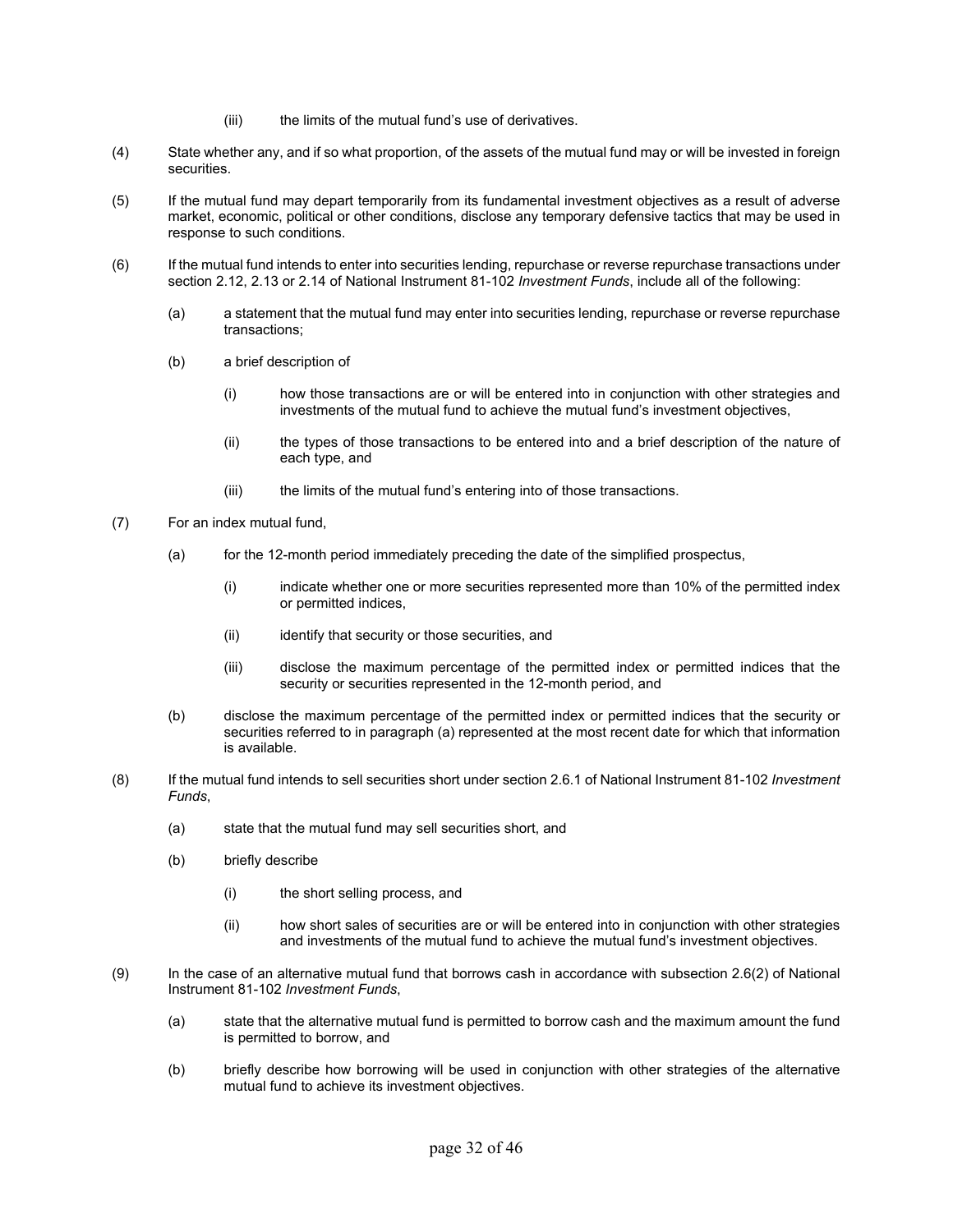# *INSTRUCTION:*

*A mutual fund may, in responding to this Item, provide a discussion of the general investment approach or philosophy followed by the portfolio advisers of the mutual fund*.

# *Item 6 – Investment Restrictions*

- (1) Include a statement to the effect that the mutual fund is subject to certain restrictions and requirements contained in securities legislation, including National Instrument 81-102 *Investment Funds*, that are designed in part to ensure that the investments of the mutual fund are diversified and relatively liquid and to ensure the proper administration of the mutual fund, and state that the mutual fund is managed in accordance with these restrictions and requirements.
- (2) If the mutual fund has received the approval of a securities regulatory authority to vary any of the investment restrictions and requirements contained in securities legislation, including National Instrument 81-102 *Investment Funds*, provide details of the permitted variations.
- (3) Describe any restrictions on investments adopted by the mutual fund, beyond what is required under securities legislation, that do not pertain to the fundamental nature of the mutual fund.
- (4) If the mutual fund has relied on the approval of the independent review committee and the relevant requirements of National Instrument 81-107 *Independent Review Committee for Investment Funds* to vary any of the investment restrictions and requirements contained in securities legislation, including National Instrument 81-102 *Investment Funds*, provide details of the permitted variations.
- (5) If the mutual fund has relied on the approval of the independent review committee to implement a reorganization with, or transfer of assets to, another mutual fund or to proceed with a change of auditor of the mutual fund as permitted by National Instrument 81-102 *Investment Funds*, provide details.
- (6) State any restrictions on the investment objectives and investment strategies that arise out of any of the following:
	- (a) whether the securities of the mutual fund are or will be a qualified investment within the meaning of the ITA for plans registered under the ITA;
	- (b) whether the securities of the mutual fund are or will be recognized as a registered investment within the meaning of the ITA.
- (7) State whether the mutual fund has deviated, in the last year, from the provisions of the ITA that are applicable to the fund in order for the fund's securities to be either of the following:
	- (a) qualified investments within the meaning of the ITA for plans registered under the ITA;
	- (b) registered investments within the meaning of the ITA.
- (8) State the consequences of any deviation referred to in subsection (7).

# *Item 7 – Description of Securities Offered by the Mutual Fund*

- (1) Describe the designation of securities, or the classes or series of securities, offered by the mutual fund under the related simplified prospectus and describe all material attributes and characteristics of the securities, including, for greater certainty, all of the following:
	- (a) dividend or distribution rights;
	- (b) voting rights;
	- (c) liquidation or other rights upon the termination of the mutual fund;
	- (d) conversion rights;
	- (e) redemption rights;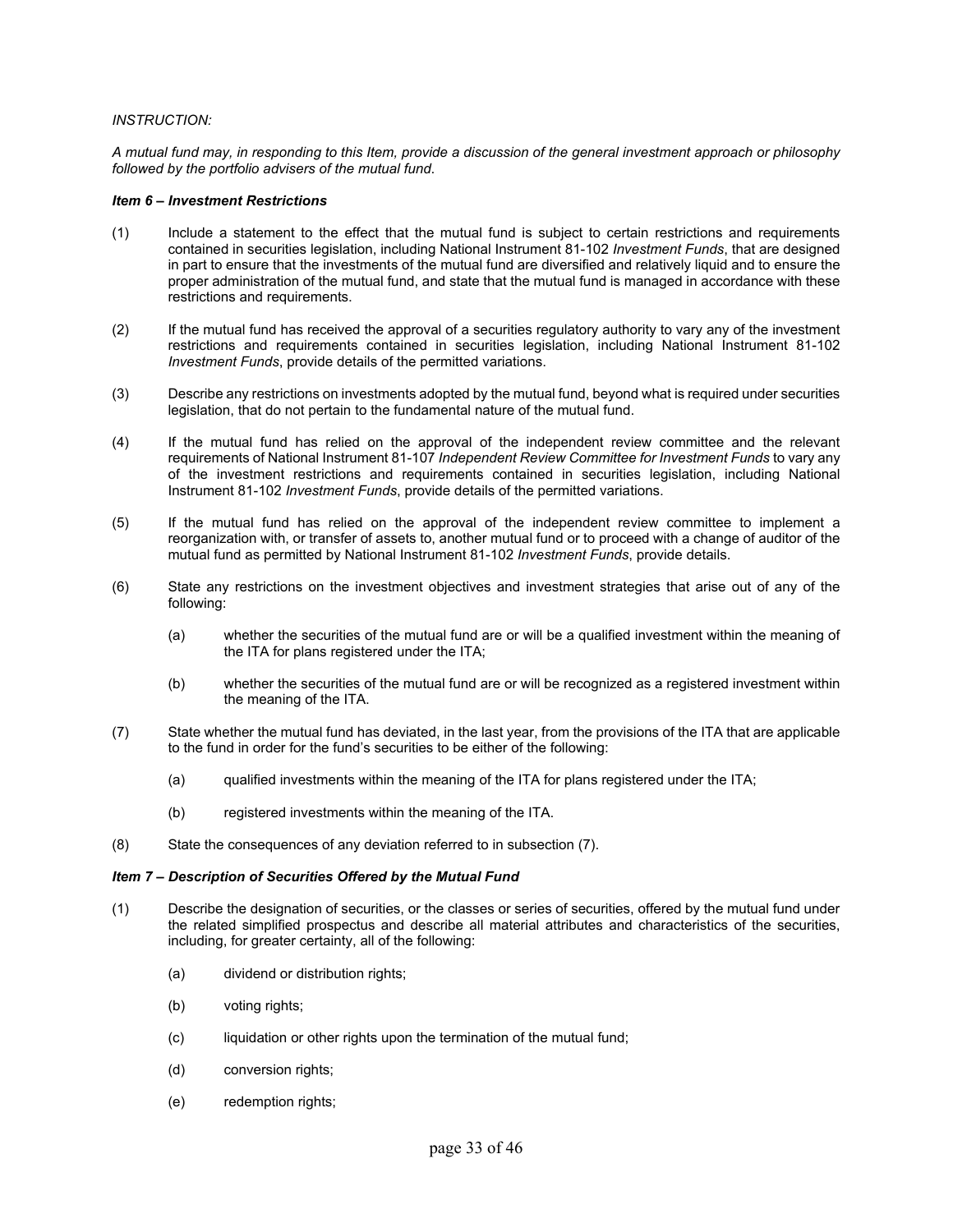- (f) any procedures necessary to amend any of the rights referred to in paragraphs (a) to (e).
- (2) Describe the rights of securityholders to approve any of the following:
	- (a) the matters set out in section 5.1 of National Instrument 81-102 *Investment Funds*;
	- (b) any matters provided for in the constating documents of the mutual fund.

#### *INSTRUCTIONS:*

- *(1) If the rights attached to the securities being offered are materially limited or qualified by those attached to any other class or series of securities of the mutual fund or if another class or series of securities of the mutual*  fund ranks ahead of or equally with the securities being offered, include, as part of the disclosure provided, information regarding those other securities that will enable investors to understand the rights attaching to the *securities being offered*.
- *(2) In responding to the disclosure required by paragraph (1)(a), state whether distributions are made by the mutual fund in cash or reinvested in securities of the mutual fund and indicate when distributions are made.*

#### *Item 8 – Name, Formation and History of the Mutual Fund*

- (1) State the full name of the mutual fund and the address of its head or registered office.
- (2) State the laws under which the mutual fund was formed and the date and manner of its formation.
- (3) Identify the constating documents of the mutual fund and, if material, state whether the constating documents have been amended in the last 10 years and describe the amendments.
- (4) If the mutual fund's name has been changed in the last 10 years, state the mutual fund's former name or names and the date or dates of the name change or changes.
- (5) Disclose, and provide details about, any major events affecting the mutual fund in the last 10 years. Include information, if applicable, about the following:
	- (a) the mutual fund having participated in, or been formed from, an amalgamation or merger with one or more other mutual funds;
	- (b) the mutual fund having participated in any reorganization or transfer of assets in which the securityholders of another issuer became securityholders of the mutual fund;
	- (c) any changes in fundamental investment objectives or material investment strategies;
	- (d) any portfolio adviser changes;
	- (e) any changes in, or of control of, the manager;
	- (f) the mutual fund, before it filed a prospectus as a mutual fund, having existed as a closed-end investment fund, non-public mutual fund or other entity.

# *INSTRUCTION:*

*In disclosing the date on which the mutual fund started, use the date on which the securities of the mutual fund first became available to the public, which will be on, or about, the date of the issuance of the first receipt for a prospectus of the mutual fund. For a mutual fund that formerly offered its securities privately, disclose this fact*.

#### *Item 9 – Risks*

- (1) Set out specific information concerning any material risks associated with an investment in the mutual fund under the heading "What Are the Risks of Investing in the Fund?".
- (2) If securities of a mutual fund representing more than 10% of the net asset value of the mutual fund are held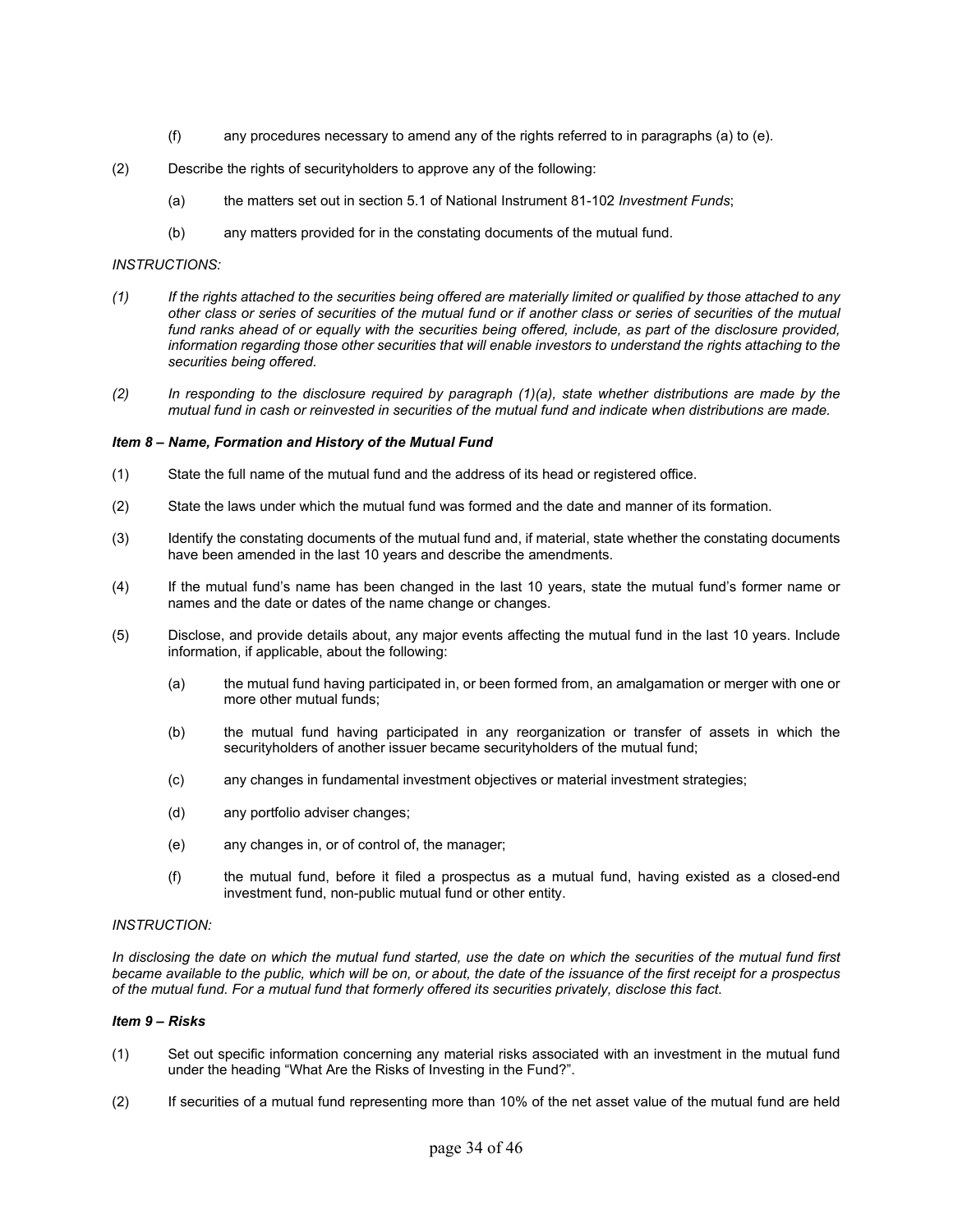by a single securityholder, including another mutual fund, the mutual fund must disclose all of the following:

- (a) the percentage of the net asset value of the mutual fund that those securities represent as at a date within 30 days of the date of the simplified prospectus of the mutual fund;
- (b) the risks associated with a possible redemption requested by the securityholder.
- (3) If the mutual fund may hold securities of a foreign mutual fund in accordance with paragraph 2.5(3)(b) of National Instrument 81-102 *Investment Funds*, disclose the risks associated with that investment.
- (4) For a money market fund, include disclosure to the effect that although the mutual fund intends to maintain a constant price for its securities, there is no guarantee that the price will not go up and down.
- (5) Include specific cross-references to the risks described under Item 2 of Part B of this Form that are applicable to the mutual fund.
- (6) If the mutual fund offers more than one class or series of securities, disclose the risk that the investment performance, expenses or liabilities of one class or series may affect the value of the securities of another class or series, if applicable.
- (7) For an index mutual fund, disclose that the mutual fund may, in basing its investment decisions on one or more permitted indices, have more of its net asset value invested in one or more issuers than is usually permitted for mutual funds, and disclose the risks associated with that fact, including the possible effect of that fact on the liquidity and diversification of the mutual fund, its ability to satisfy redemption requests and on the volatility of the mutual fund.
- (8) If, at any time during the 12-month period immediately preceding the date that is 30 days before the date of the simplified prospectus, more than 10% of the net asset value of a mutual fund was invested in the securities of an issuer, other than a government security or a security issued by a clearing corporation, disclose all of the following:
	- (a) the name of the issuer and the securities;
	- (b) the maximum percentage of the net asset value of the mutual fund that securities of that issuer represented during the 12-month period;
	- (c) the risks associated with these matters, including the possible or actual effect of that fact on the liquidity and diversification of the mutual fund, its ability to satisfy redemption requests and on the volatility of the mutual fund.
- (9) As applicable, describe the risks associated with the mutual fund entering into
	- (a) derivative transactions for non-hedging purposes,
	- (b) securities lending, repurchase or reverse repurchase transactions,
	- (c) short sales of securities, and
	- (d) borrowing arrangements.
- (10) In the case of an alternative mutual fund, include disclosure explaining that the alternative mutual fund is permitted to invest in asset classes and use investment strategies that are not permitted for other types of mutual funds and explain how these investment strategies could affect investors' risk of losing money on their investment in the fund.

# *INSTRUCTIONS:*

- *(1) Consider the mutual fund's portfolio investments as a whole*.
- *(2) Provide the disclosure in the context of the mutual fund's fundamental investment objectives and investment strategies, outlining the risks associated with any particular aspect of those fundamental investment objectives and investment strategies*.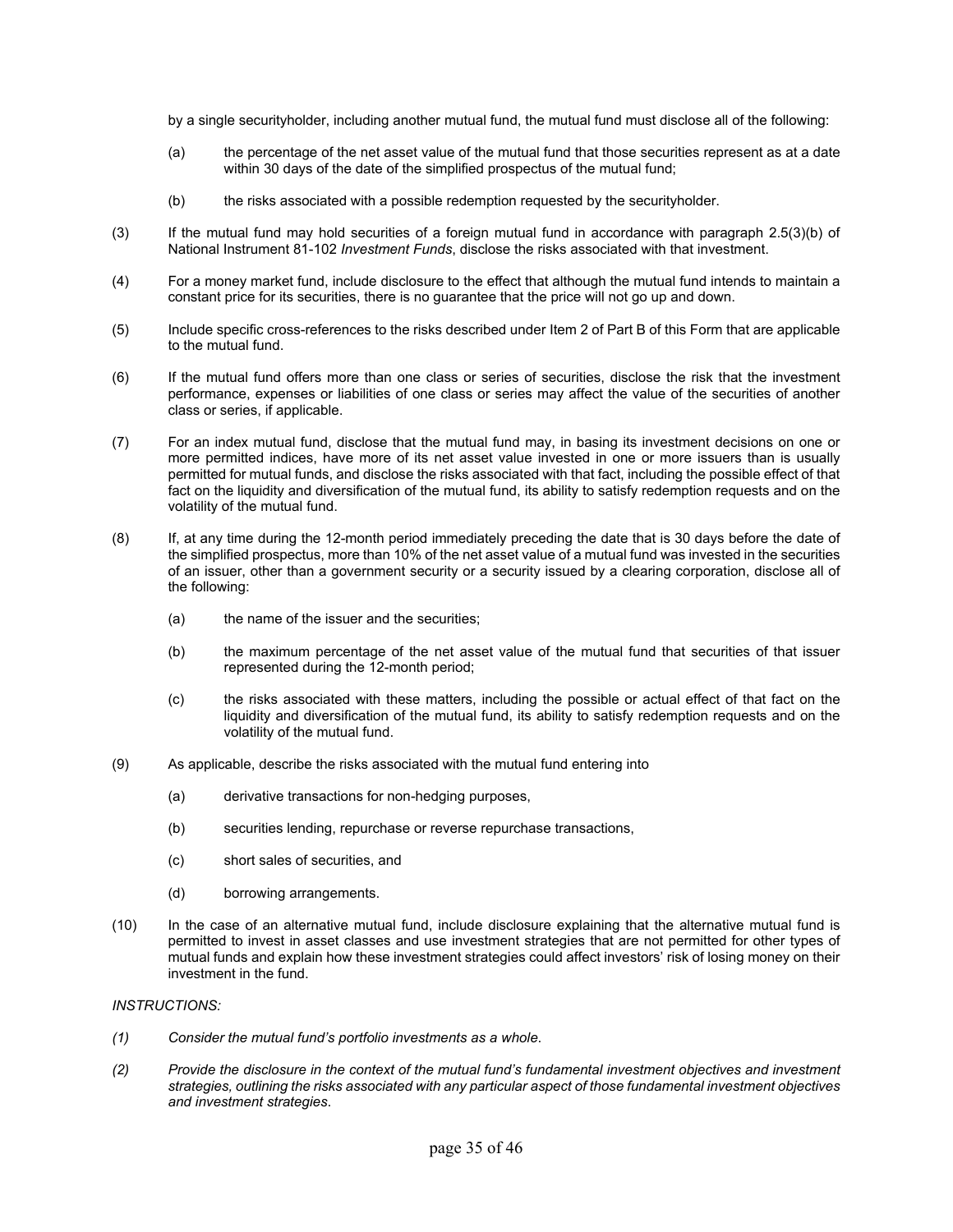- *(3) Include a discussion of general market, political, market sector, liquidity, interest rate, foreign currency, diversification, credit, legal and operational risks, as appropriate.*
- *(4) Include a brief discussion of general investment risks, such as specific company developments, stock market conditions and general economic and financial conditions in those countries where the investments of the mutual fund are listed for trading, applicable to the particular mutual fund*.
- *(5) In responding to subsection (8), it is necessary to disclose only that, at a time during the 12-month period referred to, more than 10% of the net assets of the mutual fund were invested in the securities of an issuer. Other than the maximum percentage required to be disclosed under paragraph (8)(b), the mutual fund is not required to provide particulars or a summary of any such occurrences.*

#### *Item 10 – Investment Risk Classification Methodology*

For a mutual fund,

(a) state in substantially the following words:

"The investment risk level of this mutual fund is required to be determined in accordance with a standardized risk classification methodology that is based on the mutual fund's historical volatility as measured by the 10-year standard deviation of the returns of the mutual fund."

- (b) if the mutual fund has less than 10 years of performance history and complies with Item 4 of Appendix F to National Instrument 81-102 *Investment Funds*, provide a brief description of the other mutual fund or reference index, as applicable,
- (c) if the other mutual fund or reference index referred to in paragraph (b) has been changed since the most recently filed prospectus, provide details of when and why the change was made, and
- (d) disclose that the standardized risk classification methodology used to identify the investment risk level of the mutual fund is available on request, at no cost, by calling [toll-free/collect call telephone number] or by writing to [address].

#### *INSTRUCTION:*

*Include a brief description of the formulas, methods or criteria used by the manager of the mutual fund in identifying the investment risk level of the mutual fund*.

#### *Item 11 – Additional Information*

Any disclosure under Item 13 of Part A that does not pertain to all the mutual funds described in the document must be included here.

#### *Item 12 – Back Cover*

- (1) State the name of the mutual fund or funds included in the document or the mutual fund family, as well as the name, address and telephone number of the manager of the mutual fund or funds.
- (2) State, in substantially the following words:

"Additional information about the fund[s] is available in the fund['s/s'] Fund Facts document, management reports of fund performance and financial statements. These documents are incorporated by reference into this simplified prospectus, which means that they legally form part of this document just as if they were printed as a part of this document.

You can get a copy of these documents, at your request, and at no cost, by calling [toll-free/collect] [insert the toll-free telephone number or telephone number where collect calls are accepted, as required under section 3.4 of the Instrument], or from your dealer or by e-mail at [insert e-mail address].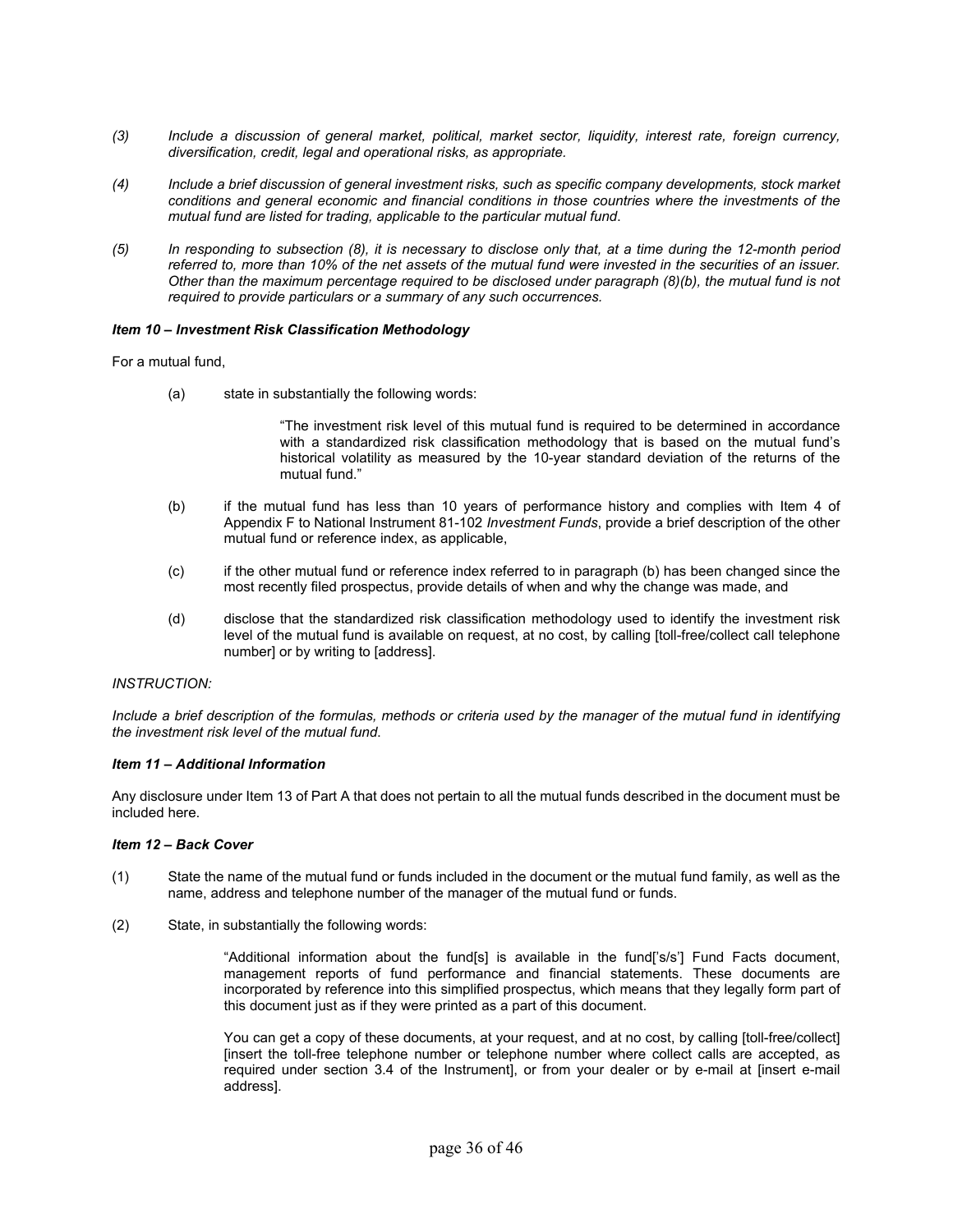These documents and other information about the fund[s], such as information circulars and material contracts, are also available [on the [insert name of mutual fund] designated website at [insert mutual fund's designated website address] or] at www.sedar.com."

# *16. The Instruction at the end of Item 1 of Part I of Form 81-101F3* **Contents of Fund Facts Document** *is replaced with the following:*

*The date for a fund facts document that is filed with a preliminary simplified prospectus or simplified prospectus must be the date of the certificate in the simplified prospectus. The date for a fund facts document that is filed with a pro forma simplified prospectus must be the date of the anticipated simplified prospectus. The date for an amended fund facts document must be the date of the certificate contained in the related amended simplified prospectus*.

*17. Item 2 of Part II of Form 81-101F3* **Contents of Fund Facts Document** *is amended by deleting "*annual information form,*".* 

# **Transition**

18. Before September 6, 2022, an investment fund is not required to comply with National Instrument 81-101 *Mutual Fund Prospectus Disclosure*, as amended by this Instrument, if the investment fund complies with National Instrument 81-101 *Mutual Fund Prospectus Disclosure* as it was in force on January 5, 2022.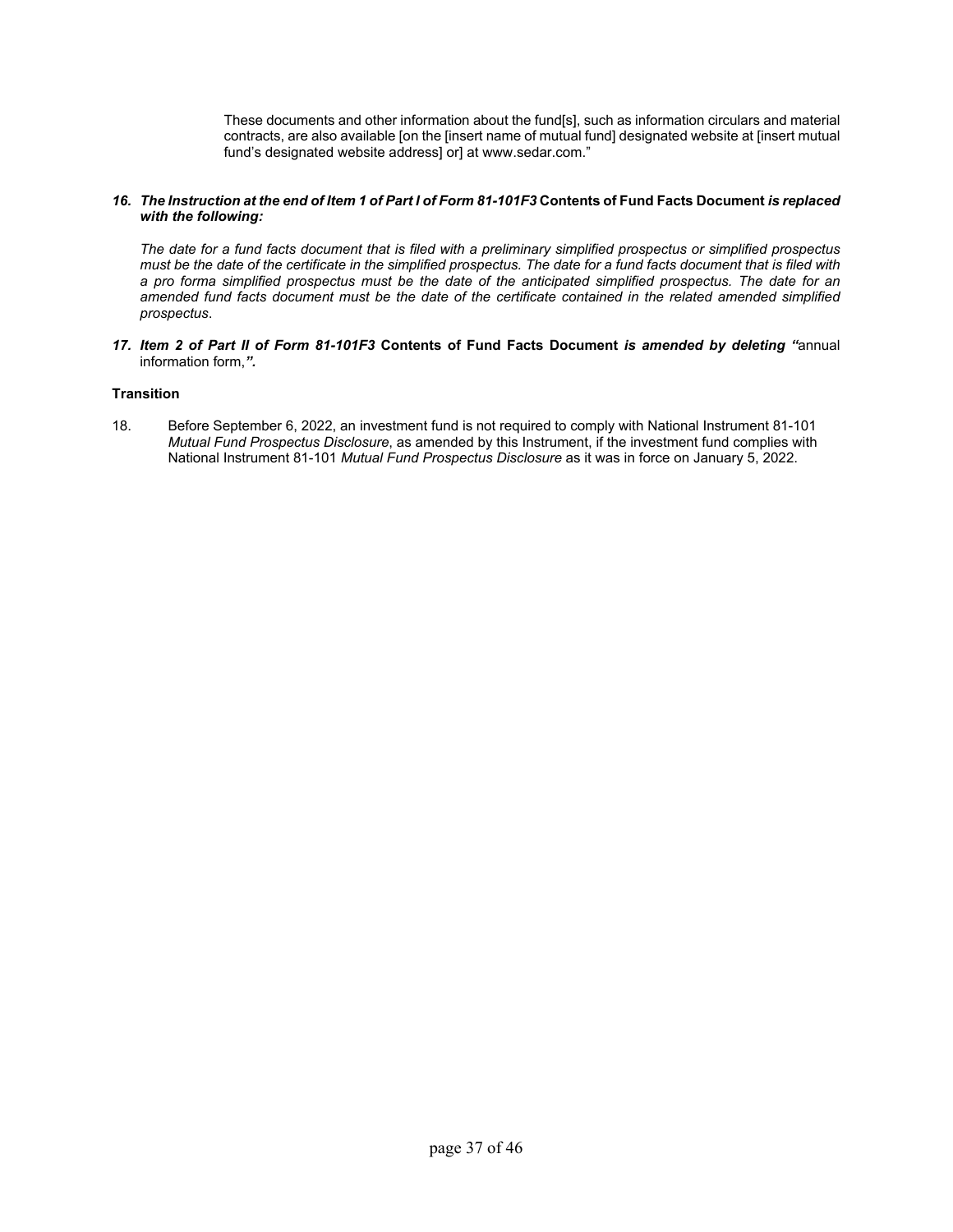# **Schedule E**

- *1. National Instrument 81-101 Mutual Fund Prospectus Disclosure, B.C. Reg. 1/2000, is amended as set out in this Schedule.*
- *2. Section 1.1 is amended by adding the following definition:*

**"designated website"** has the meaning ascribed to that term in National Instrument 81-106 *Investment Fund Continuous Disclosure*; *.* 

- *3. Section 2.3.1 is amended* 
	- *(a) in subsection (1) by replacing "*If a mutual fund or the mutual fund's family has a website, the mutual fund must post to at least one of those websites*" with* **"**A mutual fund must post on its designated website**"***,*
	- *(b) in subsection (2) by replacing "*posted to the website*" with "*posted on the designated website*", and*
	- *(c) by repealing subsection (3).*
- *4. Form 81-101F2 Contents of Annual Information Form is amended by adding the following item:*

#### **10.11 Designated Website**

State, in substantially the following words:

"A mutual fund is required to post certain regulatory disclosure documents on a designated website. The designated website(s) of the mutual fund(s) this document pertains to can be found at the following location(s): [insert the mutual fund's designated website address or addresses, as applicable]."

*5. Form 81-101F3 Contents of Fund Facts Document is amended in paragraph (e) of Item 1 of Part I by replacing "*[insert the website of the mutual fund, the mutual fund's family or the manager of the mutual fund] [as applicable]*" with "*[insert the mutual fund's designated website address]*".* 

# **Transition**

6. Before September 6, 2022, a mutual fund is not required to comply with National Instrument 81-101 *Mutual Fund Prospectus Disclosure*, as amended by this Instrument, if the mutual fund complies with National Instrument 81-101 *Mutual Fund Prospectus Disclosure* as it was in force on January 5, 2022.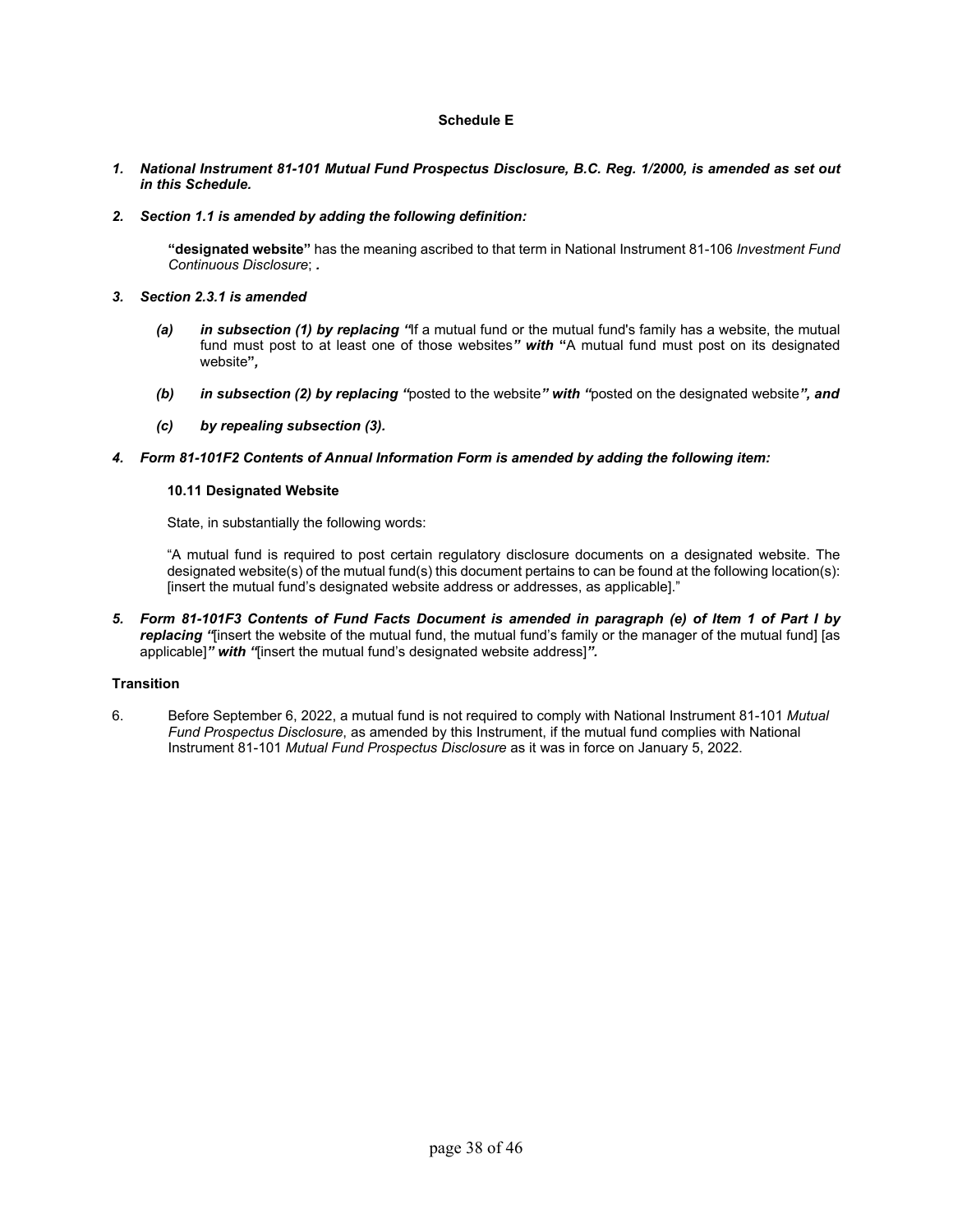# **Schedule F**

- *1. National Instrument 81-102 Investment Funds, B.C. Reg. 2/2000, is amended as set out in this Schedule.*
- *2. Section 1.1 is amended in paragraph (b) of the definition of* **"sales communication"** *by repealing item 2.*
- *3. Section 1.1 is amended in paragraph (b) of the definition of "***sales communication***" by adding the following item:*

3.1 An ETF facts document or preliminary or *pro forma* ETF facts document.

- *4. Subsection 3.3(1) is amended by deleting "*preliminary annual information form,*" and "*, annual information form*".*
- *5. Subparagraph 5.6(1)(f)(ii) is amended by adding "*or ETF facts document*" after "*fund facts document*".*
- *6. Subclause 5.6(1)(f)(iii)(A)(II) is repealed.*
- *7. Section 10.3 is amended by deleting "*or annual information form*" in subsections (2) and (4).*
- *8. Paragraph 15.2(1)(b) is amended by deleting "*, the preliminary annual information form*" and "*, the annual information form*".*

# **Transition**

- 9. Before September 6, 2022, an investment fund is not required to comply with National Instrument 81-102 *Investment Funds*, as amended by this Instrument, if the investment fund complies with
	- (a) National Instrument 81-101 *Mutual Fund Prospectus Disclosure* as it was in force on January 5, 2022, and
	- (b) National Instrument 81-102 *Investment Funds* as it was in force on January 5, 2022.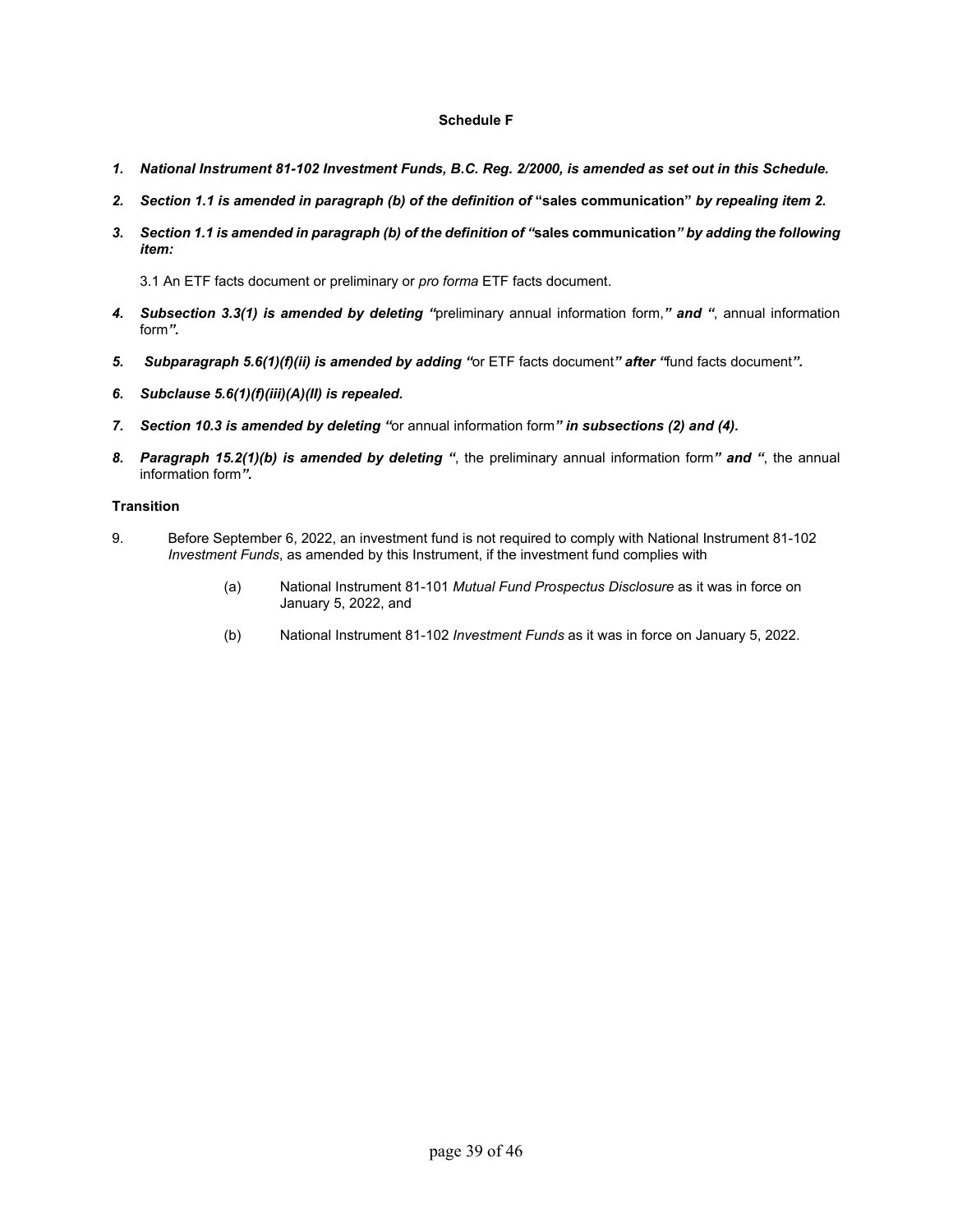# **Schedule G**

- *1. National Instrument 81-102 Investment Funds, B.C. Reg. 2/2000, is amended as set out in this Schedule.*
- *2. Section 1.1. is amended by adding the following definition:*

**"designated website"** has the meaning ascribed to that term in National Instrument 81-106 *Investment Fund Continuous Disclosure*; *.*

# *3. Clause 5.6(1)(f)(iii)(B) is replaced with the following:*

(B) access those documents at the designated website address; *.* 

# **Transition**

- 4. Before September 6, 2022, an investment fund is not required to comply with National Instrument 81-102 *Investment Funds*, as amended by this Instrument, if the investment fund complies with
	- (a) in the case of a mutual fund to which National Instrument 81-101 *Mutual Fund Prospectus Disclosure* applies, National Instrument 81-101 *Mutual Fund Prospectus Disclosure* as it was in force on January 5, 2022,
	- (b) in the case of an investment fund not referred to in paragraph (a), National Instrument 41-101 *General Prospectus Requirements* as it was in force on January 5, 2022, and
	- (c) National Instrument 81-102 *Investment Funds* as it was in force on January 5, 2022.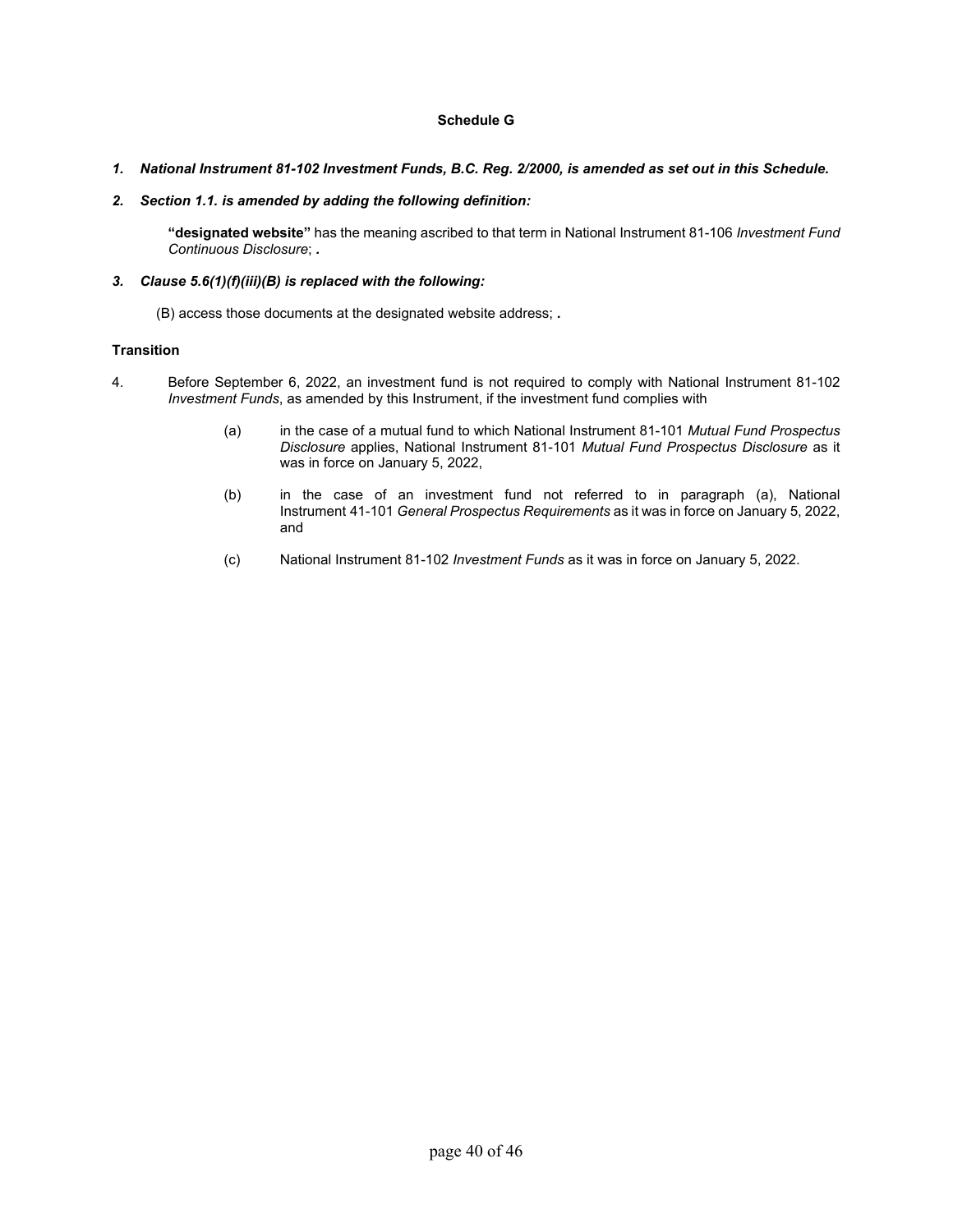# **Schedule H**

*1. National Instrument 81-106 Investment Fund Continuous Disclosure, B.C. Reg. 218/2005, is amended as set out in this Schedule.* 

#### *2. The definition of* **"material contract"** *in section 1.1 is amended by replacing*

- *(a) "*an annual information form*" with "*a simplified prospectus*", and*
- *(b) "*Item 16 of Form 81-101F2*" with "*item 4.17 of Part A of Form 81-101F1*".*

#### *3. Subsection 9.4(2) is replaced with the following:*

- (2)Subject to subsections (2.1), (2.2) and (2.3), an annual information form that is required to be filed must be completed
	- (a) in accordance with Form 41-101F2 if the investment fund last distributed securities under a prospectus prepared in accordance with that Form,
	- (b) in accordance with Form 81-101F1 if the mutual fund last distributed securities under a prospectus prepared in accordance with that Form, or
	- (c) in accordance with Form 81-101F2.
- (2.1)For the purposes of completing Form 41-101F2 under paragraph (2)(a),
	- (a) a reference in Form 41-101F2 to "prospectus" must be read as a reference to "annual information form",
	- (b) the items of Form 41-101F2 that are applicable to distributions of securities only and are inapplicable to any other case do not apply,
	- (c) item 1.1, items 1.4 to 1.15, paragraph  $3.3(1)(b)$ , paragraph  $3.3(1)(f)$ , item 3.5, paragraph 3.6(3)(a) and items 7.1, 9.1, 11, 14.1, 15.2, 16, 17.1, 17.2, 24, 25, 26, 28, 29.2, 36, 38 and 39 of Form 41-101F2 do not apply,
	- (d) item 1.3 of Form 41-101F2 must be read as follows:
		- (1) State on the front cover that the document is an annual information form for each of the mutual funds to which the document pertains.
		- (2) State on the front cover the names of the mutual funds and, at the option of the mutual funds, the name of the mutual fund family to which the document pertains. If the mutual fund has more than one class or series of securities, state the name of each of those classes or series covered in the document.
		- (3) State the date of the document, which is the date of the certificates for the document. This date must be within three business days of the date it is filed with the securities regulatory authority. Write the date of the document in full, writing the name of the month.
		- (4) State, in substantially the following words:

"No securities regulatory authority has expressed an opinion about these [units/shares] and it is an offence to claim otherwise.",

(e) a reference to the term "distribution" in item 3.2 of Form 41-101F2 must be read as a reference to "investment fund",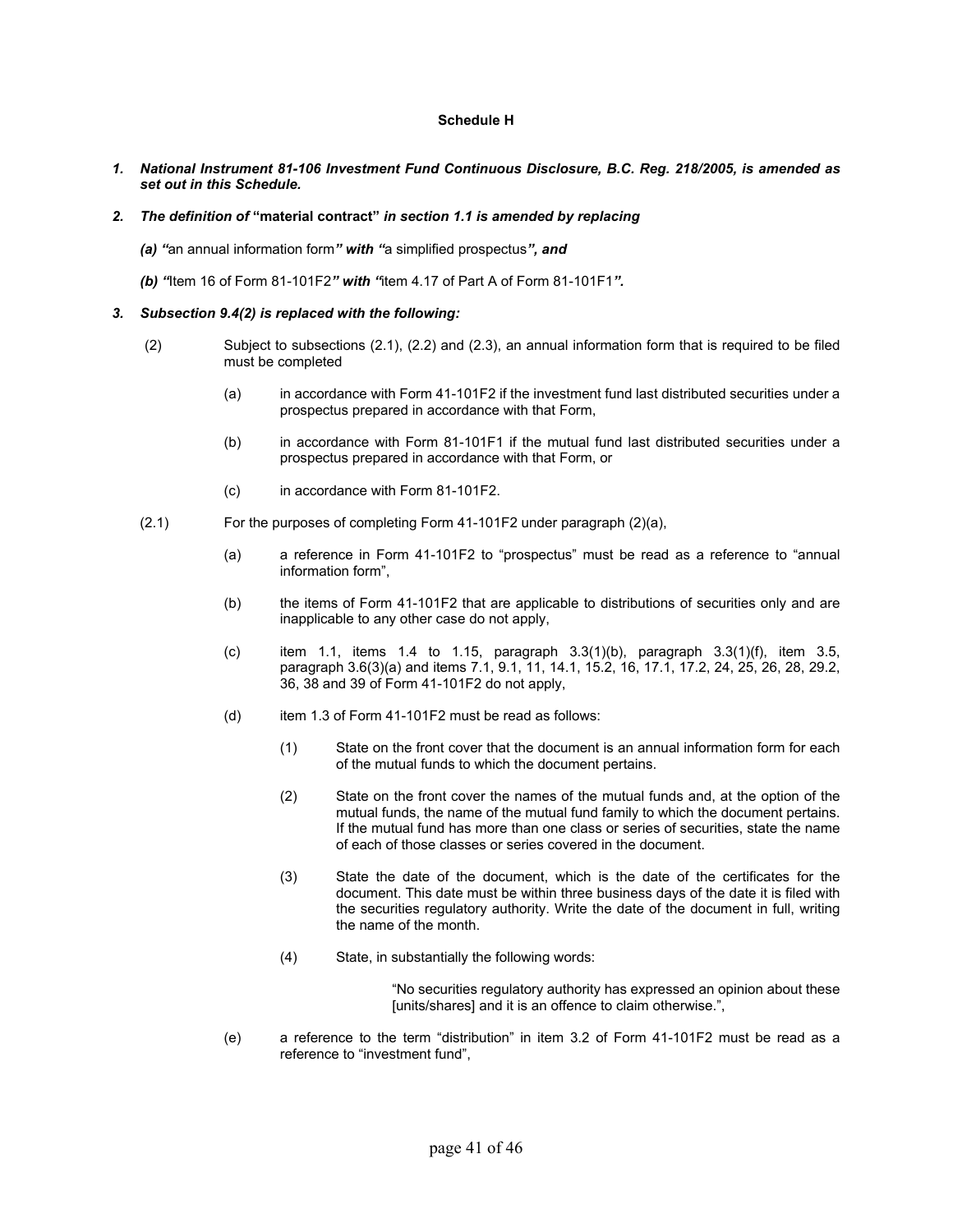- (f) subsections 19.1(11) to (13) of Form 41-101F2 do not apply to an investment fund that is a corporation, except for the requirement to include disclosure in respect of the independent review committee,
- (g) item 21 of Form 41-101F2 must be completed in respect of all of the securities of the investment fund, and
- (h) item 35.1 of Form 41-101F2 must be completed despite no distribution taking place.
- (2.2)For the purposes of completing Form 81-101F1 under paragraph (2)(b),
	- (a) a reference in Form 81-101F1 to "simplified prospectus" must be read as a reference to "annual information form",
	- (b) the items of Form 81-101F1 that are applicable to distributions of securities only and are inapplicable to any other case do not apply,
	- (c) general instruction (18), subsection 1.1(4), subsection 1.1(5), subsection 1.1(7), item 3, item 4.4, paragraph 4.17(1)(e), subsections 7(3) to (11) and items 12, 15, 16, 17 and 18 of Part A of Form 81-101F1 do not apply,
	- (d) item 4.16 of Part A of Form 81-101F1 does not apply to an investment fund that is a corporation, except for the requirement to include disclosure in respect of the independent review committee,
	- (e) item 7 of Part B of Form 81-101F1 must be completed in respect of all of the securities of the investment fund, and
	- (f) subsection 12(2) of Part B of Form 81-101F1 must be read as follows:
		- (2) State, in substantially the following words:
			- "Additional information about the Fund[s] is available in the Fund['s/s'] Fund Facts document, management reports of fund performance and financial statements.
			- You can get a copy of these documents, at your request, and at no cost, by calling [toll-free/collect] [insert the toll-free telephone number or telephone number where collect calls are accepted, as required by section 3.4 of the Instrument], or from your dealer or by e-mail at [insert e-mail address].
			- These documents and other information about the Fund[s], such as information circulars and material contracts, are also available [on the [insert name of mutual fund] designated website at [insert investment fund designated website address] or] at www.sedar.com."
- (2.3) For the purposes of completing Form 81-101F2 under paragraph (2)(c),
	- (a) a reference to "mutual fund" in Form 81-101F2 must be read as a reference to "investment fund",
	- (b) general instructions (3), (10) and (14) of Form 81-101F2 do not apply,
	- (c) subsections (3), (4) and (6) of item 1.1 of Form 81-101F2 do not apply,
	- (d) subsections  $(3)$ ,  $(4)$  and  $(6)$  of item 1.2 of Form 81-101F2 do not apply,
	- (e) item 5 of Form 81-101F2 must be completed in respect of each class or series of securities of the investment fund,
	- (f) item 15 of Form 81-101F2 does not apply to an investment fund that is a corporation, except for the disclosure required to be made in respect of the independent review committee, and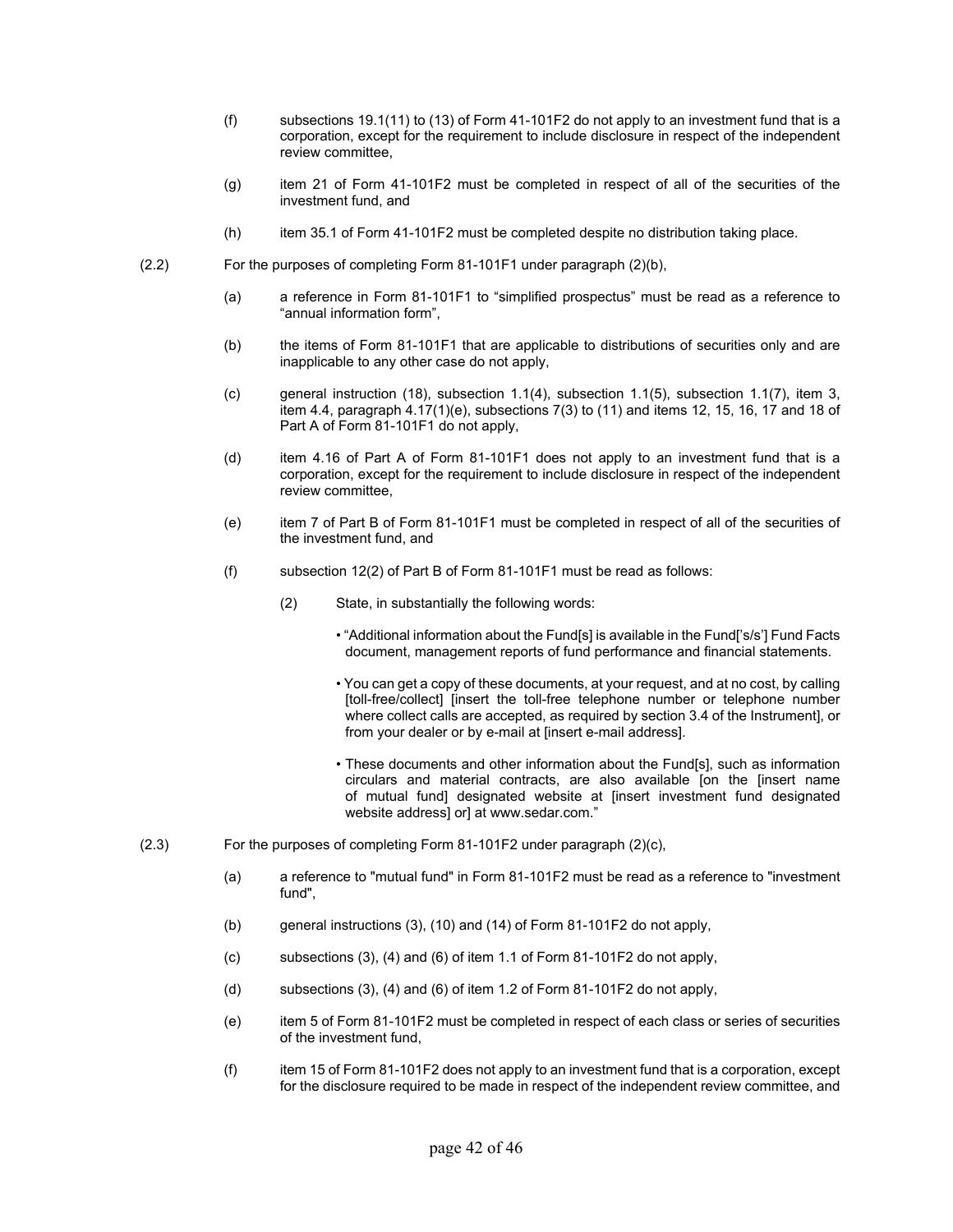(g) items 19, 20, 21 and 22 of Form 81-101F2 do not apply.

# *4. Subsection 10.2(3) is replaced with the following:*

(3) An investment fund must include a summary of the policies and procedures required under this section in its prospectus*.*

# **Transition**

- 5. Before September 6, 2022, an investment fund is not required to comply with National Instrument 81-106 *Investment Fund Continuous Disclosure*, as amended by this Instrument, if the investment fund complies with
	- (a) National Instrument 81-101 *Mutual Fund Prospectus Disclosure* as it was in force on January 5, 2022, and
	- (b) National Instrument 81-106 *Investment Fund Continuous Disclosure* as it was in force on January 5, 2022.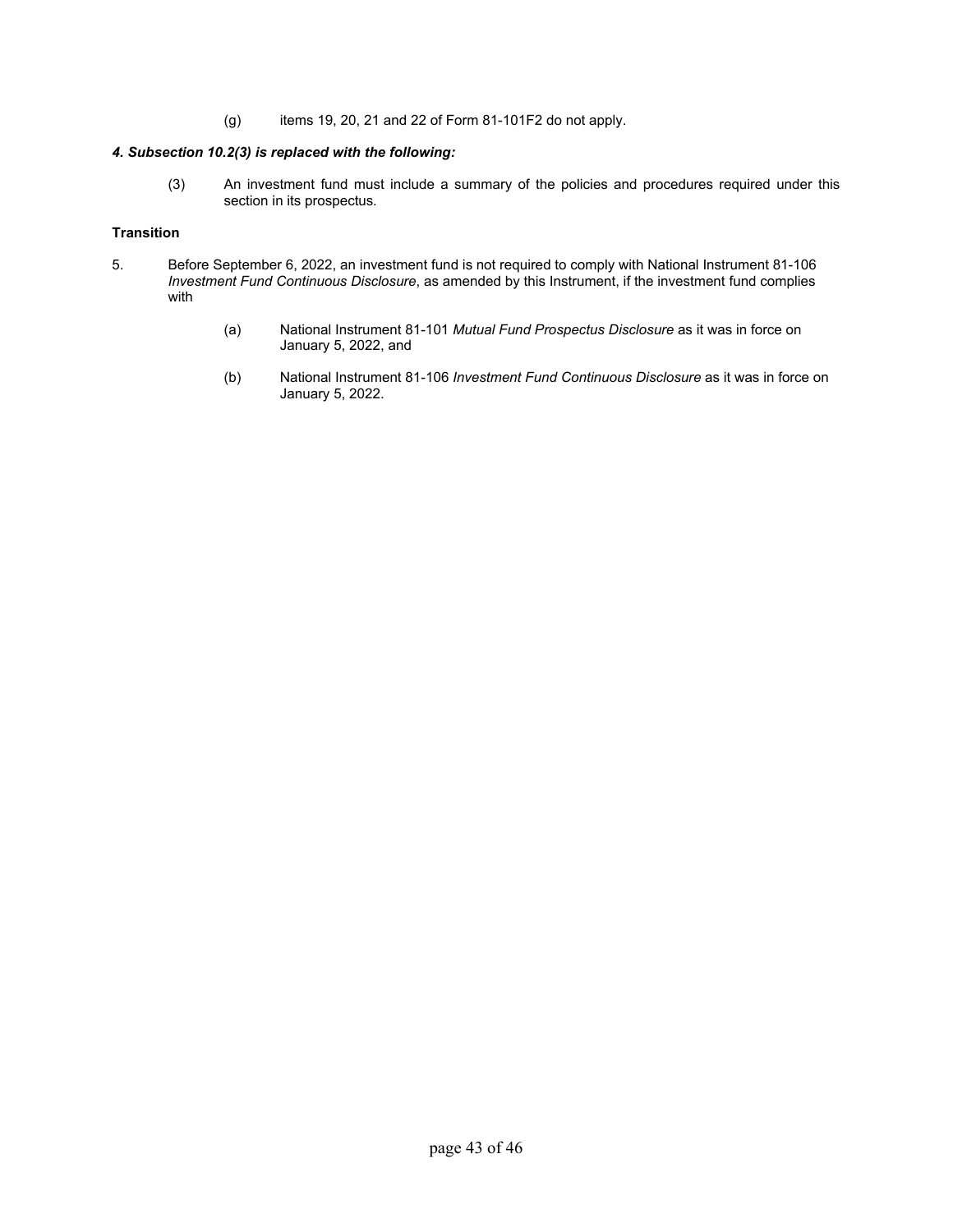# **Schedule I**

- *1. National Instrument 81-106 Investment Fund Continuous Disclosure, B.C. Reg. 218/2005, is amended as set out in this Schedule.*
- *2. Section 1.1 is amended by adding the following definition:*

**"designated website"** means, in relation to an investment fund, a website designated by the fund under section 16.1.2; *.* 

- *3. Paragraph 5.2(5)(d) is amended by replacing* **"**investment fund's website, if applicable,*" with "*investment fund's designated website*".*
- *4. Paragraph 5.3(4)(b) is amended by replacing* **"**investment fund's website, if applicable,*" with "*investment fund's designated website*".*
- *5. Section 5.5 is amended by replacing "*An investment fund that is a reporting issuer and that has a website must post to the website**"** *with* **"**An investment fund that is a reporting issuer must post on its designated website*".*
- *6. Subsection 6.2(2) is amended by replacing "*An investment fund that has a website must post to the website**"** *with* **"**An investment fund must post on its designated website*".*
- *7. Subsection 10.4(2) is amended by replacing "*An investment fund that has a website must post the proxy voting record to the website*" with "*An investment fund must post the proxy voting record on its designated website*".*
- *8. Paragraph 11.2(1)(b) is amended by replacing "*on the website of the investment fund or the investment fund manager*" with "*on the investment fund's designated website*".*
- *9. Subsection 14.2(7) is replaced with the following:* 
	- (7)An investment fund that publishes its net asset value or net asset value per security in the financial press, or posts its net asset value or net asset value per security on its designated website, must provide its current net asset value or net asset value per security on a timely basis to the financial press or post it to its designated website on a timely basis, as applicable.
- *10. The following Part is added***:**

# **PART 16.1 INVESTMENT FUND WEBSITE**

#### **Application**

**16.1.1** This Part applies to an investment fund that is a reporting issuer.

#### **Requirement to Have a Designated Website**

- **16.1.2** (1) An investment fund must designate one qualifying website on which the fund intends to post disclosure as required by securities legislation.
- (2) In this section, a "qualifying website" of an investment fund is a website that is
	- (a) publicly accessible, and
	- (b) established and maintained by the fund or on its behalf by one or more of the following persons:
		- $(i)$  its investment fund manager;
		- (ii) a person or company designated by its investment fund manager.
- (3) The designated website referred to in subsection (1) must be identified as the designated website in the following, as applicable: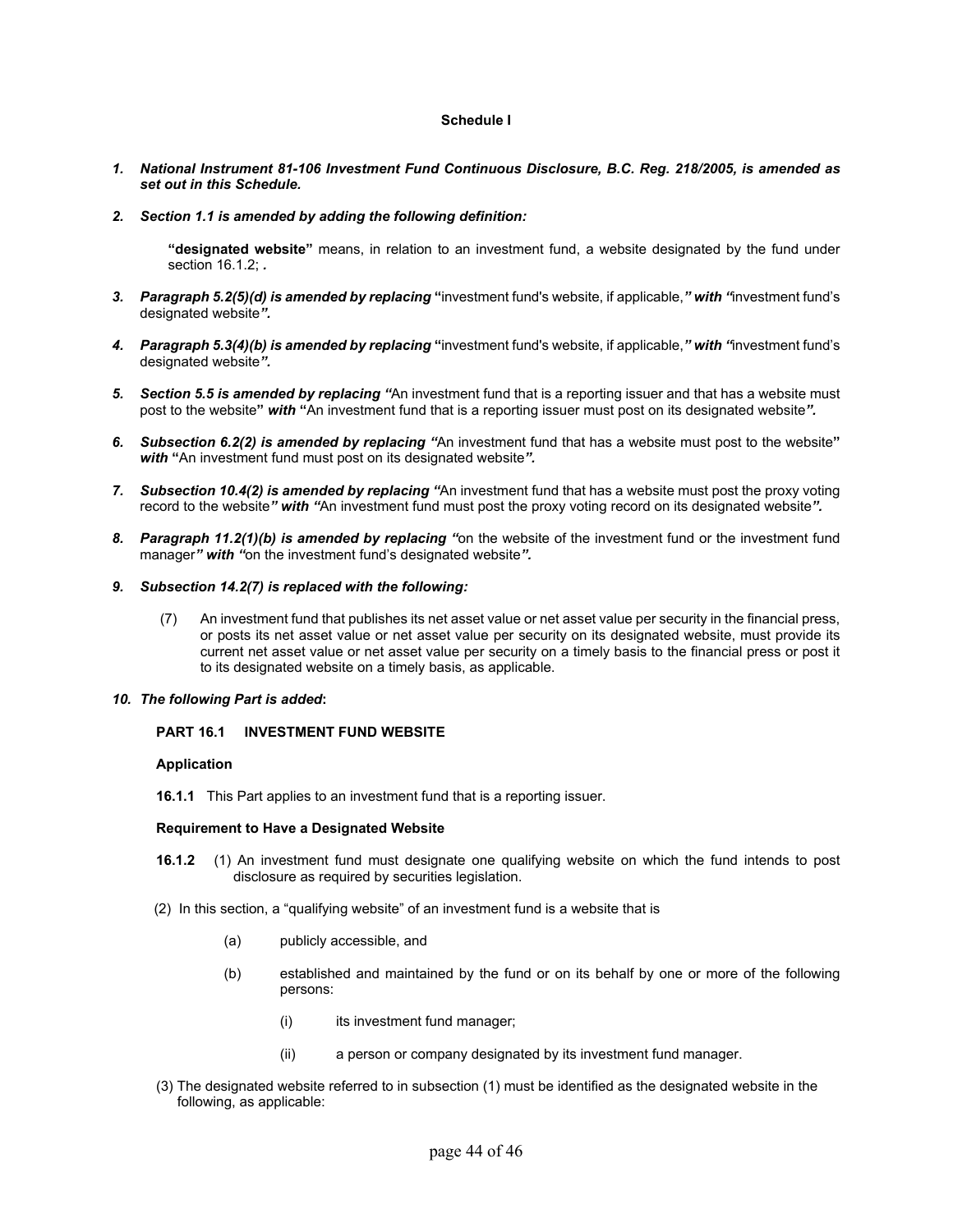- (a) item 19.13 of Form 41-101F2, if the investment fund last distributed securities under a prospectus prepared in accordance with that form;
- (b) item 2.18 of Part D of Form 41-101F3, if the scholarship plan last distributed securities under a prospectus prepared in accordance with that form;
- (c) item 4.19 of Form 81-101F1, if the mutual fund last distributed securities under a prospectus prepared in accordance with that form;
- (d) item 10.11 of Form 81-101F2, if the investment fund is required to file an annual information form under section 9.2 of this Instrument.
- *11. Form 81-106F1* **Contents of Annual and Interim Management Report of Fund Performance** *is amended* 
	- *(a) in Item 1 of Part B by replacing "*website at [insert address]*" with "*website at [insert the address of the designated website]*",*
	- *(b) in subsection (9) of the Instructions under Item 5 of Part B by replacing "are available on the internet at www.sedar.com." with "are available on the investment fund's designated website and at www.sedar.com.***",** *and*
	- *(c) in Item 1 of Part C by replacing "*website at [insert address]*" with "*website at [insert the address of the designated website]*".*

# **Transition**

- 12. Before September 6, 2022, an investment fund is not required to comply with National Instrument 81-106 *Investment Fund Continuous Disclosure*, as amended by this Instrument, if the investment fund complies with
	- (a) in the case of a mutual fund to which National Instrument 81-101 *Mutual Fund Prospectus Disclosure* applies, National Instrument 81-101 *Mutual Fund Prospectus Disclosure* as it was in force on January 5, 2022,
	- (b) in the case of an investment fund not referred to in paragraph (a), *National Instrument 41-101 General Prospectus Requirements* as it was in force on January 5, 2022, and
	- (c) National Instrument 81-106 *Investment Fund Continuous Disclosure* as it was in force on January 5, 2022.